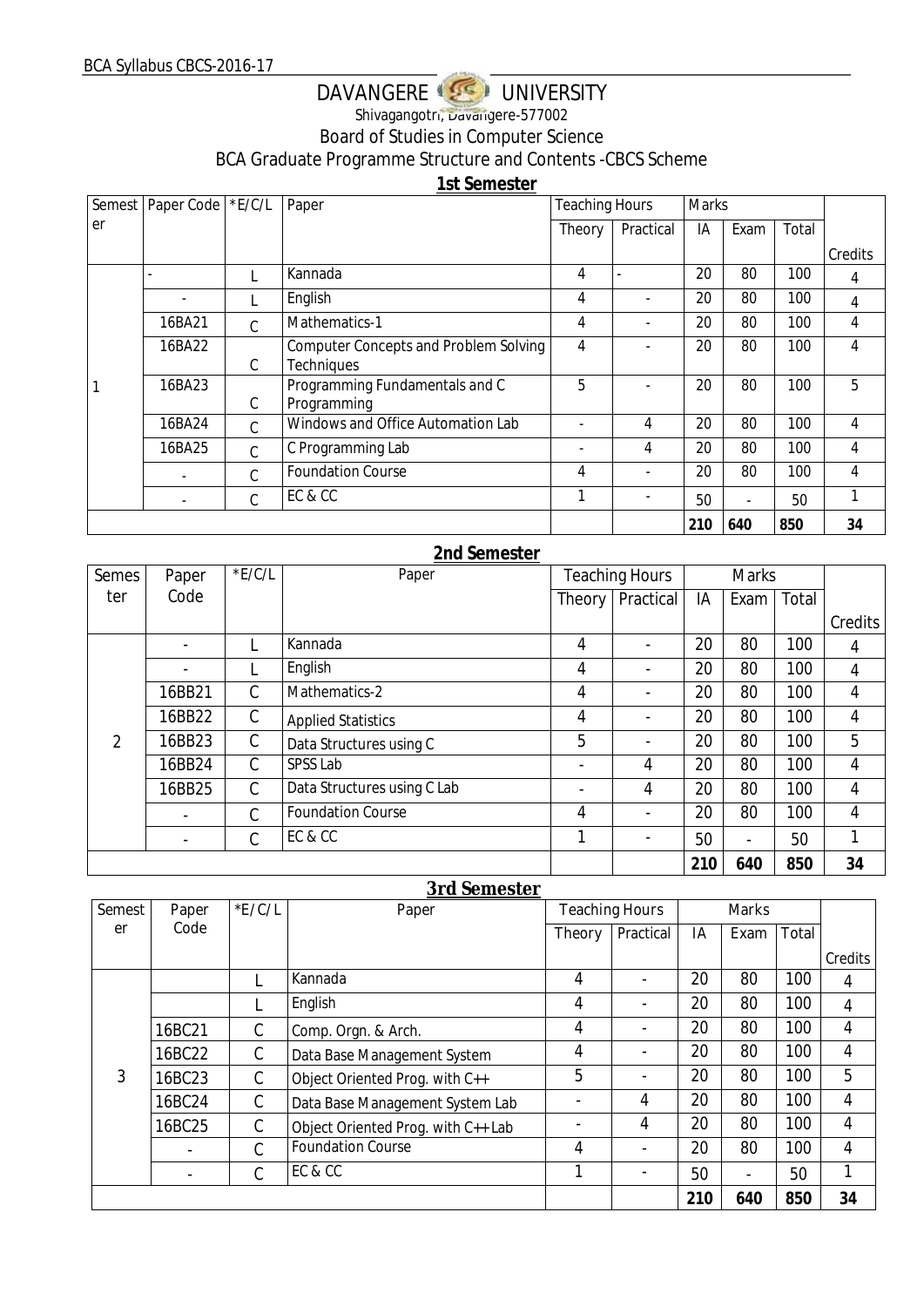| <b>Semes</b> | Paper  | E/C/ | Paper                                       |                            | <b>Teaching Hours</b>    | <b>Marks</b> |                          |       | Cred |  |
|--------------|--------|------|---------------------------------------------|----------------------------|--------------------------|--------------|--------------------------|-------|------|--|
| ter          | Code   | L    |                                             | <b>Theory</b><br>Practical |                          | IA           | Exam                     | Total | its  |  |
|              |        |      | Kannada                                     | 4                          |                          | 20           | 80                       | 100   | 4    |  |
|              |        |      | English                                     | 4                          | $\overline{\phantom{0}}$ | 20           | 80                       | 100   | 4    |  |
|              | 16BD21 | C    | <b>Operating Systems</b>                    | 4                          |                          | 20           | 80                       | 100   | 4    |  |
|              | 16BD22 | C    | Internet Programming[HTML,CSS, Java Script] | 4                          |                          | 20           | 80                       | 100   | 4    |  |
| 4            | 16BD23 | C    | Java Programming                            | 5                          |                          | 20           | 80                       | 100   | 5    |  |
|              | 16BD24 | C    | Internet Programming Lab                    |                            | 4                        | 20           | 80                       | 100   | 4    |  |
|              | 16BD25 | C    | Java Programming Lab                        |                            | 4                        | 20           | 80                       | 100   | 4    |  |
|              |        | C    | <b>Foundation Course</b>                    | 4                          |                          | 20           | 80                       | 100   | 4    |  |
|              |        | C    | EC&CC                                       |                            |                          | 50           | $\overline{\phantom{0}}$ | 50    |      |  |
|              |        |      |                                             |                            |                          | 210          | 640                      | 850   | 34   |  |

## **5th Semester**

| <b>Semes</b> | Paper     | E/C/             | Paper                             | <b>Teaching Hours</b> |           | <b>Marks</b> |            |     | Cred           |
|--------------|-----------|------------------|-----------------------------------|-----------------------|-----------|--------------|------------|-----|----------------|
| ter          | L<br>Code |                  |                                   | <b>Theory</b>         | Practical | IA           | Exam Total |     | its            |
|              | 16BE21    | C                | Software Engineering              | 4                     |           | 20           | 80         | 100 | 4              |
| 5            | 16BE22    | C                | Data Communications & Networks    | 4                     |           | 20           | 80         | 100 | 4              |
|              | 16BE23    | C                | E-Commerce                        | 4                     |           | 20           | 80         | 100 | 4              |
|              | 16BE24    | $\mathcal{C}$    | Analysis and Design of Algorithms | 5                     |           | 20           | 80         | 100 | 5              |
|              | 16BE25    | C                | ADA Lab                           |                       | 6         | 20           | 80         | 100 | 6              |
|              | 16BE26    | E <sub>5.1</sub> | PHP and MySQL [Web Programming]   | 5                     |           | 20           | 80         | 100 | 5              |
|              |           | E5.2             | Advanced Microprocessor 8086      |                       |           |              |            |     |                |
|              |           | E <sub>5.3</sub> | <b>Computer Graphics</b>          |                       |           |              |            |     |                |
|              |           | E <sub>5.1</sub> | PHP & MySQL Lab                   |                       |           |              |            |     |                |
|              | 16BE27    | E5.2             | Microprocessor Lab                |                       | 6         | 20           | 80         | 100 | 6              |
|              |           | E5.3             | <b>Computer Graphics Lab</b>      |                       |           |              |            |     |                |
|              |           | С                | <b>SDC</b>                        | $\overline{2}$        |           | 10           | 40         | 50  | $\overline{2}$ |
|              |           |                  |                                   |                       |           | 150          | 600        | 750 | 36             |

#### **6th Semester**

| <b>Semes</b> | Paper  | E/C/          | <u>oui bomobel</u><br>Paper     |                | <b>Teaching Hours</b> | <b>Marks</b> |            |     |                |
|--------------|--------|---------------|---------------------------------|----------------|-----------------------|--------------|------------|-----|----------------|
| ter          | Code   | L             |                                 | <b>Theory</b>  | Practical             | IA           | Exam Total |     | Cred           |
|              |        |               |                                 |                |                       |              |            |     | its            |
|              | 16BF21 | C             | Cloud Computing                 | 4              |                       | 20           | 80         | 100 | 4              |
|              | 16BF22 | C             | <b>Computer Networks.</b>       | 4              |                       | 20           | 80         | 100 | 4              |
|              | 16BF23 | $\mathcal{C}$ | <b>UNIX</b>                     | 5              |                       | 20           | 80         | 100 | 5              |
|              | 16BF24 | C             | <b>UNIX Lab</b>                 |                | 6                     | 20           | 80         | 100 | 6              |
|              | 16BF25 | E6.1          | <b>VB.NET Programming</b>       | 5              |                       | 20           | 80         | 100 | 5              |
|              |        | E6.2          | Android Programming             |                |                       |              |            |     |                |
| 6            |        | E6.3          | Network Programming with TCP/IP |                |                       |              |            |     |                |
|              |        | E6.1          | VB.NET Programming Lab          |                |                       |              |            |     |                |
|              | 16BF26 | E6.2          | Android Programming Lab         |                | 6                     | 20           | 80         | 100 | 6              |
|              |        | E6.3          | Network Programming Lab         |                |                       |              |            |     |                |
|              | 16BF27 | C             | Project Work                    |                | 4                     | 20           | 80         | 100 | 4              |
|              |        |               | <b>SDC</b>                      | $\overline{2}$ |                       | 10           | 40         | 50  | $\overline{2}$ |
|              |        |               |                                 |                |                       | 150          | 600        | 750 | 36             |

# Practicals 4 hours with 2 slots of 2 hours each per week.

# Practicals 6 hours with 2 slots of 3 hours each per week \*L- Language, C- Compulsory, E-Elective.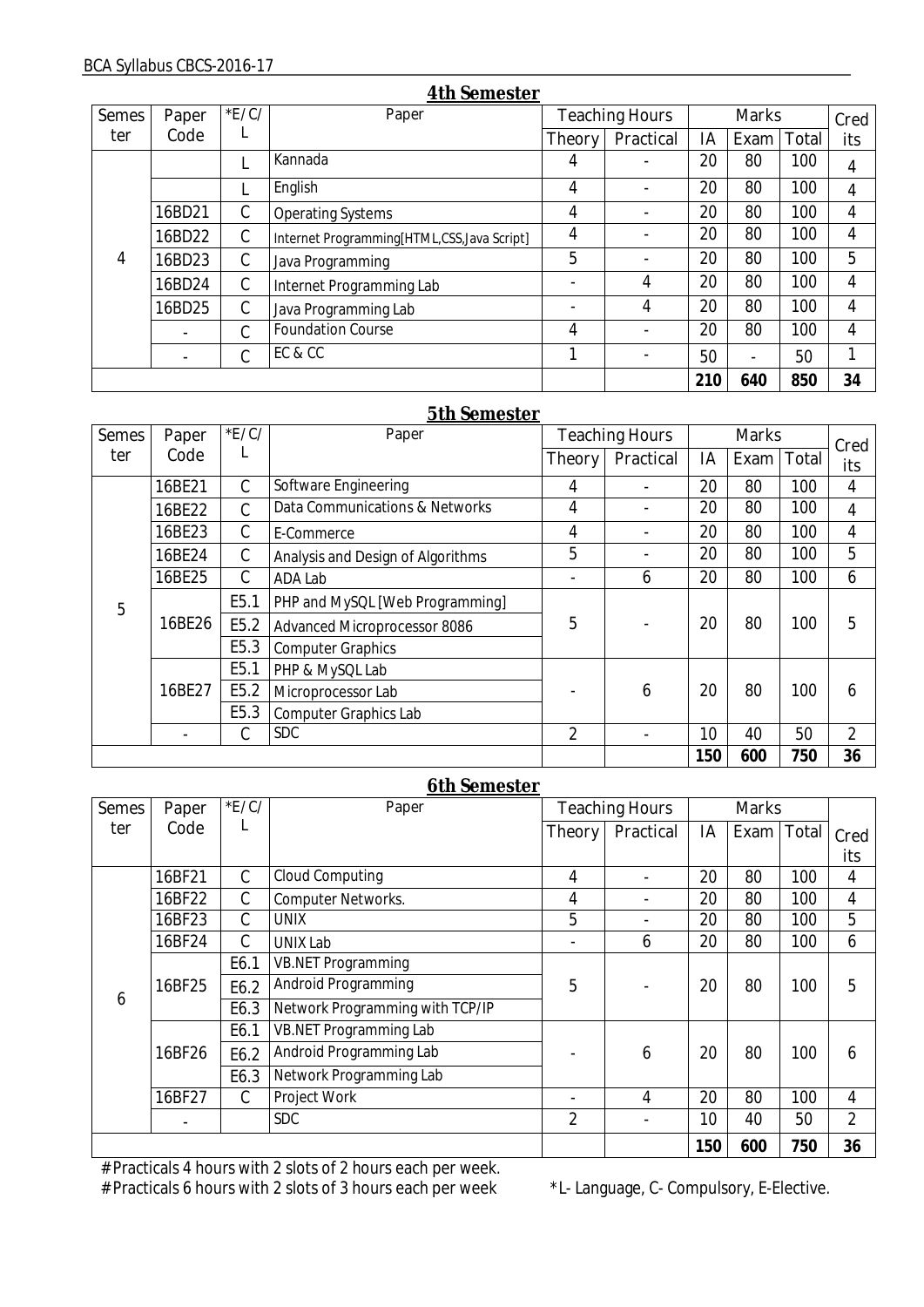|                      | BCA 1 <sup>st</sup> Semester | <b>Basic Mathematics</b> |      |  |  |
|----------------------|------------------------------|--------------------------|------|--|--|
| Subject Code: 16BA21 |                              | Total Teaching Hours: 52 |      |  |  |
| IA Marks :           | 20                           | Teaching Hours/Week:     | - 04 |  |  |
| Exam Marks:          | 80                           | Examination Hours:       | በ3   |  |  |
| Credits:             |                              |                          |      |  |  |

- 01. **Symbolic Logic** : Proposition and its types, Negation, Disjunction, Conjunction, Tautologies and Contradictions, Logical equivalence, Algebra of propositions, conditional Propositions, Converse, Inverse and ContraPositive Proposition, Bi-conditional Proposition, Arguments (Formation of truth table and simple problems). [07 Hrs]
- 02. **Matrices and Determinants**: Matrix, order, types of Matrices, addition, subtraction, scalar multiplication of a matrix, product of two matrices, problems,. Determinants of a square matrix and evaluation, minor, cofactor of element of a square matrix, adjoint, singular matrices, inverse of a square matrix, problems. Solution of a system of linear equations by matrix method, characteristic equation and characteristic roots of a square matrix of orders 2 and 3. [10Hrs]
- 03. **Set Theory:** Equivalent sets, identical sets, empty set, union and Intersection of sets, complement of a set, difference of sets and problems. Cartesian product of two sets, relation, domain and range of a Relation, Types of relations, Identities, reflexive, symmetric Transitive, antisymmetric, Inverse Relations and problems. Functions, Into, one-one, onto, Bijective, constant functions, Inverse functions, Inverse of an element, composition of two mappings problems. [10Hrs]
- 04. **Trigonometry** : Definitions of Trigonometric functions, Trigonometric ratios of an acute angle, Trigonometric Identities and Problems, Trigonometric Functions of Standards angles (without proof) Problems, Trigonometric functions of allied angles (statement only without proof) and problems. Compound angles, multiple and sub-multiple angles and Transformation formulae (without proof) Simple problems, Inverse trigonometric functions Derivations of standard formulae and problems. [10Hrs]
- **05. Continuity and Differentiation**: Continuity and Differentiability concept, derivatives of standard functions from 1<sup>st</sup> principle -  $x^n$ ,  $e^{ax}$ , log ax,  $a^x$ , Sin ax, Cos ax, Tan ax, cot ax, sec ax and cosec ax (with proof). Derivative of composite function, chain rule, derivative of inverse trigonometric functions, derivative of implicit functions. Concepts of exponential and logarithmic functions to base e. Derivatives of exponential and logarithmic functions. logarithmic differentiation, derivatives of functions expressed in parametric forms. Second order derivatives. [10Hrs]
- 06. **Principle of Mathematical Induction:** Process ot the proof by induction, motivating the application of the method by looking at natural numbers as the least inductive subset of real numbers. The principle of mathematical induction and simple application. [5 Hrs]

**Reference Books:** 

- 01. Set Theory and related Topics S. Lipschutz.
- 02. Matrices F. Ayres
- 03. Matrices Shantinarayan
- 04. Real Analysis-N.P.Bali
- 05. Mathematics text books(NCERT) vol1 and vol 2-Arora
- 06. Mathematics text books(NCERT) vol1 and vol 2-S.S.Bosco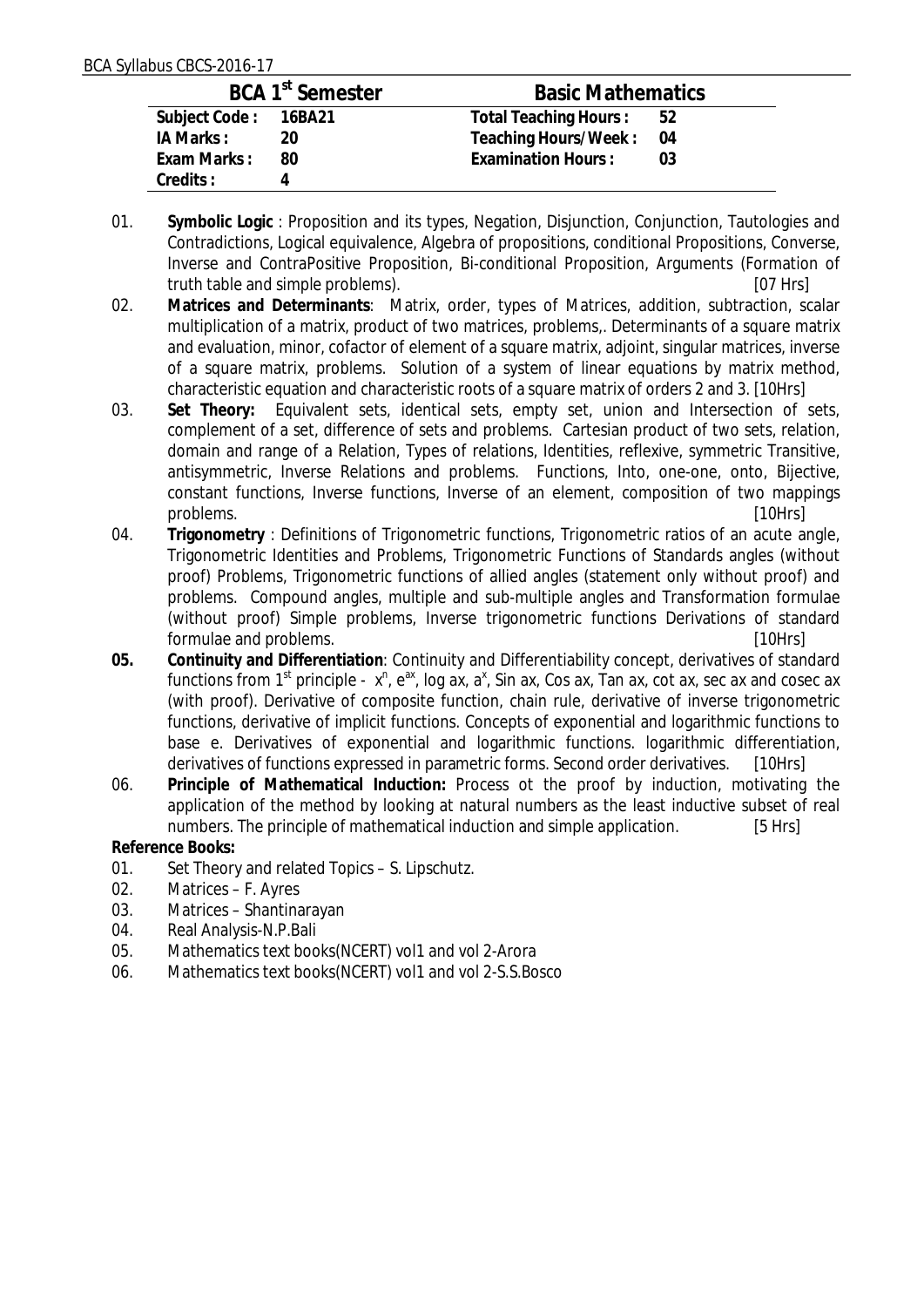|                      | BCA 1 <sup>st</sup> Semester | <b>Computer Concepts and Problem</b> |    |  |
|----------------------|------------------------------|--------------------------------------|----|--|
|                      |                              | <b>Solving Techniques</b>            |    |  |
| Subject Code: 16BA22 |                              | Total Teaching Hours:                | 52 |  |
| IA Marks:            | 20                           | Teaching Hours/Week:                 | 04 |  |
| Exam Marks:          | 80                           | <b>Examination Hours:</b>            | 03 |  |
| Credits:             | 4                            |                                      |    |  |

- 1. Computer Architecture: Introduction, CPU, Memory, Communication between Various Units of a Computer System, The Instruction format, Instruction Set, Multiprocessor Systems, Primary Memory, Secondary Storage, Input and Output DevicesComputer Software: Introduction, Software – Definition, Relationship between Hardware & Software, Software Categories- System Software, Application<br>Software Software Terminology Software, Software Terminology.
- 2. Introduction: The problem solving aspect, top-down design, characteristics of algorithms, implementation of algorithms, program verification, efficiency of algorithms, analysis of algorithms, flow charts.

Fundamental Algorithms: Exchanging the values of two variables, counting, summation of a set of numbers, factorial computation, sine function computation, generation of the Fibonacci sequence, reversing the digits of an integer, base conversion, character to number conversion. 10Hrs

- 3. Factoring methods: Finding the square root of a number, the smallest divisor of an integer, the GCD of two integers, generating prime numbers, computing the prime factors of an integer, generation of pseudo random numbers, raising a number to a large power.
- 4. Array Techniques: Array order reversal, array counting, finding the maximum number in a set, removal of duplicates from an ordered array, partitioning an array, finding the kth smallest element, longest monotone sequence. 10Hrs
- 5. Merging, Sorting and Searching: The two-way merge, sorting by selection, sorting by exchange, sorting by insertion, sorting by diminishing increment, sorting by partition, binary search, hash searching. 10Hrs

## Text Book:

1. R. G. Dromey, How to Solve it By Computer, Pearson Education, 11th Impression,2012

2. Lesley Anne Robertson, A simple Programming Design- A step by step approach,5/e, Thomson Learning

## References:

- 1. Kenneth A, C Problem Solving and Programming, Prentice Hall.
- 2. Williams and Sawyer, Using Information Technology, Tata McGraw Hill.

**Note**: Please follow the following format for all algorithms: **ALGORITHM** Name\_of\_algorithm (argument\_list) //problem statement or what the algorithm does //Inputs required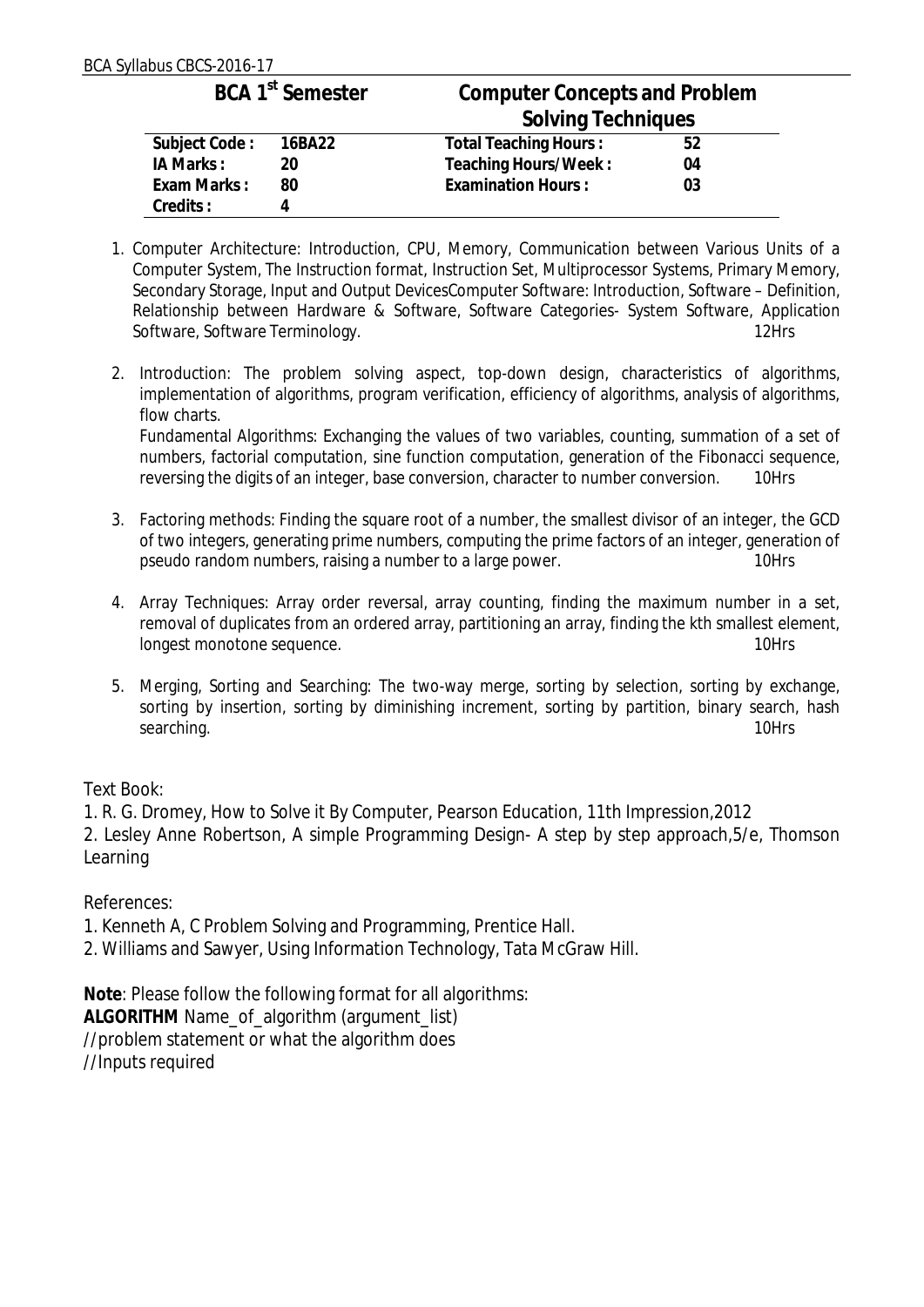|                      | BCA 1 <sup>st</sup> Semester | Windows & Office             |                |  |  |  |
|----------------------|------------------------------|------------------------------|----------------|--|--|--|
|                      |                              | <b>Automation Laboratory</b> |                |  |  |  |
| Subject Code: 16BA23 |                              | Total Teaching Hours:        | 52             |  |  |  |
| IA Marks:            | 20                           | Lab Hours/Week:              | 04             |  |  |  |
| Exam Marks:          | - 80                         | <b>Examination Hours:</b>    | 0 <sub>3</sub> |  |  |  |
| Credits:             | 4                            |                              |                |  |  |  |

The following laboratory exercises should be carried out using latest version of either MS-Office or any of the following Open Source Office suites (Open Office, Star Office, Libre Office) under either Windows or Linux environment.

Each exercise should be of 2 hours duration in one single session.

**Exercises in Word Processing :**

- 1. Page and Character settings: Create a new document and set its margins, page size and orientation. Type multiple paragraphs of text and perform Character settings like font, size, style by selecting text using different methods. Edit the text (add new text, delete text, modify character settings, cut/copy and paste text). Create new page (Page Break), add new text and save the document in a new folder.
- 2. Paragraph settings and Equations: Open document created in previous exercise, perform Paragraph settings like before spacing, after spacing, line spacing, indents(left, right, first line) on selected text. Align the text using different forms of alignment (left, center, right, justify). Add new page and type some mathematical expressions (Equations). Save and Close the document.
- 3. Page numbers, header, footer, find, replace: Open document saved in previous exercise, add page numbers, Header and Footer to all pages. Search specific text using Find and change specific text using Replace. Protect the document using password. Save and close document.
- 4. Bullets and Numbering: Create a new document, type a various categories of lists under different headings. Format the lists using bullets, numbering and outline numbering. Interchange the order of the lists using cut/paste. Add text to existing lists. Save and Close the document.
- 5. Graphic elements and text wrapping: Open any existing document created previously. Add pictures (photos), shapes, wordart and text boxes to the document. Format each of these elements for position, size, color, effects. Layout the flow of text around these added elements using various text wrapping options. Save the document under a different name using Save As.
- 6. Tables: Create a new document. Type text in the form of a table containing data in rows and columns. Use Insert table or draw table options to create the tabular format. Set row height and column width as desired. Select rows or columns and perform character, paragraph settings and text alignment options. Select individual cells, rows or columns and format for fill color, border color and style. Merge cells and split cells as desired. Try formatting the table using inbuilt table styles (quick tables). Save and close document.
- 7. Mail Merge: Create a form letter with common matter and empty spaces for text which will change for each letter (fields). Format and save the letter with a new name. Create another document containing a table with rows and columns. The row headings should be fieldnames and each subsequent row should containing data under each field name to be used in the form letter (empty spaces) saved previously. Save this document with a different name. Perform Mail Merge with both the saved files.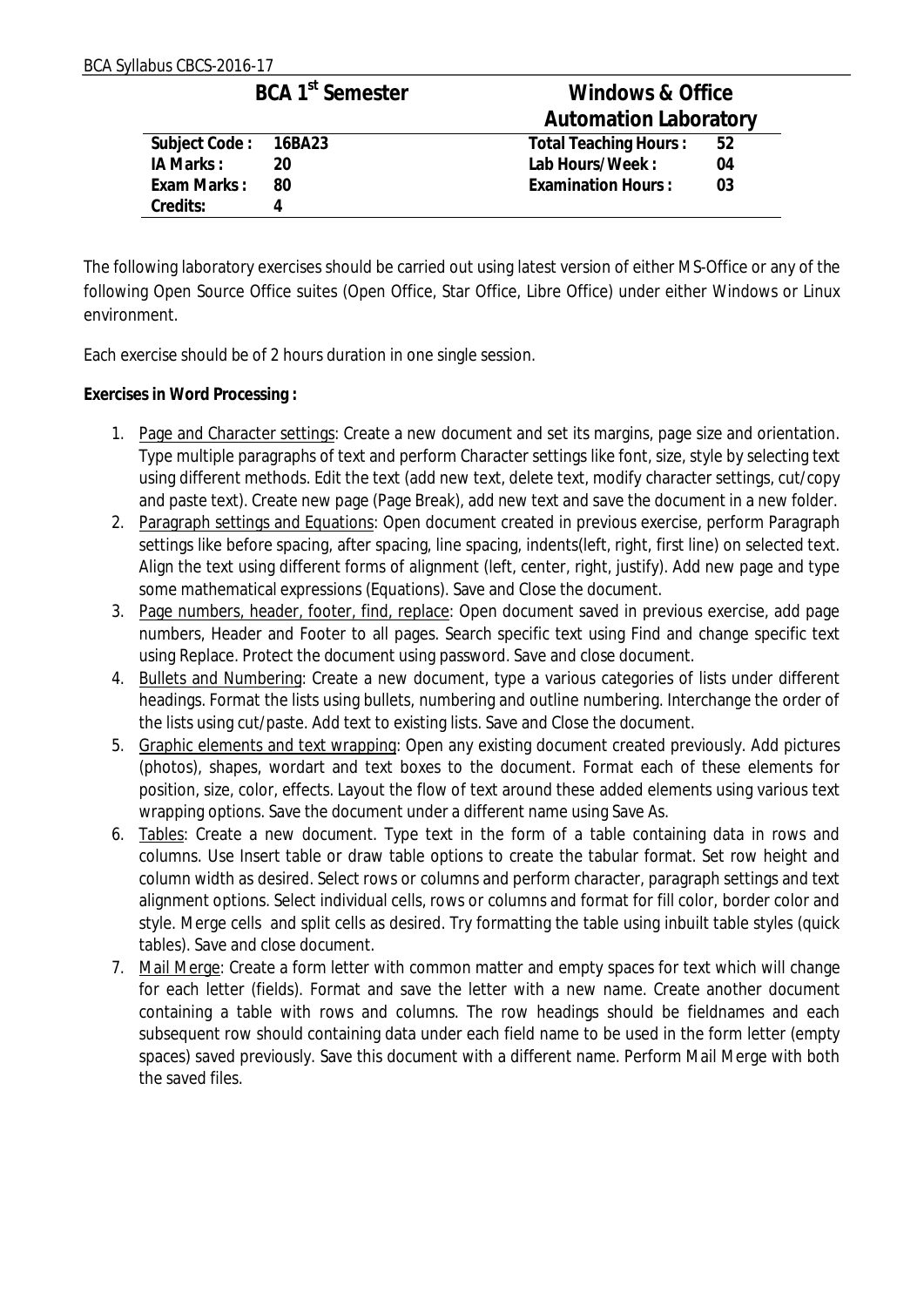**Exercises on Spreadsheets :**

- 1. Worksheets and Format Cells: Create a new workbook and worksheet, type data in cells in various rows and columns. Select cells and perform formatting for number, alignment and font settings. Resize rows and columns. Rename worksheet. Add another worksheet and copy data from first worksheet to new worksheet. Rename new worksheet. Change data in new worksheet. Save and Close workbook.
- 2. Autofill, automatic lists, format cells: Open existing workbook, Fill options on data in rows and columns, series data, days of week, months, filling data by trend in continuous cells. Move and copy blocks of cells from one location to another. Explore view, zoom and page break preview options. Format cells using fill, border and protect options. Save and close workbook.
- 3. Page layout, Print preview and Header/footer: Open existing workbook, change page layout. Set margins, page orientation and size as desired. Define print area and use print preview to view result. Set appropriate header and footer in workbook. Save and Close workbook.
- 4. Basic formula usage:Create new workbook and create a tabular format to display annual result of student. Use basic arithmetic operators and cell numbers in expressions to perform the calculations. Use Autosum and Logical functions like IF, AND, OR, NOT etc. Save the worksheet. Insert a new worksheet and calculate the IA marks for students using similar basic expressions involving arithmetic operators and cell numbers. Save the workbook.
- 5. Functions: Create a new workbook and explore the usage of the following groups of inbuilt functions
	- a. TEXT- Concatenate, Dollar, Clean, Trim, Find, Replace, Left, Right, Mid
	- b. Date & Time Date, DateValue, Day, Month, Year, Days, Now, Hour, Minute, Second, Time, Today.
	- c. Lookup & Reference Row, Column, Rows, Columns, Match
- 6. Functions: Create a new workbook and explore the usage of the following groups of inbuilt functions
	- a. Math &Trignometric Cos, Sin, Tan, Ceiling, Floor, Decimal, Even, GCD, int, LCM, Log, Round, Roundup, Rounddown, Sqrt, Sum
	- b. Statistical Average, Count, CountBlank, Countif, Mean, Stddev
	- c. Info iseven, isodd, isformula, istext
- 7. Graphs and Charts: Create a new workbook. Feed appropriate tabular data and create column graphs and pie charts using the data. Format the charts for color, data, numbers, legend, axis, effects and 3d options.
- 8. Validation, conditional formatting and consolidation: In a new workbook, feed appropriate data and perform data validation on rows and columns, circling invalid data. Also using data fed in multiple worksheets (common tabular structure but different data values) perform consolidation of data using sum, average, min, max. Also conditionally format data in some rows and columns. Save the workbook.
- 9. What if Analysis: Using appropriate data, explore the use of Goal Seek and Scenario Manager.
- 10. Group, Sort, Filter: Create a new workbook and feed data in a categorywise manner (eg. Individual product's monthly sales figures of different categories of products for a six month period) and group, ungroup, subtotal, sort and filter data according to categories. Also do the same using Advanced filter.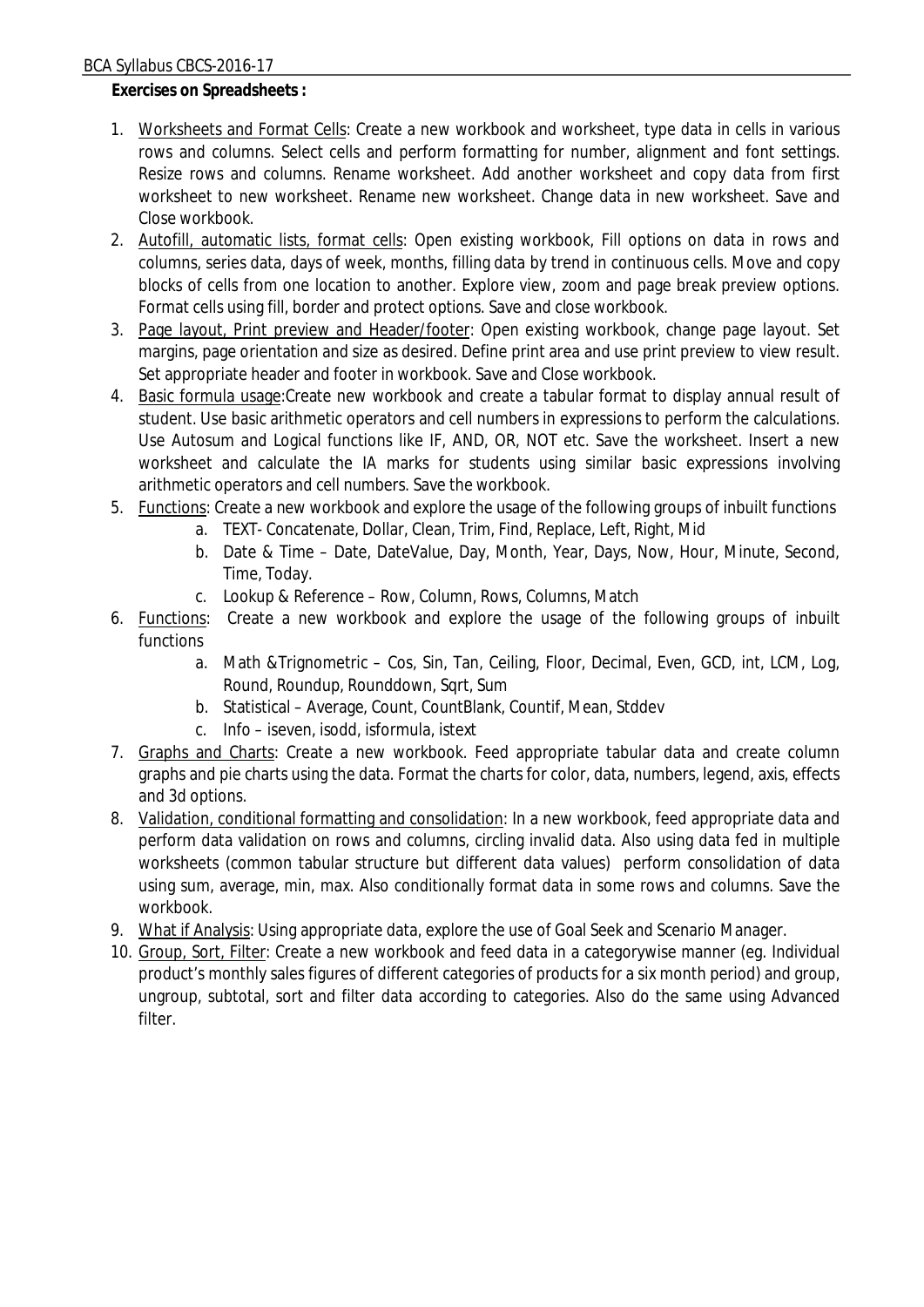**Exercises on Presentations :**

- 1. Basic Presentation creation, themes, backgrounds: Create a new presentation and set theme and background. Create title slide, and insert new slides of different types like title and content(picture, graphic, clipart, video, audio), blank slide, title and text(bulleted list, two column text etc). Save and close presentation.
- 2. Editing Presentations: Open existing presentation. Perform Spelling Check. Add Pictures, graphs to existing slides. Change Line spacing and bullet styles. Change the theme and background. Save the presentation under a different name.
- 3. Tables, Header/Footer, Slide numbers: Create new presentation. Insert slides from previous presentation using reuse slides. Add new slides by using slides from outline option. Insert Tables into slides. Add header, footer and slide number. Use Master slide options to change formatting. Save and Close.
- 4. Transition and Animation: Open existing presentation. Add Transition effects between slides. Used timed transition and on mouse click. Add Animation effects to elements in each slide and set the order and effect of animation. Save and close.
- 5. Slideshow: Open existing presentation from previous exercise and set up slide show. Use rehearse timings, custom show and show presentation. Stop show in between and navigate between different slides using context menu (right click), blank screen, use pointer to highlight parts of displayed slide, use pen to write on slide during slide show. Save and close presentation.
- 6. Hyperlinks and interactivity: Open existing presentation. Add notes to each slide using notes master. Add interactivity to slides by using hyperlinks to other slides, word document, other presentations and set up interactive slideshow controlled by buttons(hyperlinks) on slides. Run the slideshow. Use Print preview command to print slides or notes.

**Marks Distribution:**

■ One each question from each categories, Word processing, Spreadsheets, and Presentations.

| Criteria            |           | <b>Marks</b>           |              |               |  |  |
|---------------------|-----------|------------------------|--------------|---------------|--|--|
|                     |           | <b>Word Processing</b> | Spreadsheets | Presentations |  |  |
| Practical<br>Proper | Write-up  | 10                     | 10           | 10            |  |  |
|                     | Execution | 20                     | 20           |               |  |  |
|                     | Total     | 80                     |              |               |  |  |
| IA-Report/Viva      |           | 20                     |              |               |  |  |
| Total               |           | 100                    |              |               |  |  |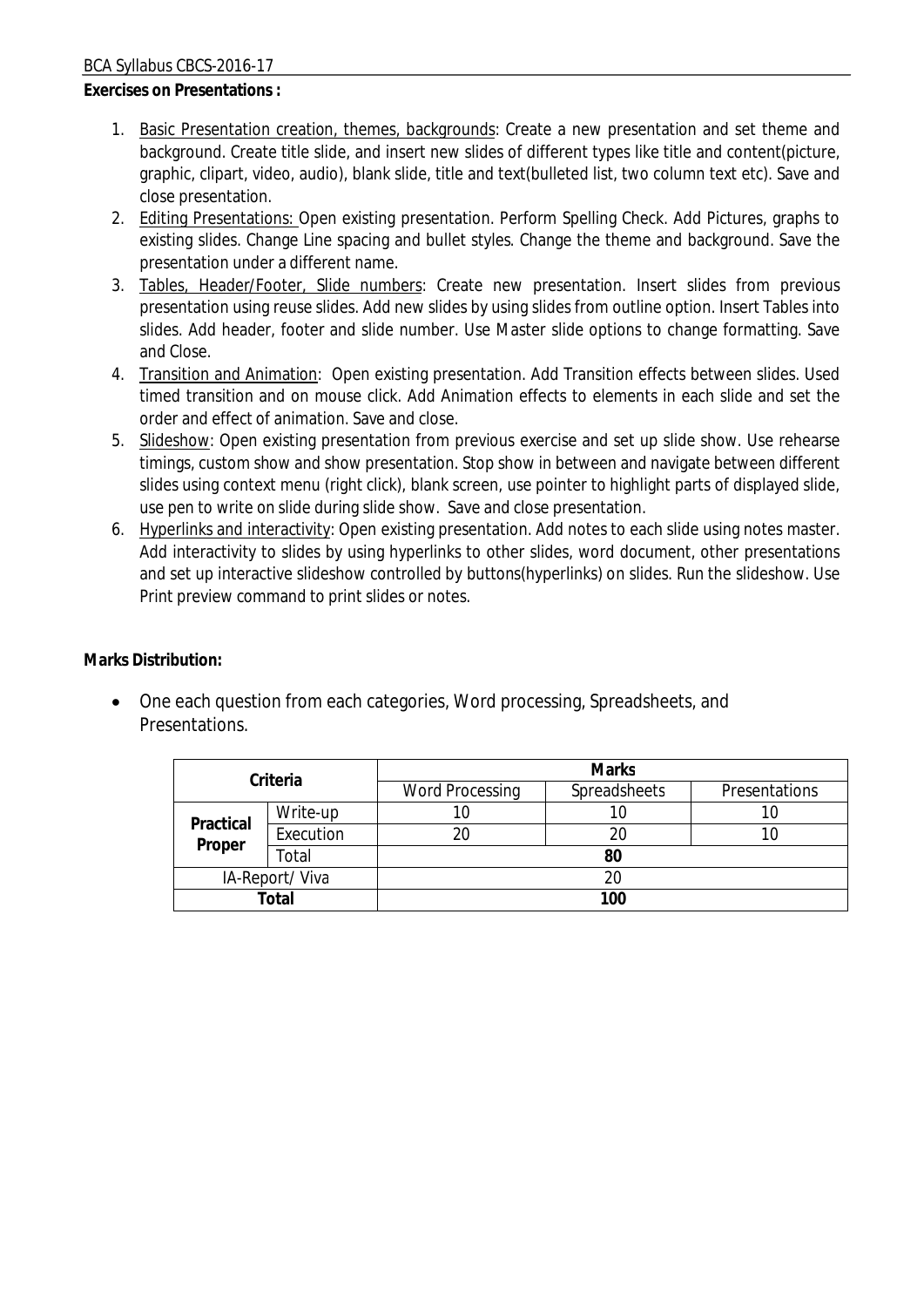| BCA Syllabus CBCS-2016-17 |                              |                                |    |  |
|---------------------------|------------------------------|--------------------------------|----|--|
|                           | BCA 1 <sup>st</sup> Semester | Programming Fundamentals and C |    |  |
|                           |                              | Programming                    |    |  |
| Subject Code:             | 16BA24                       | <b>Total Teaching Hours:</b>   | 60 |  |
| IA Marks:                 | 20                           | Lab Hours/Week:                | 05 |  |
| Exam Marks:               | 80                           | <b>Examination Hours:</b>      | 03 |  |
| Credits:                  | 5                            |                                |    |  |

1. Introduction to Computer: Block diagram of computer system, Central processing Unit(CPU) , ALU,CU, Main memory, Input/output unit, Brief history of Hardware: Input device, keyboard, Mouse, Lightpen, joystick, Scanner, Digitizer; Output device: various types of printers(dot matrix, laser, inkjet), Plotters; Secondary storage devices: Hard disk, CD- ROM, Optical disk. Software: System Software, Operating System, Application software, Machine level language, higher level programming languages, Assemblers, Compilers, and editors, Merits and demerits of all the languages. 10 Hrs

2. Overview of C: Introduction, Importance of 'C', sample 'C' programs, Basic structures of 'C' programs, Programming style, Executing a 'C' program, Constants, variables and Data types: 'C' tokens, keywords and identifiers, constants, variables, data types, declarations of variables, assigning values to variables, defining symbolic constants. Operators and expressions: Arithmetic operators, Relational operators, Logical operators, Assignment operators, increment and decrement operators, conditional operators, bitwise operators, special operators, some computational problems, type conversions in expressions, operator precedence and associatively, mathematical functions 14 Hrs

3. Managing input and output operators: input and output statements, reading character, writing characters, formatted input, formatted output statements. Decision making, Branching and looping: Decision making with if statement, simple if statement, the if-else statement,nesting of if else statements, the ladder if-else. The switch statement. The?: operator, The GOTO statement, The while statement, The do-while statement and for statement, jumps in loops. 12 Hrs

4. Arrays: One dimensional array, two dimensional arrays, initializes two- dimensional array, multidimensional arrays. Handling of character strings: Declaring and initializing string variables , reading string from terminal , writing string to screen, arithmetic operations on characters, putting strings together, Comparison of two strings, string handling functions like strlen, strcpy, strcat, strcmp, strupr, strlwr. 12 Hrs

5. User Defined functions: Need for user defined functions, a multi-functional program, the form of 'C' function, return values and their types, calling a function, category of functions- No arguments and no return values, argument but no return values, arguments with return values, nesting of functions, recursion, functions with arrays. The state of the state of the state of the state of the state of the state of the state of the state of the state of the state of the state of the state of the state of the stat

Text Books :

- 1. E. Balaguruswamy: Programming in ANSI C, 6th edition, Tata McGraw-Hill.
- 2. YashawantKanetkar : ' Let us C', 2011

References:

- 1. S.Byron Gottfried: Programming with 'C' Tata McGraw-Hill.
- 2. Rajesh Hongal : 'Computer Concepts and C Programming, 2008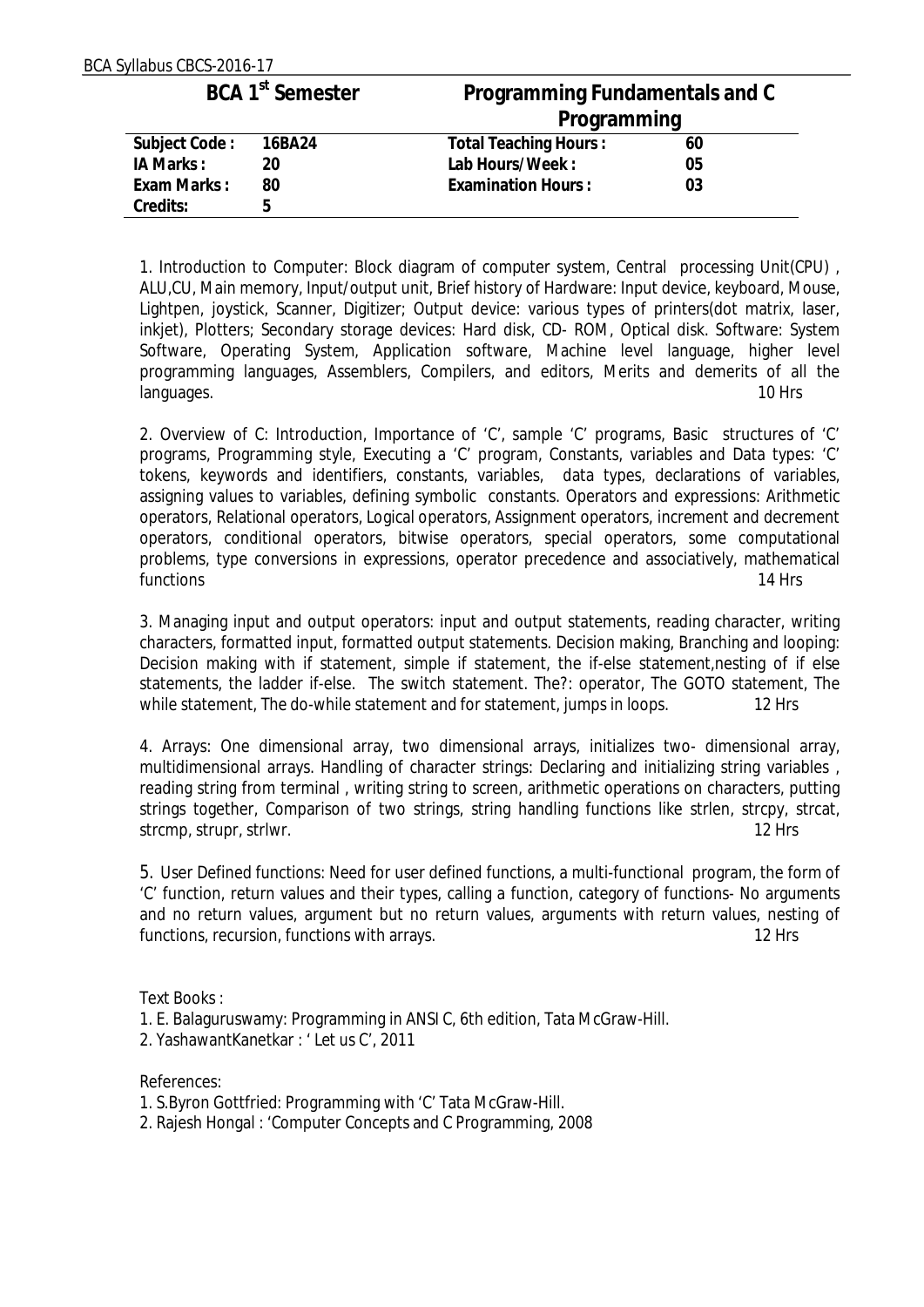|               | BCA 1 <sup>st</sup> Semester | C Programming Lab         |     |  |  |  |
|---------------|------------------------------|---------------------------|-----|--|--|--|
| Subject Code: | 16BA25                       | Total Teaching Hours:     | -39 |  |  |  |
| IA Marks:     | 20                           | Lab Hours/Week:           | 04  |  |  |  |
| Exam Marks:   | 80                           | <b>Examination Hours:</b> | 03  |  |  |  |
| Credits:      |                              |                           |     |  |  |  |

All programs should be executed in Linux using any open source IDE.

- 1. Write a Program to find the root of the given quadratic equation using switch case.
- 2. Write a Program to generate and print first N FIBONACCI numbers.
- 3. Write a Program to find the GCD and LCM of two integer numbers.
- 4. Write a 'C' Program that reverse a given integer number and check whether the number is palindrome or not.
- 5. Write a Program to find whether a given number is prime number or not.
- 6. Write a Program to input numbers and to find mean variance and standard deviation.
- 7. Write a 'C' Program to read two matrices and perform addition and subtractions of two matrices.
- 8. Write a 'C' Program to read a string and check whether it is palindrome or not.
- 9. Write a 'C' Program to find the factorial of a number using function.
- 10. Write a 'C' Program to find if a character is alphabetic or numeric special character.
- 11. Write a 'C' program to compute the sum of even numbers and the sum of odd numbers using a function.
- 12. Write a C program to find trace and norm of a square matrix using functions.
- 13. Write a C program to accept a sentence and convert all lowercase characters to uppercase and viceversa.
- 14. Write a C program to accept different goods with the number, price and date of purchase and display them using Structures.

15. Write a C Program to find the length of a string without using the built in function.

**Examination:**

- One Question has to be given from the above list (Carries 45 Marks).
- One more question has to be given by the examiner by his choice and that question need not be in the list (Carries 35 Marks).
- Student has to answer and execute both questions.

| Criteria       |                 | <b>Marks</b>           |                            |  |
|----------------|-----------------|------------------------|----------------------------|--|
|                |                 | Question from The List | <b>Examiner's Question</b> |  |
| Practical      | Writing Program | 25                     |                            |  |
| Proper         | Execution       | 20                     | 15                         |  |
| Total          |                 |                        |                            |  |
| IA-Report/Viva |                 | 20                     |                            |  |
|                | Total           | 100                    |                            |  |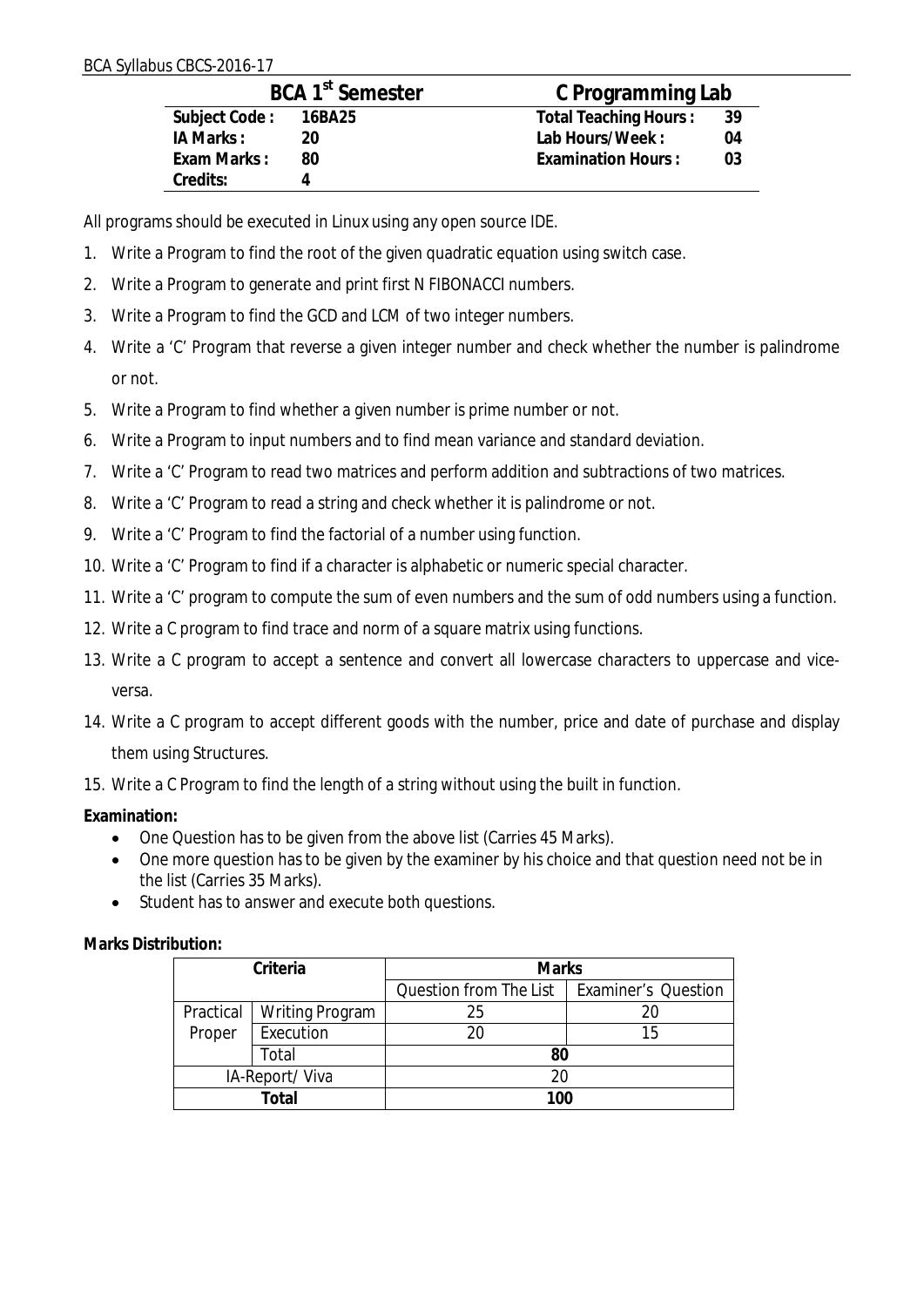| BCA 2 <sup>nd</sup> Semester |        | <b>Mathematics</b>          |  |  |
|------------------------------|--------|-----------------------------|--|--|
| Subject Code:                | 16BB21 | Total Teaching Hours:<br>52 |  |  |
| IA Marks:                    | 20     | Teaching Hours/Week:<br>04  |  |  |
| Exam Marks:                  | 80     | Examination Hours:<br>03    |  |  |
| Credits:                     |        |                             |  |  |

01. **Complex Numbers** : Definition of Complex Number as an ordered pair, real and imaginary parts, modulus and amplitude of a complex number, polar form of a complex number, problems. DeMoire's theorem (statement only) method of finding square roots , cube roots, and fourth roots of a complex number and their representation in the Argand diagram.

[8 Hrs]

- 02. **Standard Integrals:** Integration as inverse process of differentiation. Integration of algebraic, logarithmic, exponential and trigonometric functions, Integration by parts and by partial fraction. Definite Integrals and evaluation of definite integrals . Application of definite Integralsapplication in finding the area under simple curves. [10 Hrs]
- 03. **Polar Curves:** Introduction, angle between radius vector and tangent, length of the perpendicular from the pole to the tangent, angle between two curves, pedal equations.

#### [6 Hrs]

04. **Three dimensional Geometry:** Direction cosines and direction ratios of a line joining two points. Cartesian equation of a line, coplanar and skew lines, shortest distance between two lines. Cartesian equation of a plane. Angle between i)Two lines ii) Two planes.

#### [8 Hrs]

05. **Probability:** Random experiments, outcomes, sample spaces(set representation). Events: occurrence of events, 'not', 'and' and 'or' events, exhaustive events, mutually exclusive events. Probability of an event , probability of 'not', 'and' and 'or' events. Multiplication theorem on probability. Conditional probability, independent events, total probability, Baye's theorem.

#### [8 Hrs]

06. **Linear inequalities:** linear inequalities. Algebraic solutions of linear inequalities in one variable and their representation on the number line. Graphical solution of linear inequalities in two variables. Solution of system of linear inequalities in two variables-graphically. Inequalities involving modulus function. [6 Hrs]

**Reference Books:**

- 01. Integral Calculus -Shanthi Narayan
- 02. Integral Calculus –N.P .Bali
- 03. Analytical Geometry -Shanthi Narayan
- 04. Differential Calculus-N.P.Bali
- 05. Co-ordinate Geometry- Shanthi Narayan
- 06. Mathematics text books(NCERT) vol1 and vol 2-Arora
- 07. Mathematics text books(NCERT) vol1 and vol 2-S.S.Bosco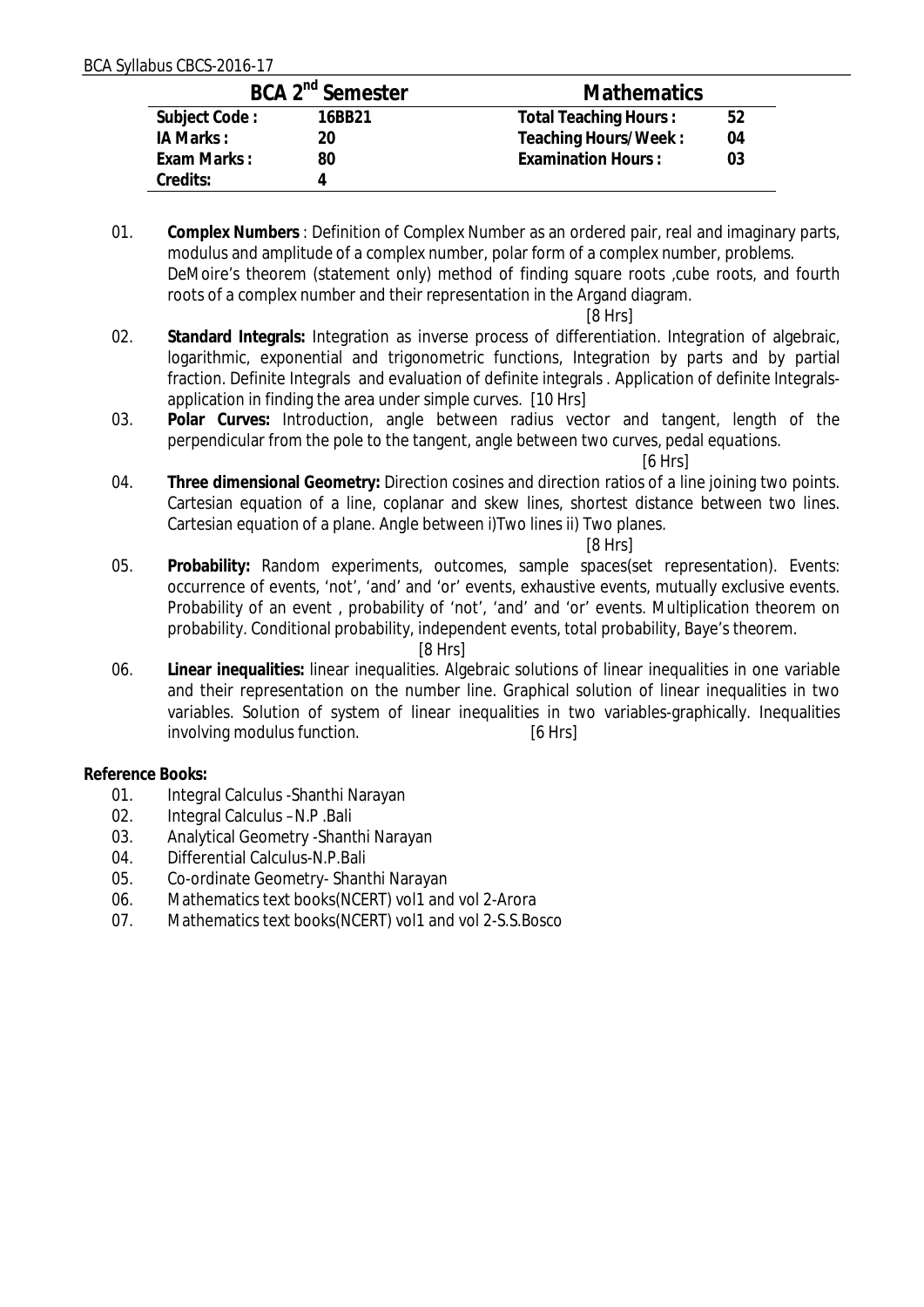| BCA 2 <sup>nd</sup> Semester |    | <b>Applied Statistics</b> |    |  |
|------------------------------|----|---------------------------|----|--|
| Subject Code: 12BB22         |    | Total Teaching Hours:     | 52 |  |
| IA Marks :                   | 20 | Teaching Hours/Week:      | 04 |  |
| Exam Marks:                  | 80 | <b>Examination Hours:</b> | 03 |  |
| Credits:                     |    |                           |    |  |

- 1. Introduction and statistical investigation: Origin and development, Definition, Importance and scope of business Statistics, Meaning and definition of data, Methods of data collection. Type of data (primary, secondary, dichotomous, continuous, nominal, categorical, ordinal, etc.); proportions, ratios and rates; building, cleaning and administering databases in SPSS (including defining, computing, selecting and recoding variables for data analyses).
- 2. Presentation of data, Diagrammatic and Graphical Representation:Definition of Classification, Objectives of classification, Types of classification, Formation of a Discrete Frequency Distribution and Formation of continuous frequency Distribution. Definition of tabulation, objectives of tabulation, parts of table. Significance of diagrams and graphs, Types of diagrams-one dimensional or Bar Diagrams, Two dimensional or area diagrams, pictograms and cartograms. Graphs of frequency distribution-Histogram, frequency polygon, Frequency curve, gives or cumulative frequency curves 10hrs
- 3. Measures of central tendency and Measures of dispersion: Definition of averages, objectives of averages, requisites of ideal averages. Types of averages- A mean, median, Mode, Harmonic mean, Geometric Mean – Definition computation, merits and demerits, Application in Business. Definition and properties of Ideal Measure of dispersion, Absolute and Relative Measures of dispersion-Range and co-efficient of range, Quartile and coefficient of Q.D., Average Deviation(AD) and co-efficient of A.D., Standard Deviation and coefficient of S.D. and co-efficient of variation. The state of the state of  $12$ hrs
- 4. Correlation and regression: Meaning and definition, types of correlation, methods of studying correlation- Scatter diagram method, Karlpearson's co-efficient of correlation, Spearman's Rank correlation coefficient. properties of correlation co-efficient. Meaning and definition of regression, regression equations, difference between correlation and regression, construction regression equations with simple examples. 10hrs
- 5. Time series analysis: Meaning and Definition of Time series, Uses and objectives, components of Time series - Trend, Seasonal variation, Cyclic variation and Irrigular variation their detail study. Additive and Multiplicative models. Methods of measurement of Time series-Moving averages ( 3, 4 and 5 yr), link relative method and Least square method 12hrs

**References:**

Medhi J. 1992, Statistical Methods (An Introductory Text), New Age International. Business Statistics by - J K Sharma , Pearson Publication. Gupta S. C.andKapoor V. K. 2005 Fundamentals of Mathematical Statistics, S. Chand and Sons, New Delhi. Gupta S. C.andKapoor V. K. 2005 Fundamentals of Applied Statistics, S. Chand and Sons, New Delhi. Ross S. M. 2006 A First Course In Probability 6th Edition, Pearson publication.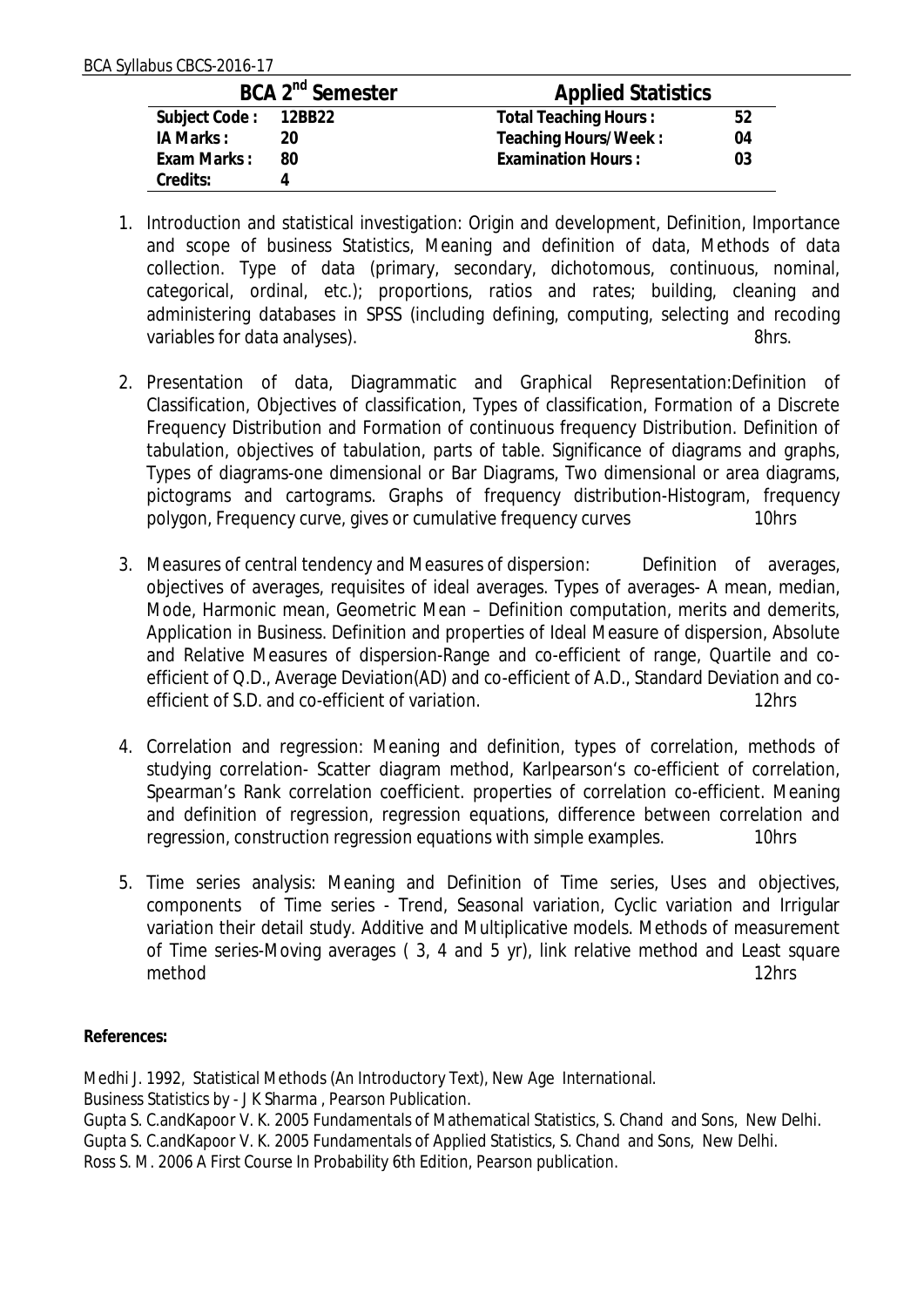| BCA 2 <sup>nd</sup> Semester |    | Statistics Lab using SPSS    |    |  |
|------------------------------|----|------------------------------|----|--|
| Subject Code: 16BB23         |    | <b>Total Teaching Hours:</b> | 39 |  |
| IA Marks:                    | 20 | Teaching Hours/Week:         | 04 |  |
| Exam Marks:                  | 80 | <b>Examination Hours:</b>    | 03 |  |
| Credits:                     |    |                              |    |  |

**Assignment 1:**

- Open a new data set in SPSS
- Create a nominal variable called cat\_dog that has a width of 3 with 0 decimal places. The label should be "Do you like cats or dogs better?". The values should be 1 for cats and 2 for dogs (or vice versa). Do not worry about missing data codes.
- Create a scale variable called neatness that has a width of 8 with 3 decimal places. The label should be "Eric Cartman's Neatness Scale (higher = neater)". There will be no value labels.
- Enter data for the following cases
	- o case 1 prefers cats and has a neatness of 4
	- o case 2 prefers dogs and has a neatness of 3
	- o case 3 prefers dogs and has a neatness of 7
	- o case 4 prefers dogs and has a neatness of 2
	- o case 5 prefers cats and has a neatness of 5
	- o case 6 prefers cats and has a neatness of 1
	- o case 7 prefers cats and has a neatness of 3
	- o case 8 prefers dogs and has a neatness of 6
- Change the neatness of the second case from 3 to 6, like you would if you discovered a data entry error.
- ∑ Save your data set

**Assignment 2:**

● Create a data set in SPSS for the following data:

| Group   | Gender | Hw1 | Hw <sub>2</sub> | Hw <sub>3</sub> |
|---------|--------|-----|-----------------|-----------------|
| expt    | Male   | 92  | 84              | 93              |
| expt    | Female | 77  | 84              | 85              |
| expt    | Male   | 87  | 86              | 81              |
| expt    | Female | 89  | 90              | 93              |
| expt    | Male   | 64  | 73              | 78              |
| control | Female | 81  | 84              | 93              |
| control | Male   | 83  | 90              | 91              |
| control | Female | 84  | 88              | 86              |
| control | Male   | 82  | 80              | 78              |
| control | Female | 96  | 91              | 88              |

- Using the Frequencies option, find the mean, median, mode, quartiles, 95th percentile, variance, standard deviation, minimum, and maximum of Hw1, Hw2, and Hw3.
- Using the Descriptives option, find the means and standard deviations of Hw1, Hw2, and Hw3.
- Using the Compare Means --Means procedure, find the means on Hw1, Hw2, and Hw3 for everyone, for the experimental group, for the control group, for men, for women, and for all combinations of gender and group.

**Assignment 3:**

A researcher has created a data table showing the anthropometrical measurements of tribal subjects under each of the four social categories, namely GM, OBC, SC and ST as shown in table.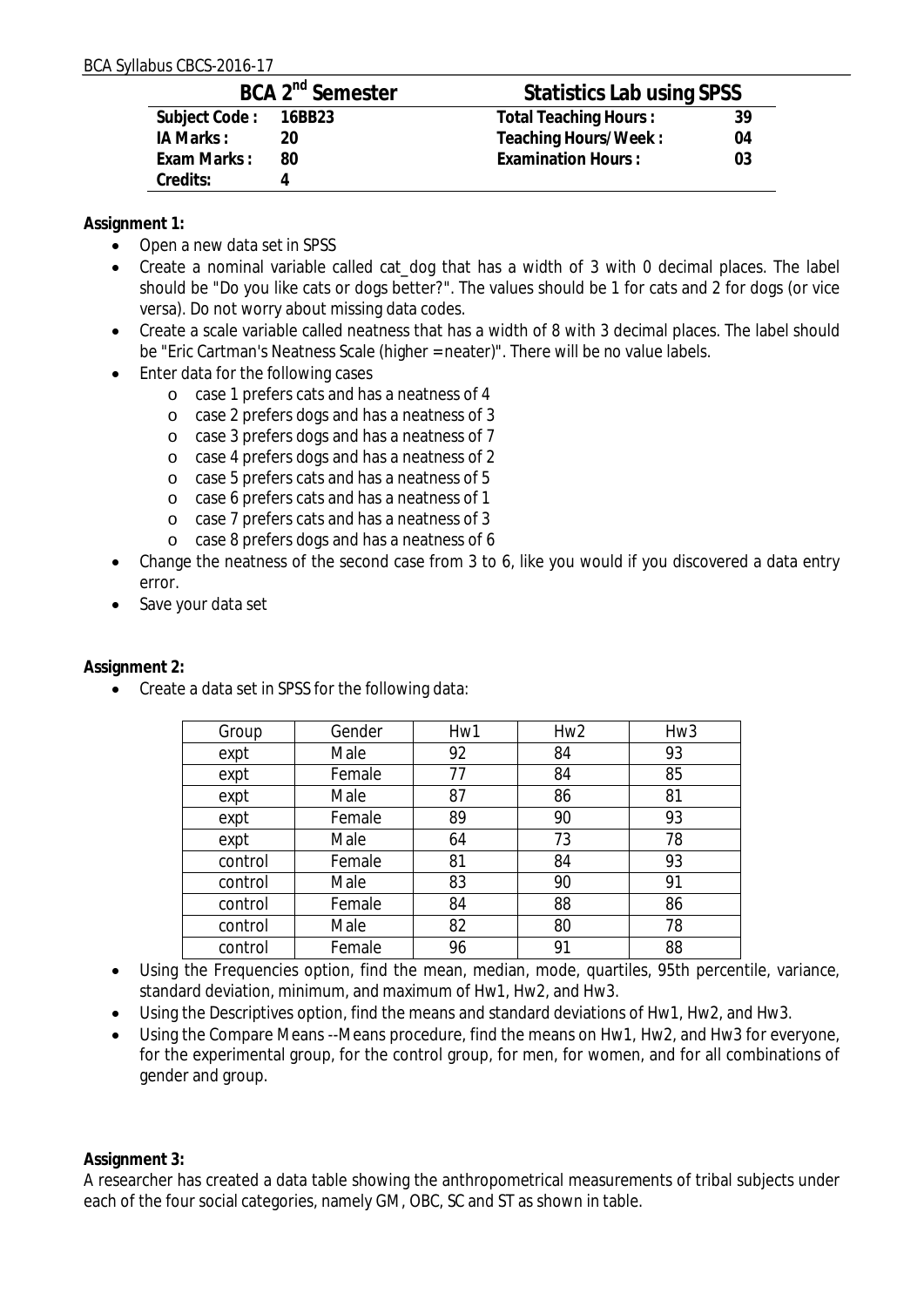| GМ             |       |      |               |  |
|----------------|-------|------|---------------|--|
| Gender         | НT    | WT   | <b>Biceps</b> |  |
| 1              | 137.8 | 30.5 | 5.50          |  |
| $\overline{2}$ | 130.2 | 29.5 | 5.65          |  |
| $\overline{2}$ | 135.6 | 29.0 | 5.15          |  |
| $\overline{2}$ | 137.8 | 30.0 | 5.25          |  |
| 1              | 131.5 | 30.5 | 4.95          |  |
| 1              | 132.8 | 31.5 | 5.65          |  |
| 1              | 139.8 | 30.5 | 5.50          |  |
| 1              | 136.7 | 30.0 | 5.65          |  |
| 1              | 138.6 | 30.5 | 5.15          |  |
|                | 139.5 | 30.5 | 5.25          |  |

| OBC.           |       |      |               |  |
|----------------|-------|------|---------------|--|
| Gender         | НT    | WT   | <b>Biceps</b> |  |
| 1              | 124.4 | 23.5 | 4.61          |  |
| $\overline{2}$ | 125.5 | 23.0 | 4.52          |  |
| 1              | 126.3 | 24.0 | 4.45          |  |
| $\overline{2}$ | 128.0 | 23.5 | 4.39          |  |
| 1              | 129.0 | 25.0 | 4.37          |  |
| $\overline{2}$ | 130.0 | 22.0 | 4.69          |  |
| 1              | 129.5 | 23.5 | 4.61          |  |
| 1              | 130.0 | 23.0 | 4.52          |  |
| $\overline{2}$ | 126.0 | 24.0 | 4.45          |  |
| $\overline{2}$ | 128.5 | 23.5 | 4.39          |  |

| SC             |       |      |               |  |  |
|----------------|-------|------|---------------|--|--|
| Gender         | НT    | WT   | <b>Biceps</b> |  |  |
| 2              | 132.4 | 25.0 | 4.37          |  |  |
| 1              | 133.5 | 24.5 | 4.95          |  |  |
| 1              | 130.6 | 25.5 | 4.65          |  |  |
| 1              | 132.5 | 26.5 | 4.45          |  |  |
| 1              | 130.6 | 26.0 | 6.48          |  |  |
| 2              | 132.4 | 25.5 | 5.01          |  |  |
| 1              | 130.5 | 25.0 | 4.37          |  |  |
| 1              | 132.4 | 24.5 | 4.95          |  |  |
| 2              | 133.5 | 25.5 | 4.65          |  |  |
| $\overline{2}$ | 130.6 | 26.5 | 4.45          |  |  |

| ST             |       |      |               |  |  |
|----------------|-------|------|---------------|--|--|
| Gender         | НT    | WT   | <b>Biceps</b> |  |  |
| 1              | 124.5 | 20.5 | 3.54          |  |  |
| 1              | 125.8 | 21.0 | 3.55          |  |  |
| 1              | 123.5 | 20.5 | 3.95          |  |  |
| 1              | 124.8 | 22.O | 4.05          |  |  |
| 1              | 122.5 | 21.5 | 3.55          |  |  |
| 1              | 122.8 | 22.0 | 3.54          |  |  |
| 1              | 122.5 | 22.5 | 3.55          |  |  |
| 1              | 121.5 | 21.5 | 3.95          |  |  |
| 1              | 124.5 | 20.5 | 4.05          |  |  |
| $\mathfrak{D}$ | 125.8 | 21.0 | 3.55          |  |  |

- ∑ Create a data file in SPSS (The Data in SPSS has to be entered with category 1=GM, 2=OBC, 3=SC and 4=ST. The codes for Gender are 1=Male and 2= Female).
- Generate central tendency and measures of dispersion output using the descriptives command in SPSS for the variables Height, Weight and Biceps.
- Generate two-way cross table Gender versus Category.

## **Assignment 4:**

The marks obtained by 50 students of a class in mathematics are given below.

32, 42, 41, 51, 41, 30, 39, 18, 48, 53, 54, 32, 31, 46, 15, 37, 32, 56, 42, 48, 38, 26, 50, 40, 38, 42, 35, 22, 62, 51, 44, 21, 45, 31, 37, 41, 44, 18, 37, 47, 38, 41, 30, 52, 52, 60, 42, 38, 38, 34.

- Create a data file in SPSS.
- Generate a frequency table.
- Draw the Histogram.
- Generate central tendency output using the frequencies command in SPSS.
- Generate central tendency output using the descriptives command in SPSS.
- Generate central tendency output using the explore command in SPSS.

## **Assignment 5:**

The number of blood donations in the years 1995 and 2000 in various blood groups are as fallows

| Year: |      |      | В    | AB  |
|-------|------|------|------|-----|
| 1995  | 1154 | 526  | 775  | 155 |
| 2000  | '00  | 1125 | 1280 | 560 |

■ Create a data file in SPSS and hence represent the data by multiple bar diagram.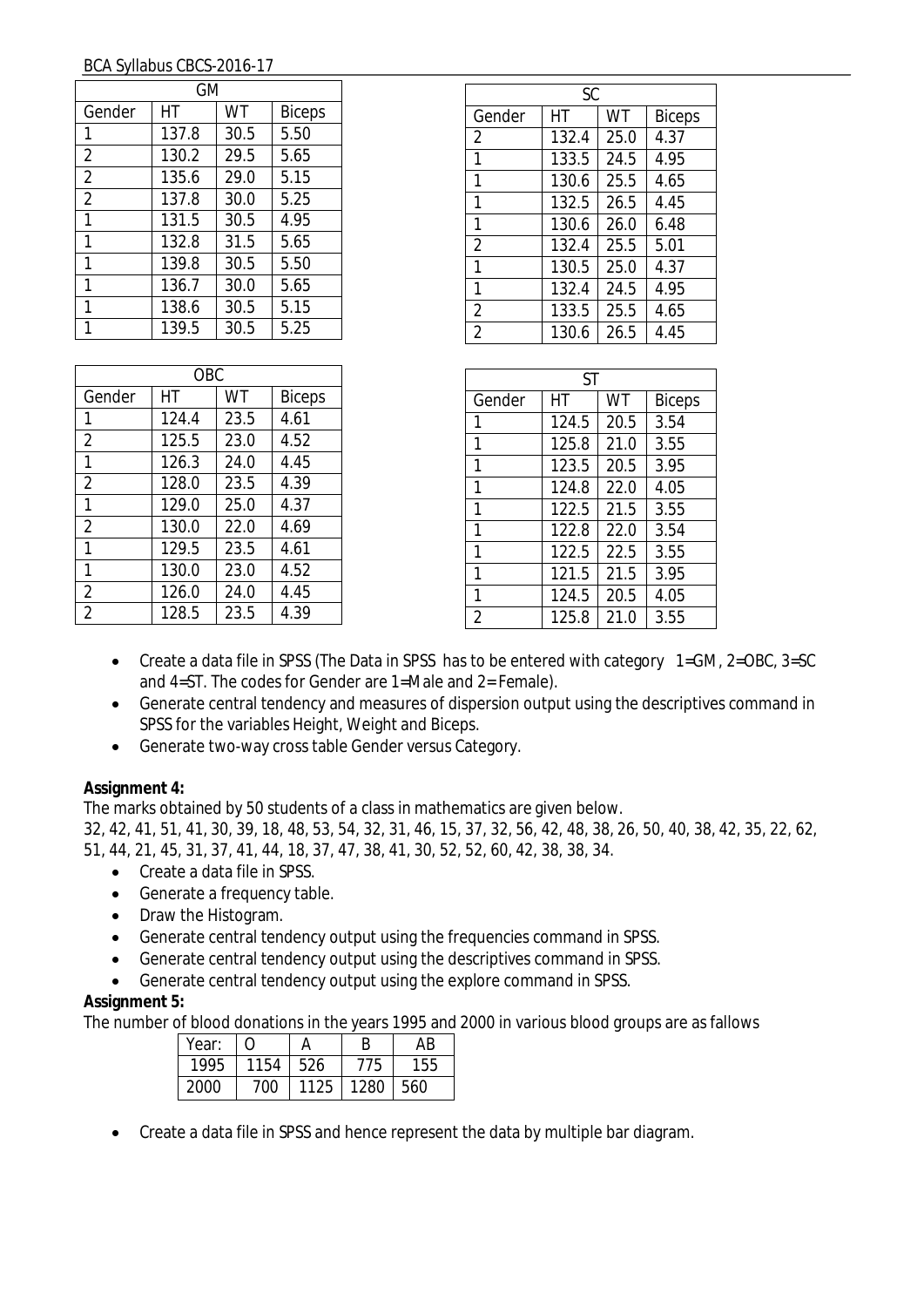#### **Assignment 6:**

The following data represent the Number of Students by faculty in a college

| Year | Humanity | Science | Commerce |
|------|----------|---------|----------|
| 1996 | 2810     | 890     | 540      |
| 1997 | 3542     | 1363    | 471      |
| 1998 | 4301     | 1662    | 652      |
| 1999 | 6593     | 2752    | 1113     |

● Create a data file in SPSS and hence represent the data by subdivided bar plot.

#### **Assignment 7:**

Marks obtained by students in Mathematics and Statistics in a class are given below. pearson's and spearman's method.

| <b>Mathematics</b> | <b>Statistics</b> |
|--------------------|-------------------|
| 68                 | 65                |
| 54                 | 60                |
| 75                 | 72                |
| 50                 | 53                |
| 64                 | 60                |
| 80                 | 85                |
| 75                 | 70                |
| 40                 | 43                |
| 55                 | 55                |
| 64                 | 61                |
| 56                 | 68                |
| 23                 | 40                |
| 78                 | 89                |
| 89                 | 87                |
| 65                 | 63                |

● Create a data file in SPSS and hence Generate Correlation Coefficient output by Pearson's and Spearman's method.

**Examination:**

- One Question has to be given from the above list (Carries 45 Marks).
- One more question has to be given by the examiner by his choice and that question need not be in the list (Carries 35 Marks).
- Student has to answer and execute both questions.

| Criteria       |                        | <b>Marks</b>           |                            |  |
|----------------|------------------------|------------------------|----------------------------|--|
|                |                        | Question from The List | <b>Examiner's Question</b> |  |
| Practical      | <b>Writing Program</b> | 25                     | 20                         |  |
| Proper         | Execution              | 20                     | 15                         |  |
| Total          |                        | 80                     |                            |  |
| IA-Report/Viva |                        | 20                     |                            |  |
| Total          |                        | 100                    |                            |  |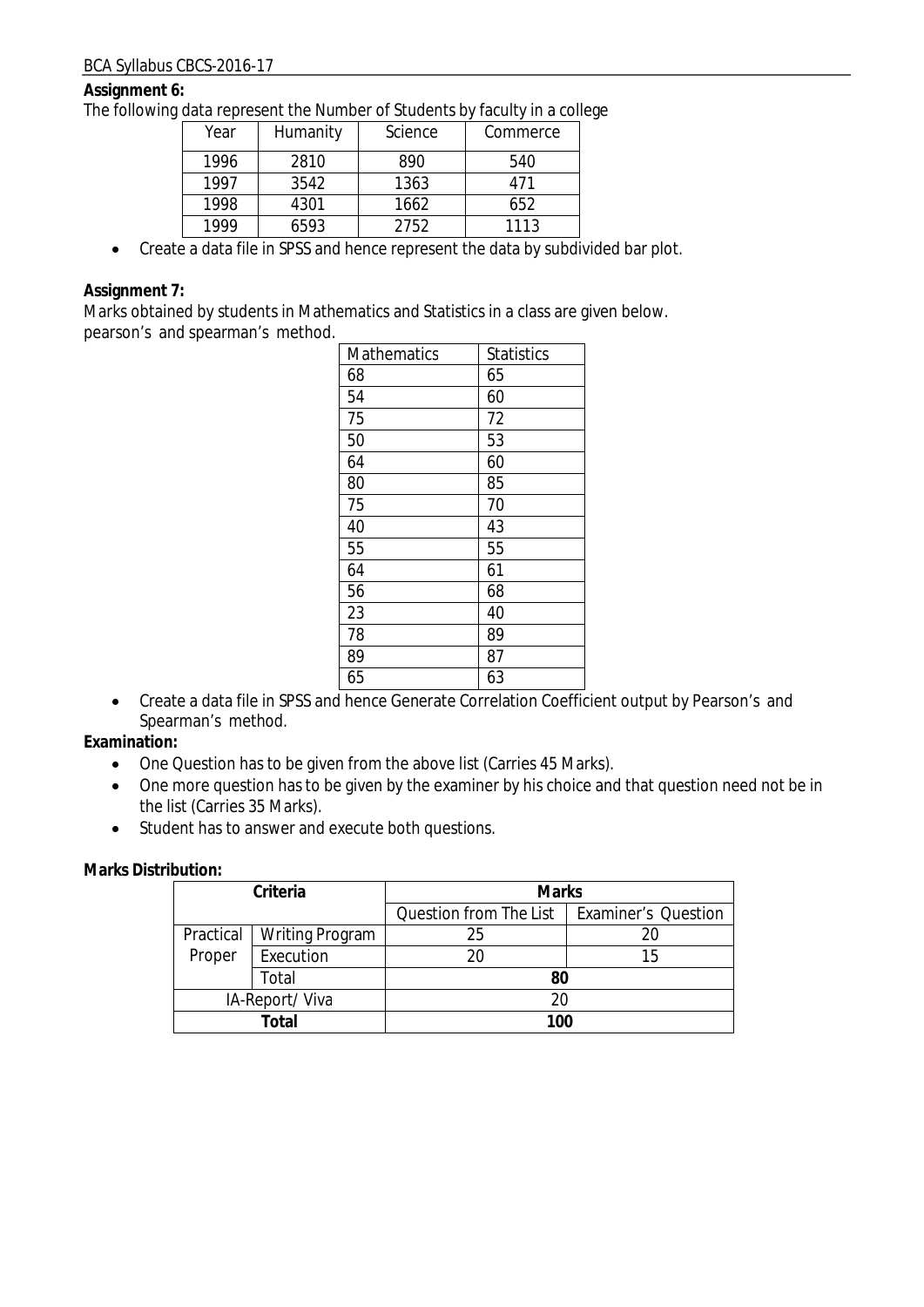| BCA 2 <sup>nd</sup> Semester |    | Data Structures Using C   |    |  |
|------------------------------|----|---------------------------|----|--|
| Subject Code: 16BB24         |    | Total Teaching Hours:     | 52 |  |
| IA Marks:                    | 20 | Teaching Hours/Week:      | 05 |  |
| Exam Marks:                  | 80 | <b>Examination Hours:</b> | 03 |  |
| Credits:                     | h  |                           |    |  |

- **1.** A Unit I:. Structure and union: Structure definition, giving values to members, structure initialization, comparison of structure variables, arrays of structure, self-referential structures, union. Pointers: Understanding pointers, accessing the address of variables, Declaring and initializing pointers, accessing a variable through its Pointer. Dynamic memory allocation: Meaning of static and dynamic memory allocation. Memory allocation functions: malloc(), calloc(), free() and realloc(). Files: Introduction, definition, Basic file operations: Naming a file, opening a file, Reading data from file, writing data to a file and closing a file, Input/Output operations on files, Error Handling in files, Random Access to files. 12 Hrs
- **2.** Unit II: : Introduction to Data Structures & Stack: Definition, Applications, Classification of data structures: primitive and non-primitive, Operations on data structures Definition, Array Implementation of stack(using structure) and operations on stack, Applications of stacks, Infix, prefix and postfix notations, Conversion of an arithmetic expression from Infix to postfix. 12 Hrs
- **3.** Unit III: Queue and Recursion: Definition, Types of queue: Simple queue, circular queue, double ended queue, priority queue, Array Implementations of queue (using structure) and operations on all types of queues. Definition, Recursion in C, Writing Recursive programs – Binomial coefficient, Fibonacci, GCD, towers of Hanoi. 12 Hrs
- **4.** Unit IV: Linked list: Definition, components of linked list, Representation of linked list, Advantages and disadvantages of linked list, Types of linked list: singly linked list, doubly linked list, Circular list and circular doubly linked list, operations on all types of linked lists: Creation, insertion, deletion, search and display. 12Hrs
- **5.** Unit V Tree: Definition: Tree, Binary tree, complete binary tree, Binary search tree, Tree terminology: root, Node, Degree of a node, ancestors of a node, Binary tree, Array representation of tree, Creation of Binary tree, Traversal of Binary tree: Preorder, In order and post order. 12Hrs

Text books:

- 1. Langsam, Augenstein and Tenenbaum, Data structures Using C and C++, Prentice Hall of India, 2nd Edition.
- 2. Kamthane :Introducation to Data structures in C Pearson Education.

References:

- 1. Weiss Data structures and Algorithm Analysis in C II Edition , Pearson Education.
- 2. LipschutzSchaum's outline series Data structures Tata MgGraw-Hill.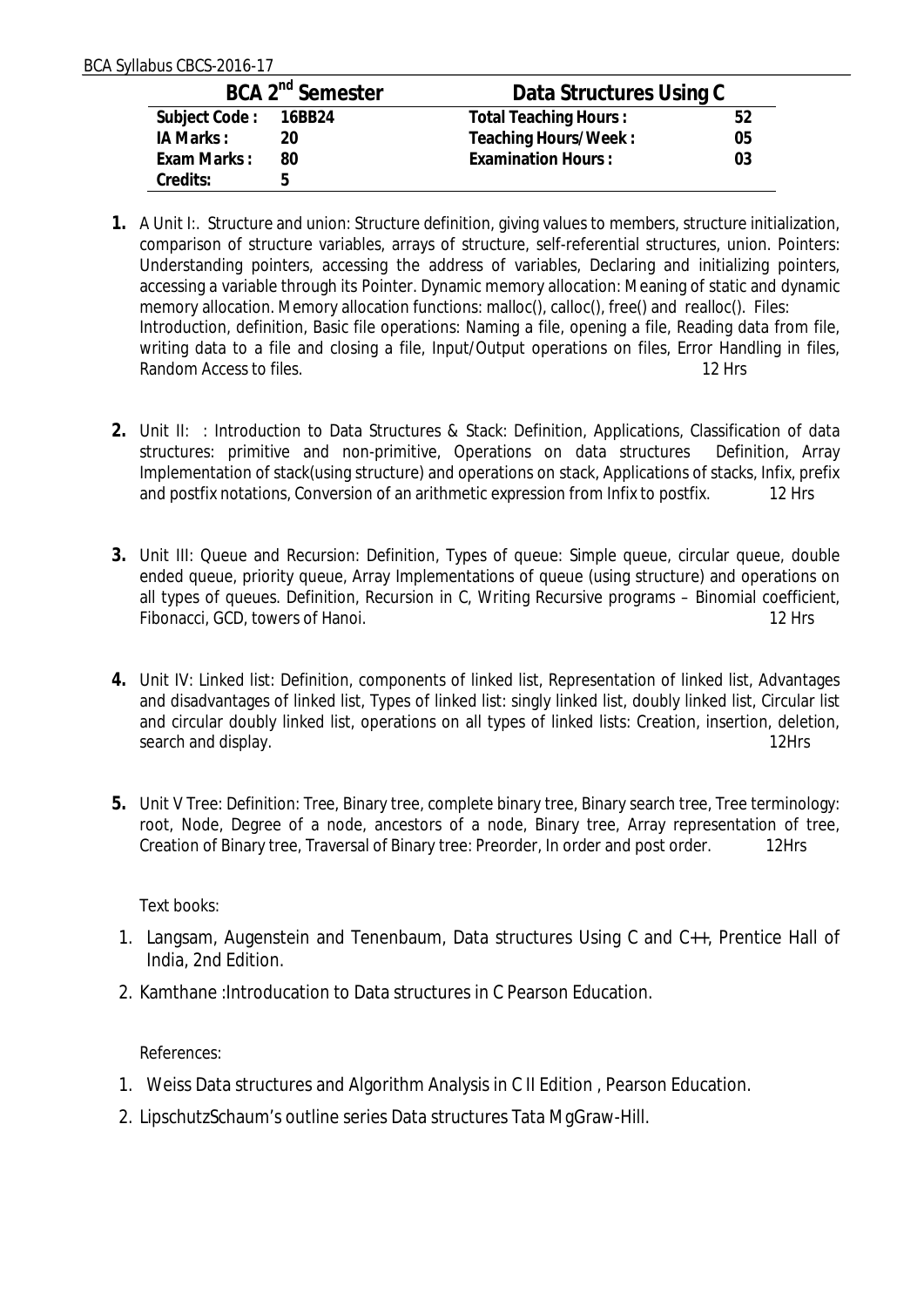| BCA 2 <sup>nd</sup> Semester |    | Data Structures Using C Lab  |    |  |
|------------------------------|----|------------------------------|----|--|
| Subject Code: 16BB25         |    | <b>Total Teaching Hours:</b> | 39 |  |
| IA Marks :                   | 20 | Teaching Hours/Week:         | 04 |  |
| Exam Marks:                  | 80 | <b>Examination Hours:</b>    | 03 |  |
| Credits:                     |    |                              |    |  |

1. Write a C program to create a structure Employee that stores empno, name, age , salary and include the following tasks:

| ii)   | Accept details of N employees                               |     |        |  |  |  |
|-------|-------------------------------------------------------------|-----|--------|--|--|--|
| iii)  | Display the details of N employees in the following format" |     |        |  |  |  |
| Empno | Name                                                        | age | salary |  |  |  |
|       |                                                             |     |        |  |  |  |
|       |                                                             |     |        |  |  |  |
|       | 3.                                                          |     |        |  |  |  |
|       |                                                             |     |        |  |  |  |
|       |                                                             |     |        |  |  |  |

- 2. Write a C program to demonstrate pointer arithmetic.
- 3. Write a C program to create file N students, it should contain Rollno, Name, marks in two subjects, Using the above created file, create an output file which contains Rollno, Name, marks in subjects, Total and average.
- 4. Write a C program to create a character file and count the number of characters, words and blank spaces present in it.
- 5. Write a C program to demonstrate the working of stack of size N using an array the elements of the stack may be assumed to be of type integer by creating an array, the operations to be supported are 1. PUSH 2. POP 3. DISPLAY. The program to should print the appropriate message for stack is underflow and overflow.
- 6. Write a C program to convert and print valid fully parenthesized infix arithmetic expression to postfix.
- 7. Write a C program to simulate the working of a Queue using an array Provide the operations QINSERT, QDELETE and QDISPLAY, check the Queue status for empty and full.
- 8. Write a C program to simulate the working of a Circular Queue using an array Provide the operations CQINSERT, CQDELETE and CQDISPLAY, check the Circular Queue status for empty and full.
- 9. Write a C program to demonstrate the working of a Dequeue using array and provide for all its basic operations.
- 10. Write a C program to find the Binomial Coefficient using recursion.
- 11. Write a C program to find the nth Fibonacci number by using recursion.
- 12. Write a C program to simulate the working of towers of Hanoi for N disks, print the total number of moves taken.
- 13. Using Dynamic variables and pointers write a C program to construct a singly linked list consisting of the following information in each node: Rollno(integer), name (string): The operations to be supported are:
	- 1. LINSERT Inserting a node in the front of the list
	- 2. LDELETE deleting a node based on rollno
	- 3. LSEARCH searching a node on rollno
	- 4. LDISPLAY –Displaying the data in all the nodes
- 14. Write a C program to create a doubly linked list where each node consists of the following

information: left link, data(integer), right link. The operations to be supported are:

- 1. INSERT Insert a node at the end of the doubly linked list
- 2. DELETE Delete any node from the doubly linked list
- 3. DISPLAY Display the data in all the nodes
- 15. Using dynamic variables and pointer create a binary search tree of integers and perform the following operations: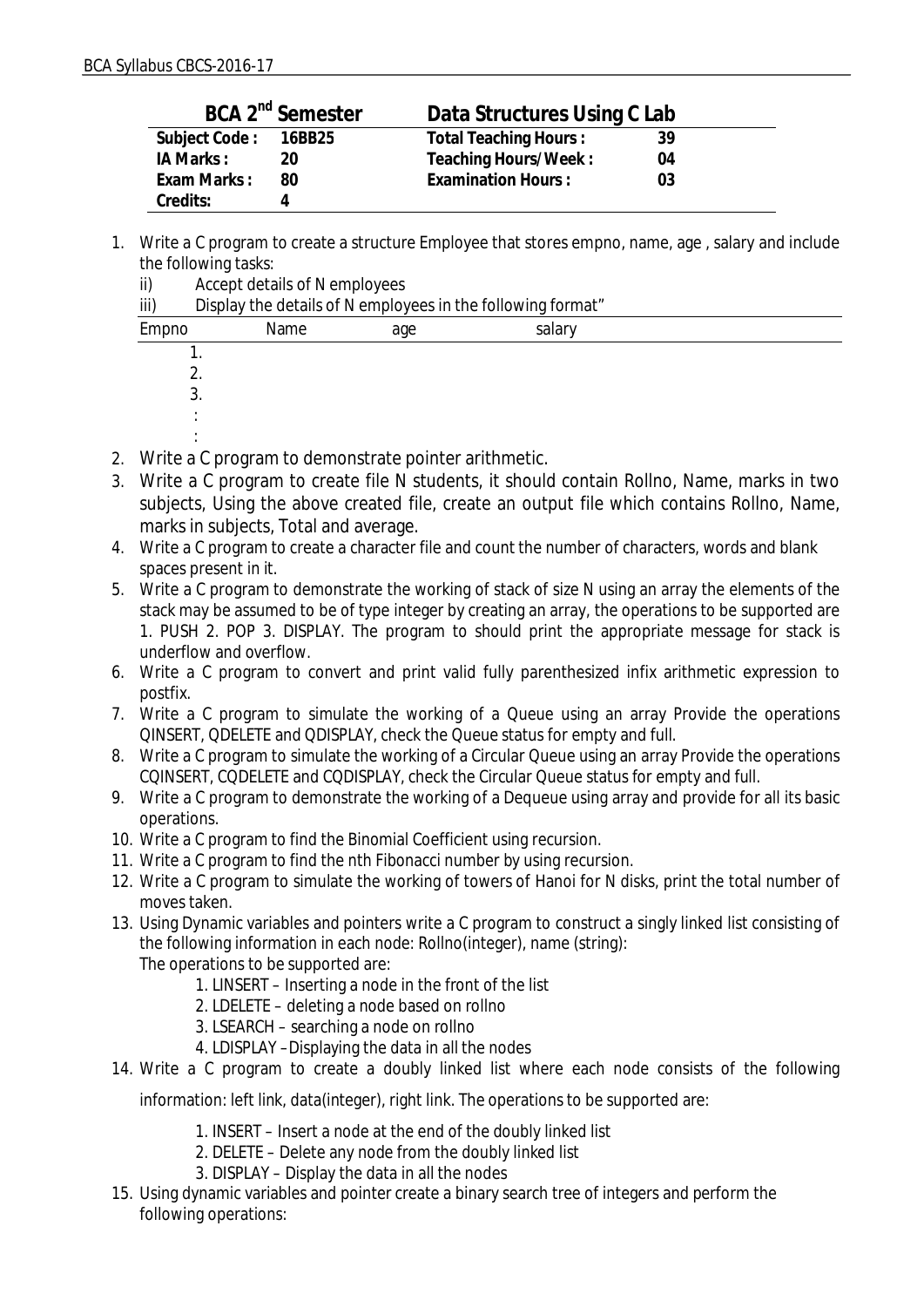- 1. Given a key, perform a search in the binary search tree and insert the key if it is not a duplicate key.
- 2. Traverse the tree using inorder traversal method.

## **Examination:**

- One Question has to be given from the above list (Carries 45 Marks).
- One more question has to be given by the examiner by his choice and that question need not be in the list (Carries 35 Marks).
- ∑ Student has to answer and execute both questions.

| Criteria       |                        | <b>Marks</b>           |                            |
|----------------|------------------------|------------------------|----------------------------|
|                |                        | Question from The List | <b>Examiner's Question</b> |
| Practical      | <b>Writing Program</b> | 25                     |                            |
| Proper         | Execution              | 20                     | 15                         |
|                | Total                  | 80                     |                            |
| IA-Report/Viva |                        |                        |                            |
| Total          |                        | 100                    |                            |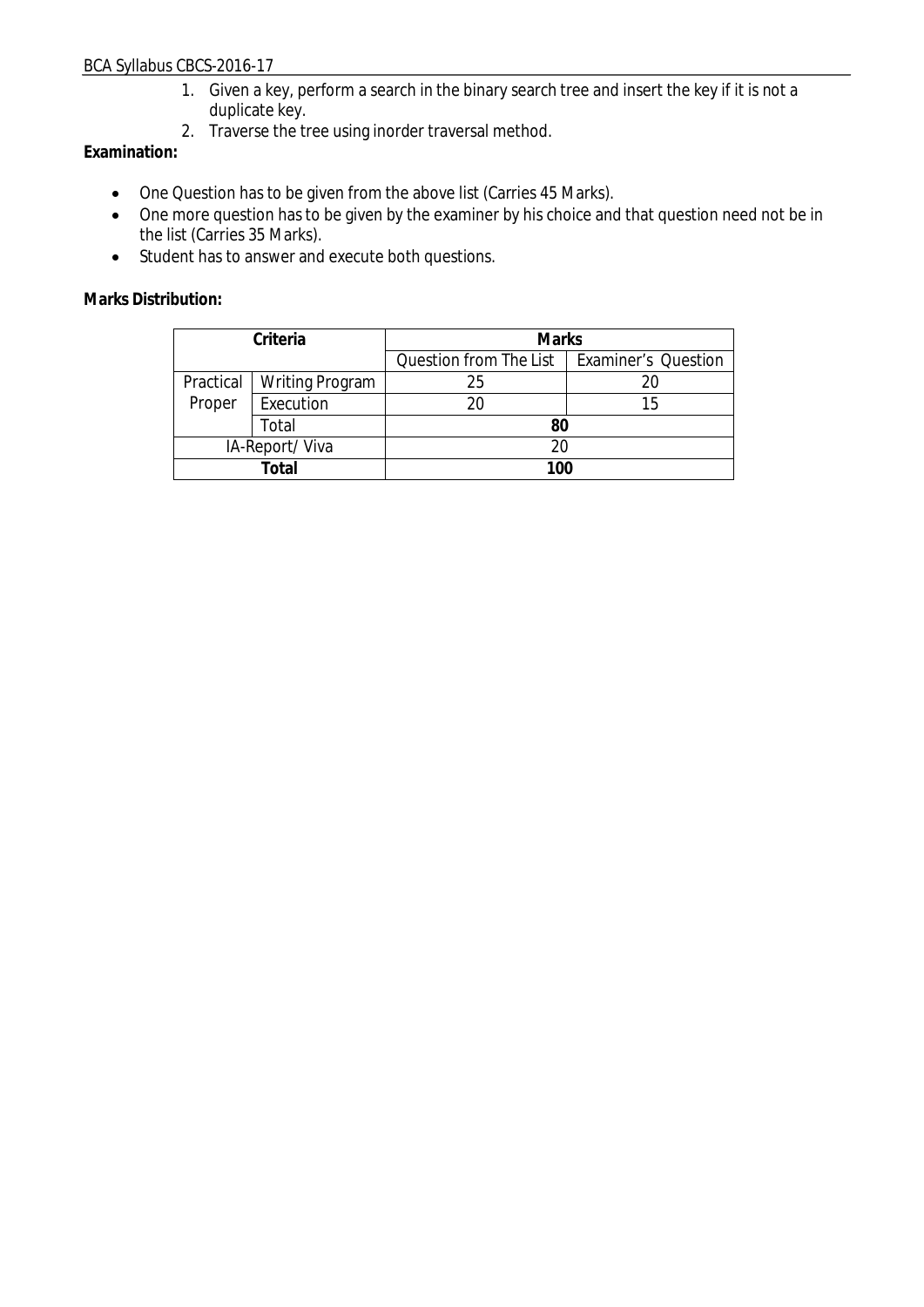| BCA 3 <sup>rd</sup> Semester |    | COMPUTER ORGANIZATION & ARCHITECURE |    |
|------------------------------|----|-------------------------------------|----|
| Subject Code: 16BC21         |    | <b>Total Teaching Hours:</b>        | 52 |
| IA Marks:                    | 20 | Teaching Hours/Week:                | 04 |
| Exam Marks:                  | 80 | <b>Examination Hours:</b>           | 03 |
| Credits:                     |    |                                     |    |

- **1.** Basic Structure of Computer- Functional Units, Basic operational Concepts, Bus Structures, software, Performance- Processor clock, Basic performance equation, clock rate, performance measurements. Machine instructions & programs: number, character representations, addition of positive numbers, addition & subtraction of signed numbers, overflow in integer arithmetic, characters; Memory locations & Addresses- byte addressability, Big-endian & little endian Assignments, Word alignment, accessing numbers, characters, & character strings; Memory operations; 10Hrs
- 2. Instructions & instruction sequencing-Register transfer notations, assembly language notations, Basic instruction types, instruction execution & Straight line sequencing, branching, condition codes, Generating memory addresses 8hrs
- 3. Addressing modes: Implementation of variables & constants, Indirection & pointers, Relative addressing, additional modes; Assembly language- assembly directives, assembly & execution of programs; Basic I/O operations; Stacks & queues; Subroutines (brief study). 8hrs
- 4. Arithmetic: Addition & subtraction of signed numbers; Design of Fast adders; Booths algorithm for Multiplication, IEEE standard for floating point numbers. 8hrs
- 5. Input Output organizations: Accessing IO devices, Interrupts-Interrupt hardware, Enabling & disabling interrupts, handling multiple devices, controlling device request, exceptions, direct memory access, buses. 8hrs
- 6. Basic processing Unit: fundamental concepts- register transfers, performing an arithmetic or logical operation, fetching a word from memory, Storing a word in memory; Execution of a complete instruction- branch instructions; Multiple bus organization; Hard wired Control- a complete processor; Micro programmed control-micro instructions. Memory System: Basic concepts, semiconductor RAM, ROM, CACHE and Virtual Memories. 10hrs

## **TEXT BOOKS**

- 1. Hamacher C.V. "Computer Organization " MGH<br>2. Hayes J.P. "Computer Organization & Architectu
- 2. *Hayes J.P*. "Computer Organization & Architecture MGH.
- 3. Goankar" Microprocessor Architecture Programming and Applications, *John Wesley*

## **REFERENCES:**

- 1.*Bartee.T.C* "Digital Computer Fundamental MGH.
- 2.*Mano* "Computer System Architecture –PHI.
- 3.L Krishanaananda ElitePublications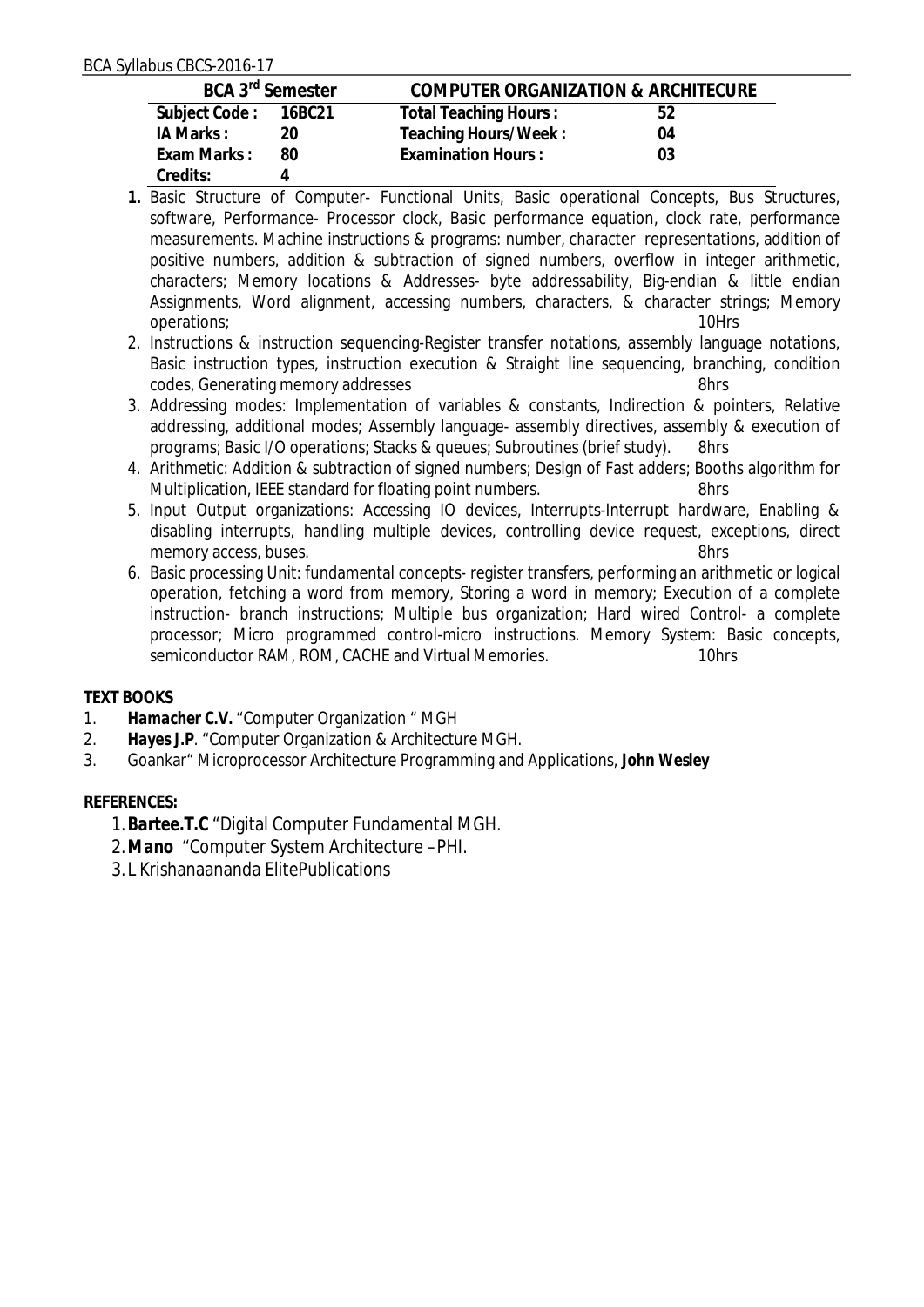| BCA 3 <sup>rd</sup> Semester |    | Data Base Management System |    |
|------------------------------|----|-----------------------------|----|
| Subject Code: 16BC22         |    | Total Teaching Hours:       | 52 |
| IA Marks:                    | 20 | Teaching Hours/Week:        | 04 |
| Exam Marks:                  | 80 | <b>Examination Hours:</b>   | 03 |
| Credits:                     |    |                             |    |

- **1. Introduction:** application, database system vs. file system, view of data models-Hierarchical, Relational, database languages, database users and administrators, transaction management, Database system structure, application architecture. The material system structure and  $8Hrs$
- **2. E\_R Model:** Basic-concepts, constraints, keys, Design Issues, E-R diagram, weak entity sets, Extended E-R features, Design of an ER database schema, Reduction of an E-R schema to tables, UML.

6Hrs

- **3. Relational Model:** Structure of Relational Databases, Relational Algebra, Extended Relational Algebra Operations, Modification of the database, Views.
- **4. SQL:** Background, Basic structure, set operation, aggregate functions, NULL values, subqueries, views, Modification of the Database, joined Relations, DDL. Introduction to PL/SQL (brief study).

12Hrs

- **5. Normalization:** Introduction, 1NF, 2NF and FDs, 3NF and BCNF, 4NF and MVDs, 5NF and PJNF, Closure of a set of FDs, MVDs, Loss less join. 6Hrs
- **6. Transaction Management:** Introduction, Transaction concepts and properties, States, concurrent execution, Scheduling of Transactions, Operations Conflicts, Testing for serializability.

6Hrs

**7. Concurrency Control Techniques:** Introduction, Lock-based Protocols, Time stamp Protocols, Failure Classification. **Recovery and Atomicity:** Introduction, Categorization of Recovery Algorithms.

6Hrs

## **TEXT BOOK:**

- 1. "Database System Concepts" by Silberchatz-Korth-sudarshan , Mcgraw Hill-IV Edition.
- 2. "Database Management Systems", A Practical Approach (DBMS) by Rajiv Chopra.

## **REFERENCES:**

- 1. Navathe and Elmarri "Fundamentals of Database Systems"-Addison Wesley-200.
- 2. C.j. Data "introduction to Database systems" Addison-wesley.
- 3. Ullman "Principals of Data base systems" computer science press".
- 4. Bipin C Desai "Introduction to Data base system" Galotia.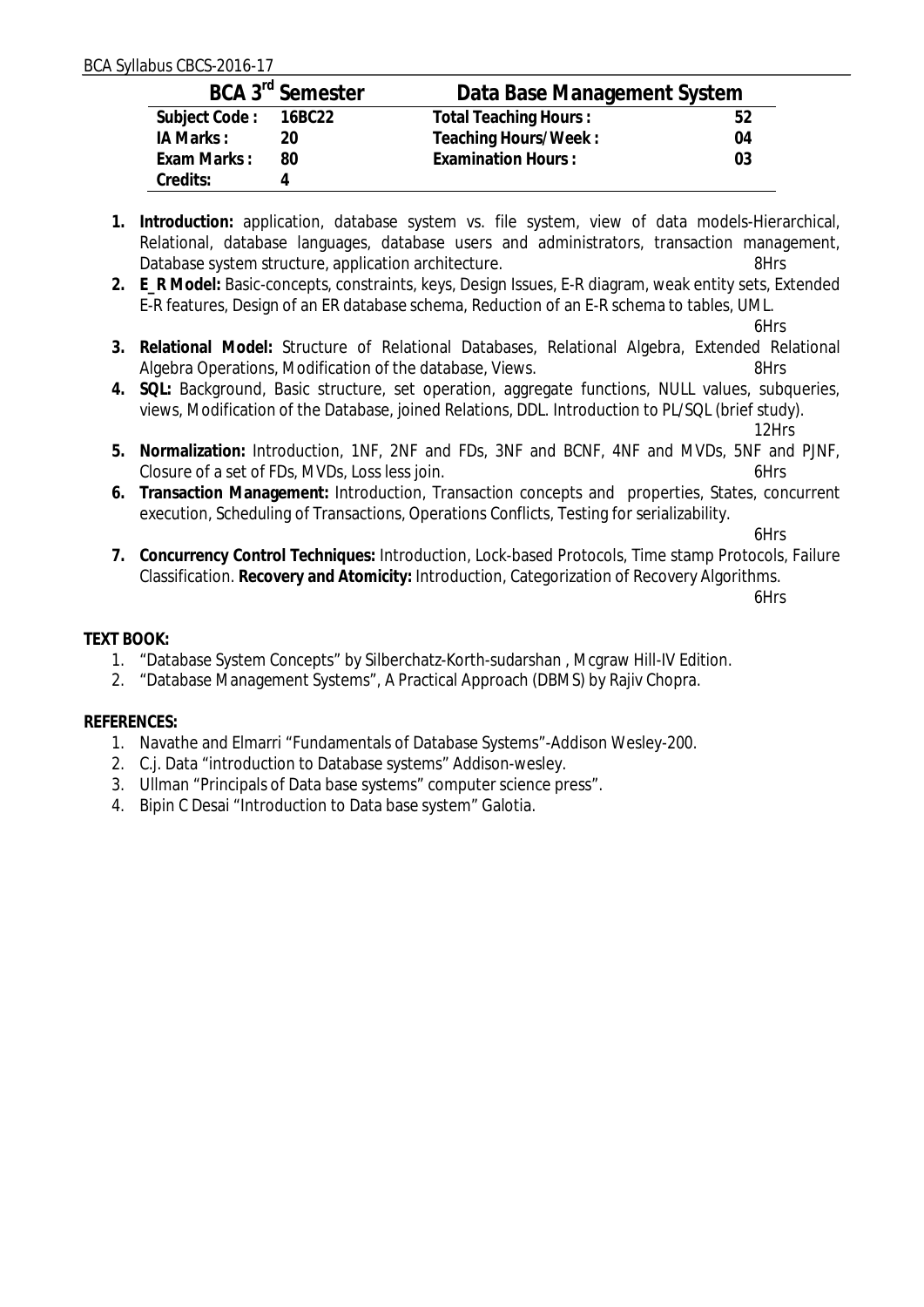| BCA 3 <sup>rd</sup> Semester |    | Object Oriented              |    |
|------------------------------|----|------------------------------|----|
|                              |    | Programming with C++         |    |
| Subject Code: 16BC23         |    | <b>Total Teaching Hours:</b> | 60 |
| IA Marks:                    | 20 | Teaching Hours/Week:         | 05 |
| Exam Marks:                  | 80 | <b>Examination Hours:</b>    | 03 |
| Credits:                     | 5  |                              |    |

- 1. **Introduction to OPP:** Programming paradigms: -Procedure oriented programming (POP), Object oriented programming (OOP), Basic concepts of OOP and Features: - Objects, Classes, Abstraction and Encapsulation, Inheritance, Polymorphism, Dynamic Binding, Message Passing / Communication. Benefits of OOP, object oriented languages, Applications of OOP. 10 Hrs
- 2. **C++ Programming:** Introduction, C++ Features, C with classes, applications of C++, Data Types, Literals, constants, variable, pointer types, type definition, string types, constant qualifier, reference types, enumeration types, array types, input output operators, structure of C++ program, key words, symbolic constants, type compatibility, declaration of variable, reference variables, operators in C++, control structures. The contract of the contract of the contract of the contract of the contract of the contract of the contract of the contract of the contract of the contract of the contract of the contract of the contract of th
- 3. **Functions:** Overview of functions, return types, function prototyping, call by reference, call by value, return by Reference, inline functions, default arguments, constant arguments, function overloading, friend function and virtual function. 8 Hrs
- 4. **Classes and Objects:** Introduction, Limitations of C Structures, Specifying a Class, creating object, Defining a Member Function, Making an Outside Function Inline, Nesting of Member Functions, private member functions, Arrays within a Class, Memory Allocation for Objects, Static Data Members, Static Member Functions, Array of Objects, Objects as Function Arguments, Friendly Functions, Returning Objects, Constant Member Functions, Pointers to Members, Local Classes. 10 Hrs
- 5. **Constructors and Destructors:** Introduction, Constructors, Parameterized Constructors, Multiple Constructors in a Class, Constructors with Default Arguments, Dynamic Initialization of Objects, Copy Constructors, Dynamic Constructors, Constructing 2-D Arrays, Constant Objects, and Destructors.

6 Hrs

- 6. **Operator Overloading and Type Conversion:** Introduction, Definition, rules, unary operators overloading, and Binary operator overloading Using Member Function and friend functions. Mention operators, which are not possible to over load, Manipulation of Strings using Operators, type conversion. 8 Hrs
- 7. **Inheritance and Templates:** Introduction, definition, types of inheritance, virtual base class, abstract class. Defining derived class constructors, member classes: - nesting of classes. **Templates:** Introduction, class templates, class templates with multiple parameters, function templates, function templates with parameters. 8 Hrs.

#### **Text Books:**

- 1. Object oriented Programming with C++ -- E Balagurusamy
- 2. Object oriented Programming with C++, "P.B. Kotur"
- 3. Object oriented Programming with C++, "Rabort Laffer"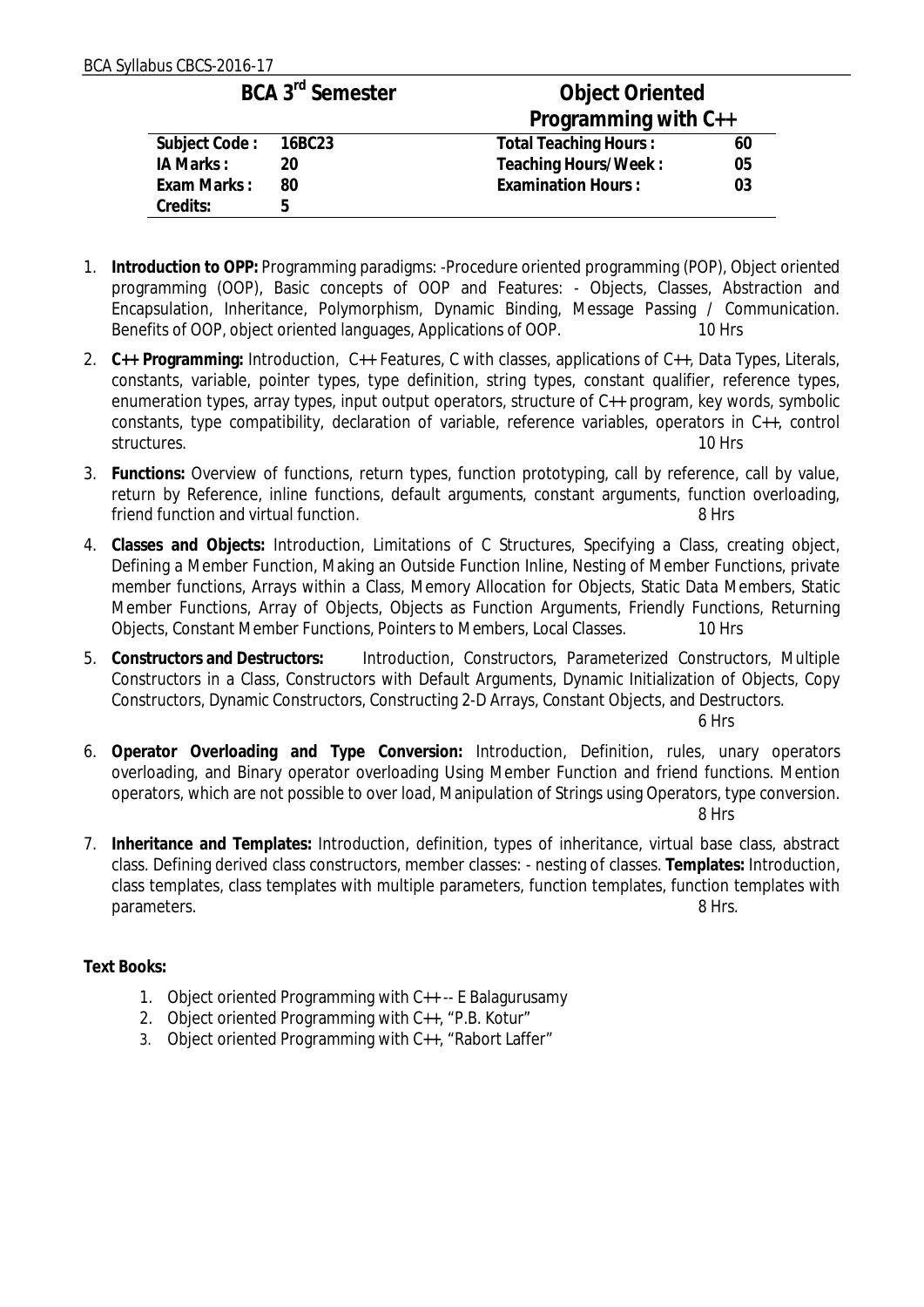| BCA 3 <sup>rd</sup> Semester |        | Data Base Management System Lab |    |
|------------------------------|--------|---------------------------------|----|
| Subject Code:                | 16BC24 | <b>Total Teaching Hours:</b>    | 52 |
| IA Marks:                    | 20     | Teaching Hours/Week:            | 04 |
| Exam Marks:                  | 80     | <b>Examination Hours:</b>       | 03 |
| Credits                      |        |                                 |    |

Consider the following database :

- 1. employee(emp\_id, first\_name, last\_name, job\_id, doj, salary, dept\_id, manager\_id)
- 2. departments (dept\_id,dept\_name,manager\_id)
- 3. customer (cust\_id, first\_name, last\_name, address, city, phone, email)
- 4. salgrade (grade, highsal, lowsal)

Insert values into tables depending on the requirements for the queries. Each of these Following Subtopics should have at least 4 Queries Each.

- 1. Working with Table and data using another table.
- 2. Modifying table structure and updating data.
- 3. Queries adding deleting and verifying Keys:
- 4. Using Where Clause(Comparison, between and set comparision).
- 5. Using Where Clause(Matching Characters and NULL values).
- 6. Using Where Clause (Using Logical operators to join more than one conditions).
- 7. Formatting the output Result by putting Column aliases, using expressions and ordering the Data.
- 8. Using SubQueries in where Clause. (Set Membership, Set comparison, Test for Empty Relations)
- 9. Sub Queries in From Clause.
- 10. Aggregate Functions:
- 11. Joining Tables using SQL Joins (Inner Join, Outer Joins).
- 12. Set Operators.
- 13. Creating and working with views.

**Examination:**

- Any one set of questions may be given to student for examination.
- Required tables has to be created by the student during examination
- Table creation 20 marks.
- At least 10 rows or as required for generating output of the queries, has to be inserted.
- Inserting values 20 marks (Can be awarded only if the rows inserted are able to generate desired output from the queries).
- ∑ 4 queries 40 marks (If number of queries varies in particular set 40marks can be divided accordingly).

| Fxam                    | Marks |
|-------------------------|-------|
| <b>Practical Proper</b> | 80    |
| IA/Viva/Report          | 20    |
| Total                   | 50    |
|                         |       |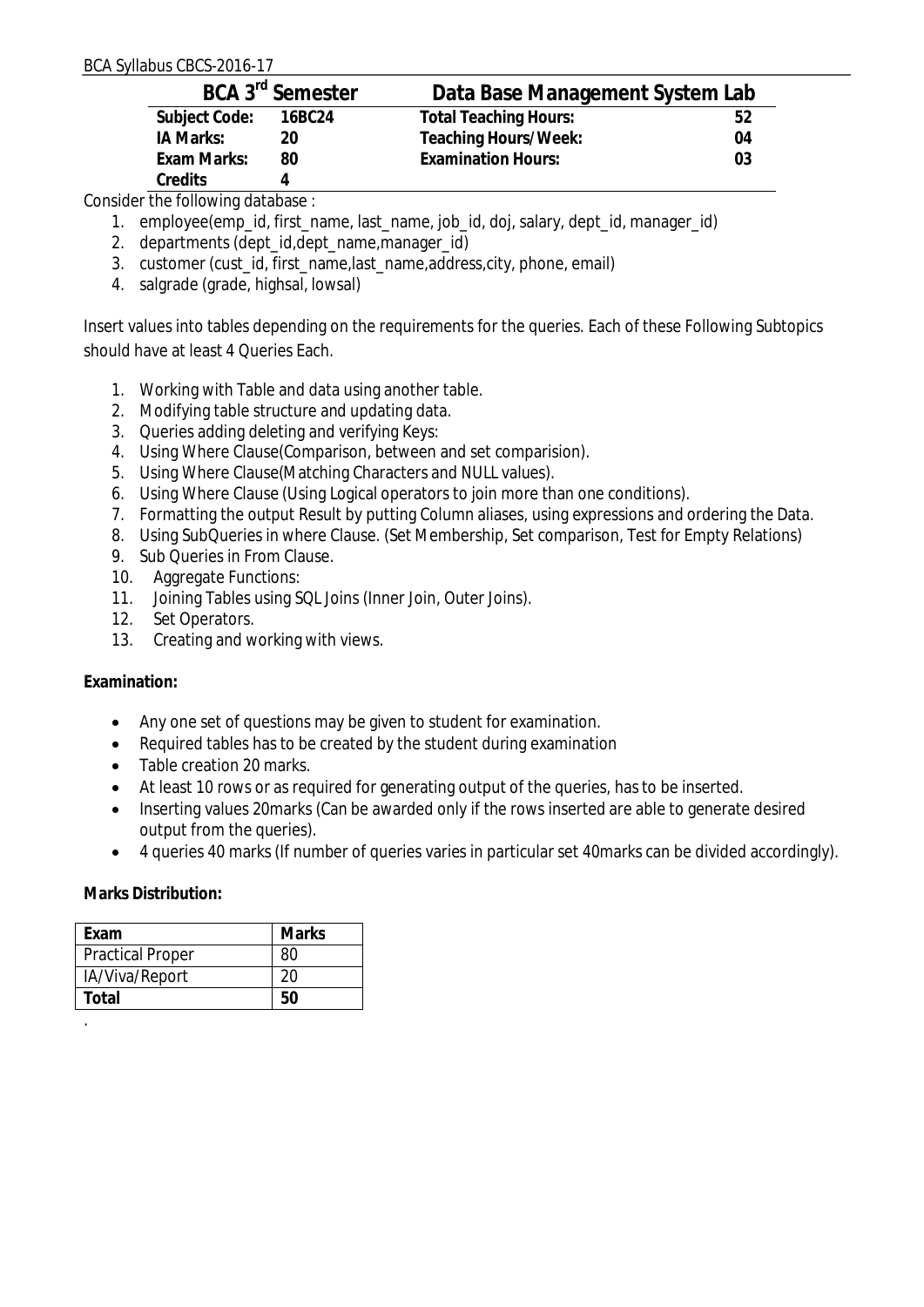|              |                                                                                                                                                                 | BCA 3 <sup>rd</sup> Semester | Object Oriented Programming with C++ Lab                                                         |    |  |
|--------------|-----------------------------------------------------------------------------------------------------------------------------------------------------------------|------------------------------|--------------------------------------------------------------------------------------------------|----|--|
|              | Subject Code:                                                                                                                                                   | 16BC25                       | <b>Total Teaching Hours:</b>                                                                     | 52 |  |
|              | IA Marks:                                                                                                                                                       | 20                           | Teaching Hours/Week:                                                                             | 04 |  |
|              | Exam Marks:                                                                                                                                                     | 80                           | <b>Examination Hours:</b>                                                                        | 03 |  |
|              | Credits:                                                                                                                                                        | 4                            |                                                                                                  |    |  |
|              |                                                                                                                                                                 |                              | 1. WAP to Demonstrate Class, Object (OOP) Concept                                                |    |  |
| 2.           |                                                                                                                                                                 |                              | WAP to find the largest of three numbers using inline function.                                  |    |  |
| 3.           |                                                                                                                                                                 |                              | WAP to implement function overloading in order to compute power (m, n),                          |    |  |
|              | Where                                                                                                                                                           | i) m is double and n is int  |                                                                                                  |    |  |
|              |                                                                                                                                                                 | ii) m and n are int          |                                                                                                  |    |  |
| 4.           | Create a DISTANCE class with:                                                                                                                                   |                              |                                                                                                  |    |  |
|              | Feet and inches as data members                                                                                                                                 |                              |                                                                                                  |    |  |
|              | Member function to input distance                                                                                                                               |                              |                                                                                                  |    |  |
|              | Member function to output distance                                                                                                                              |                              |                                                                                                  |    |  |
|              | Member function to add two distance objects                                                                                                                     |                              |                                                                                                  |    |  |
|              |                                                                                                                                                                 |                              | Write a main function to create objects of DISTANCE class.                                       |    |  |
|              | Input two distances and output the sum.                                                                                                                         |                              |                                                                                                  |    |  |
|              | 5. Create a Class called TIME that has                                                                                                                          |                              |                                                                                                  |    |  |
|              |                                                                                                                                                                 |                              | Three integer data members for hours, minutes and seconds.                                       |    |  |
|              | Constructor to initialize the object to zero.                                                                                                                   |                              |                                                                                                  |    |  |
|              |                                                                                                                                                                 |                              | Constructor to initialize the object to some constant value.                                     |    |  |
|              | Member functions to add two TIME objects.                                                                                                                       |                              |                                                                                                  |    |  |
|              |                                                                                                                                                                 |                              | Member function to display time in HH:MM:SS format.                                              |    |  |
| 6.           |                                                                                                                                                                 |                              | Create a class COMPLEX to hold a complex number, write a friend function to add two complex      |    |  |
|              | Numbers. Write a main function to add two complex objects.<br>Create a MATRIX class of size m X n. Overload the '+' operator to add two MATRIX objects. Write a |                              |                                                                                                  |    |  |
| 7.           |                                                                                                                                                                 |                              |                                                                                                  |    |  |
|              | main function to implement it.                                                                                                                                  |                              |                                                                                                  |    |  |
| 8.           |                                                                                                                                                                 |                              | Derive a class MAT from MATRIX class created in above program, add a member function to          |    |  |
|              | 9. WAP to Illustrate Multilevel Inheritance.                                                                                                                    |                              | Overload "* 'operator to multiply two objects (Single Inheritance).                              |    |  |
|              | 10. WAP to Demonstrate Multiple Inheritances.                                                                                                                   |                              |                                                                                                  |    |  |
|              |                                                                                                                                                                 |                              | 11. Create a STRING class which overloads '=='operator to compare two STRING objects.            |    |  |
|              | 12. WAP to demonstrate Virtual Base Class Concept.                                                                                                              |                              |                                                                                                  |    |  |
|              | 13. WAP to demonstrate template class                                                                                                                           |                              |                                                                                                  |    |  |
|              | 14. WAP to demonstrate template function.                                                                                                                       |                              |                                                                                                  |    |  |
|              |                                                                                                                                                                 |                              | 15. WAP to demonstrate the concept of call by reference.                                         |    |  |
| Examination: |                                                                                                                                                                 |                              |                                                                                                  |    |  |
| $\bullet$    |                                                                                                                                                                 |                              | One Question has to be given from the above list (Carries 25 Marks).                             |    |  |
|              |                                                                                                                                                                 |                              | One more question has to be given by the examiner by his choice and that question need not be in |    |  |
|              | the list (Carries 15 Marks).                                                                                                                                    |                              |                                                                                                  |    |  |
|              |                                                                                                                                                                 |                              | Student has to answer and execute both questions.                                                |    |  |

| Criteria    |                        | <b>Marks</b>           |                            |
|-------------|------------------------|------------------------|----------------------------|
|             |                        | Question from The List | <b>Examiner's Question</b> |
| Practical   | <b>Writing Program</b> | 25                     |                            |
| Proper      | Execution              | 20                     | 15                         |
| Total       |                        | 80                     |                            |
| Viva/Report |                        |                        |                            |
|             | Total                  | 100                    |                            |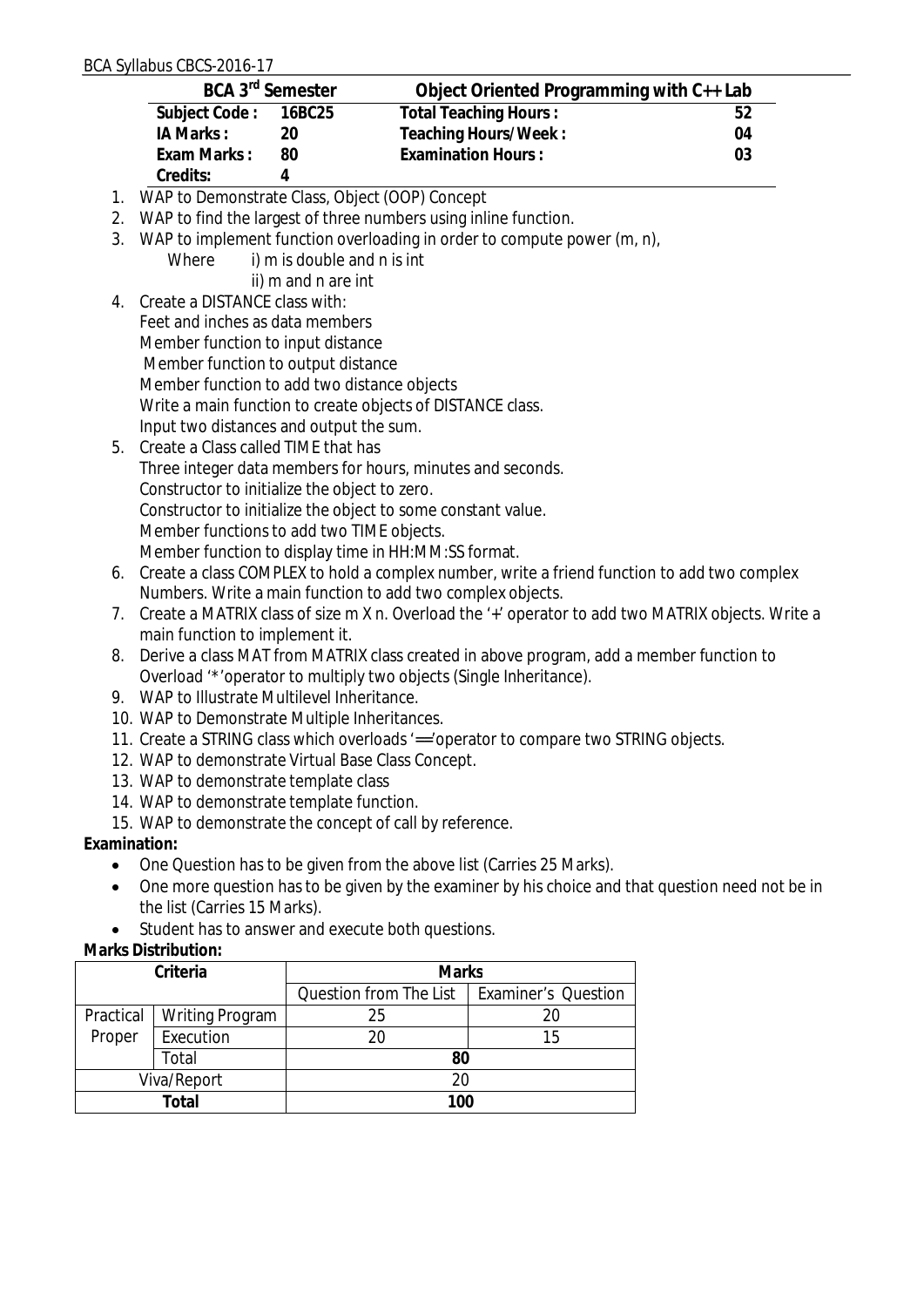|                      | BCA 4 <sup>th</sup> Semester | <b>Operating Systems</b>     |    |
|----------------------|------------------------------|------------------------------|----|
| Subject Code: 16BD21 |                              | <b>Total Teaching Hours:</b> | 52 |
| IA Marks :           |                              | Teaching Hours/Week:         | 04 |
| Exam Marks:          | 80                           | <b>Examination Hours:</b>    | 03 |
| Credits:             |                              |                              |    |

- **1. Introduction:** What Operating Systems Do, Computer System Organization, Computer System Architecture, OS Structure, OS Operations, Protection and Security, Distributed Systems, Special-Purpose Systems, Computing Environments 8 Hrs
- 2. **Process Management:** Overview, Process Scheduling, Operations on Processes, IPC, Examples of IPC Systems, Communication in C/S Systems, Multithreaded Programming, Overview, Multithreading Models, Thread Libraries, Threading Issues, OS Examples, Process Scheduling, Basic Concepts, Scheduling Criteria, Scheduling Algorithms, Multiple-Processor Scheduling, Thread Scheduling, OS Examples, Algorithm Evaluation<br>Process Coordination: Synchronization: Critical Section Problem. Peterson's Solution.
- 3. Process Coordination: Synchronization: Critical Section Problem, Synchronization Hardware, Semaphores, Classic Problems of Synchronization, Monitors, Synchronization Examples, Atomic Transactions, Deadlocks: System Model, Characterization, Methods of Handling Deadlocks, Deadlock prevention , Avoidance and Detection, Recovery from Deadlock. 10 Hrs
- 4. **Deadlock:** Deadlock problems, deadlock characteristics, deadlock prevention and avoidance, Deadlock detection and recovery from deadlock. 8 Hrs
- 5. **Memory Management:** Memory Management Strategies: Background, Swapping, Contiguous Memory Allocation, Paging, Structure of page Table, Segmentation. Virtual Memory Management: Demand Paging, Copy-on-write, Page replacement, Allocation of Frames, Thrashing.

10 Hrs

6. **File System**: File Concepts, Access Methods, Directory Structure, File System Mounting, File Sharing, Protection. 6 Hrs

**Text book:**

1. Abraham Silberschatz and Peter Baer Galvin, Greg Gagne, "Operating System Principles", Seventh edition

**References:**

- 1. Milan Milonkovic, Operating System Concepts & Design, II Edition, McGRaw Hill 1992.
- 2. Stallings, Operating Systems, Pearson Edition.
- 3. Tanenbaum, Operating System Concepts, Pearson Education
- 4. Nutt : Operating System, 3/e Pearson Education 2004
- 5. System Programming by John J. Donovan.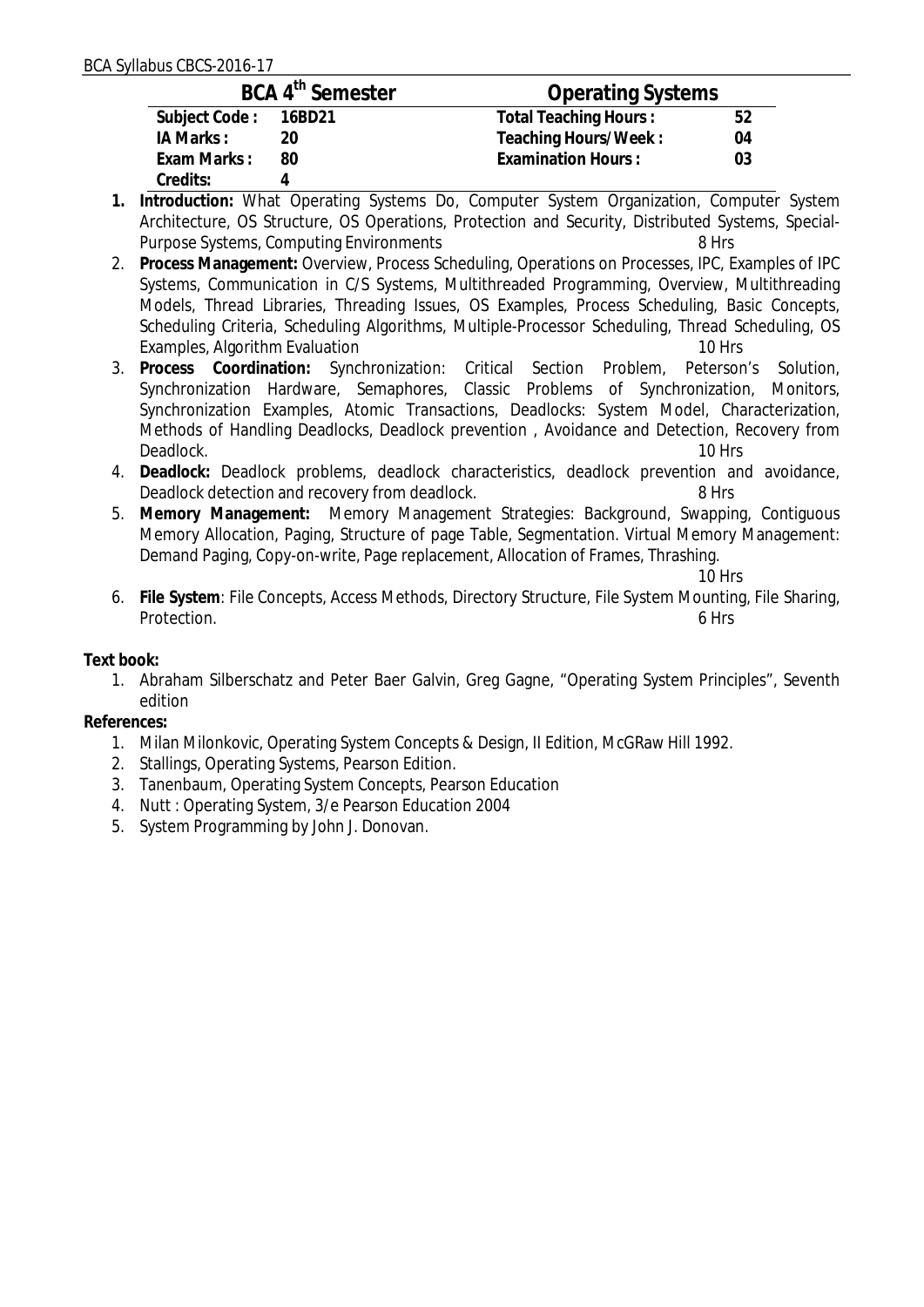| BCA 4 <sup>th</sup> Semester |    | Internet Programming      |    |  |
|------------------------------|----|---------------------------|----|--|
|                              |    | [HTML,CSS, Java Script]   |    |  |
| Subject Code: 16BD22         |    | Total Teaching Hours:     | 52 |  |
| IA Marks:                    | 20 | Teaching Hours/Week:      | 04 |  |
| Exam Marks:                  | 80 | <b>Examination Hours:</b> | 03 |  |
| Credits:                     |    |                           |    |  |

1. **Fundamentals of Web, XHTML-1:** Internet, WWW, Web Browsers and Web Servers; URLs; MIME; HTTP; Security; The web Programmers Toolbox, XHTML: Origin and Evolution of HTML and XHTML; Basic Syntax; Standard XHTML Document Structure; Basic Text Markup.

8Hrs

- **2. XHTML-2:** Images, Hypertext Links, Lists, Tables, Forms, Frames, Syntactic Differences between HTML and XHTML. 6Hrs
- **3. CSS:** Introduction, Levels of Style Sheets, Style Specification Formats, Selector Forms, Property Value Forms, Font Properties, List properties, Color, Alignment of Text, The Box Model, Background Images, The <span> and <div> tags, Conflict Resolution. 8Hrs
- **4. Javascript:** Overview of Javascript, Object Orientation and Javascript, General Syntactic Characteristics, Primitives, Operations and Expressions, Screen Output and Keyboard Input, Control Statements, Object Creation and Modification, Arrays, Functions, Constructors, Pattern Matching using Regular Expressions, Errors in scripts; examples.
- **5. Javascripts and HTML Documents:** The Javascript Execution Environment, The Document Object Model, Element Access in Javascript, Events and Event Handling, Handling Events from the Body Elements, Button Elements and Textbox and Password Elements, The DOM-2 Event Model, The Navigator Object, DOM Tree Traversal and Modification. The State of States 8Hrs
- **6. XML:** Introduction, Syntax, Document Structure, Document Type Definitions, Name Spaces, XML Schemas, Displaying Raw XML Documents, Displaying XML Documents with CSS, XSLT Style Sheets, XML Processors, Web Services. 6Hrs
- 7. **Perl, CGI Programming:** Origins and Uses of Perl, Scalars and their Operations, Assignments Statements and Simple Input and Output; Control Statements, Fundamentals of Arrays, Hashes, References, functions, Pattern Matching, File Input and Output; Examples. The Common Gateway Interface, CGI Linkage, Query String Format, CGI.pm module, a Survey Example, Cookies.

8Hrs.

## **Text book:**

1. Programming the World Wide Web- Robert W. Sebesta, 4<sup>th</sup> Edition, Pearson Education, 2008 **Reference Books:**

- 1. Internet and World Wide Web How to program by Dietel and Nieto Pearson Education Asia.
- 2. The complete Reference Java 2 Third Edition by Patrick Naughton and Herbert Schildt.
- 3. Java Server Pages by Hans Bergstan.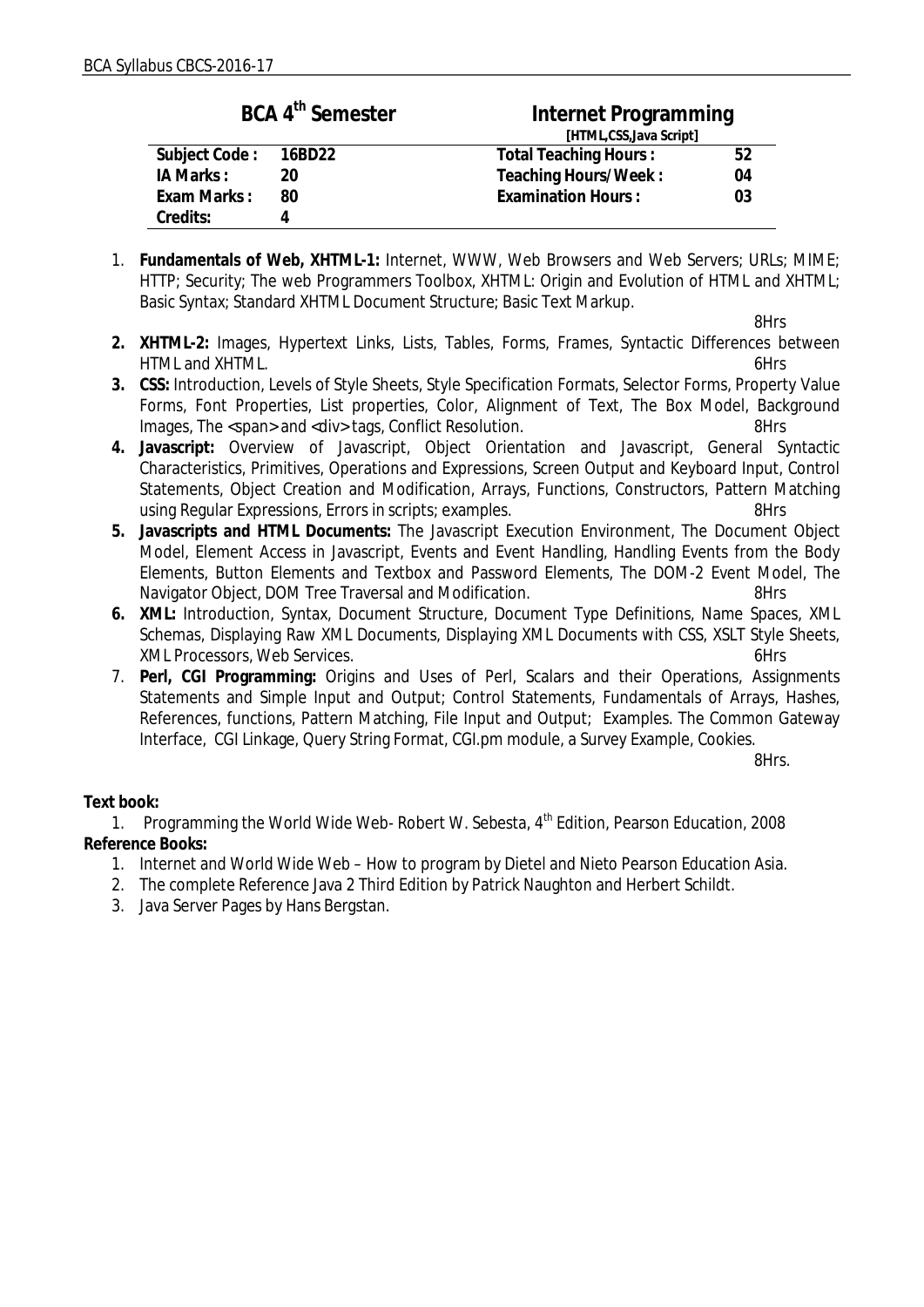| BCA 4 <sup>th</sup> Semester |    | Java Programming             |    |  |
|------------------------------|----|------------------------------|----|--|
| Subject Code: 16BD23         |    | <b>Total Teaching Hours:</b> | 60 |  |
| IA Marks:                    | 20 | Teaching Hours/Week:         | 04 |  |
| Exam Marks:                  | 80 | <b>Examination Hours:</b>    | 03 |  |
| Credits:                     | h  |                              |    |  |

- **1. Java Evolution:** Java Features, java and Internet, java and World Wide Web, web browsers, overview of java language, Constants, Variables and data types, Operators and Expressions, Decision making and Branching, Decision making and looping. 16 Hrs
- 2. **Classes, Objects and methods:** Defining a class, Adding Variables, Adding Methods, creating objects, Accessing Class members, Constructors, Method Overloading, Inheritance: Extending a Class, Overriding Methods, Final Variables and methods, Final Classes, Abstract classes and methods, Visibility control, Arrays, Strings, and Vectors, Interfaces: Multiple inheritance

16Hrs.

- 3. **Packages: putting classes together:** Java API Packages, Creating Packages, Accessing a package, Using a package, Hiding classes **Multi threaded programming:** Creating Threads, Extending a Thread Class, Stopping and blocking a thread, Life cycle of a thread, Using thread methods, Thread Exceptions, Thread priority, Synchronization 10 Hrs
- 4. **Managing Errors and Exceptions:** Types of Errors, Syntax of Exception handing code, Multiple catch statement, Throwing our Exceptions 4 Hrs
- 5. **Applet Programming:** Local and Remote Applets, Building applet code, Applet life cycle, Creating an Executable Applet, Applet Tag Adding Applet to HTML File, Running the Applet, **Graphics Programming:** The Graphics class, Lines and Rectangles, Circles and Ellipses, Drawing Arcs

8 Hrs

6. **Java database connectivity:** Event handling, java Networking, A tour of swing, Introduction to java servlets, the collection frame work, java. util package 6 Hrs

**Text Book:**

- 1) Programming with java, by E. Balagurusamy, Tata M.C.Graw-Hill publishing company limited.
- 2) The complete reference java by Herbert Schildt , Tata M.C.Graw-Hill publishing company limited.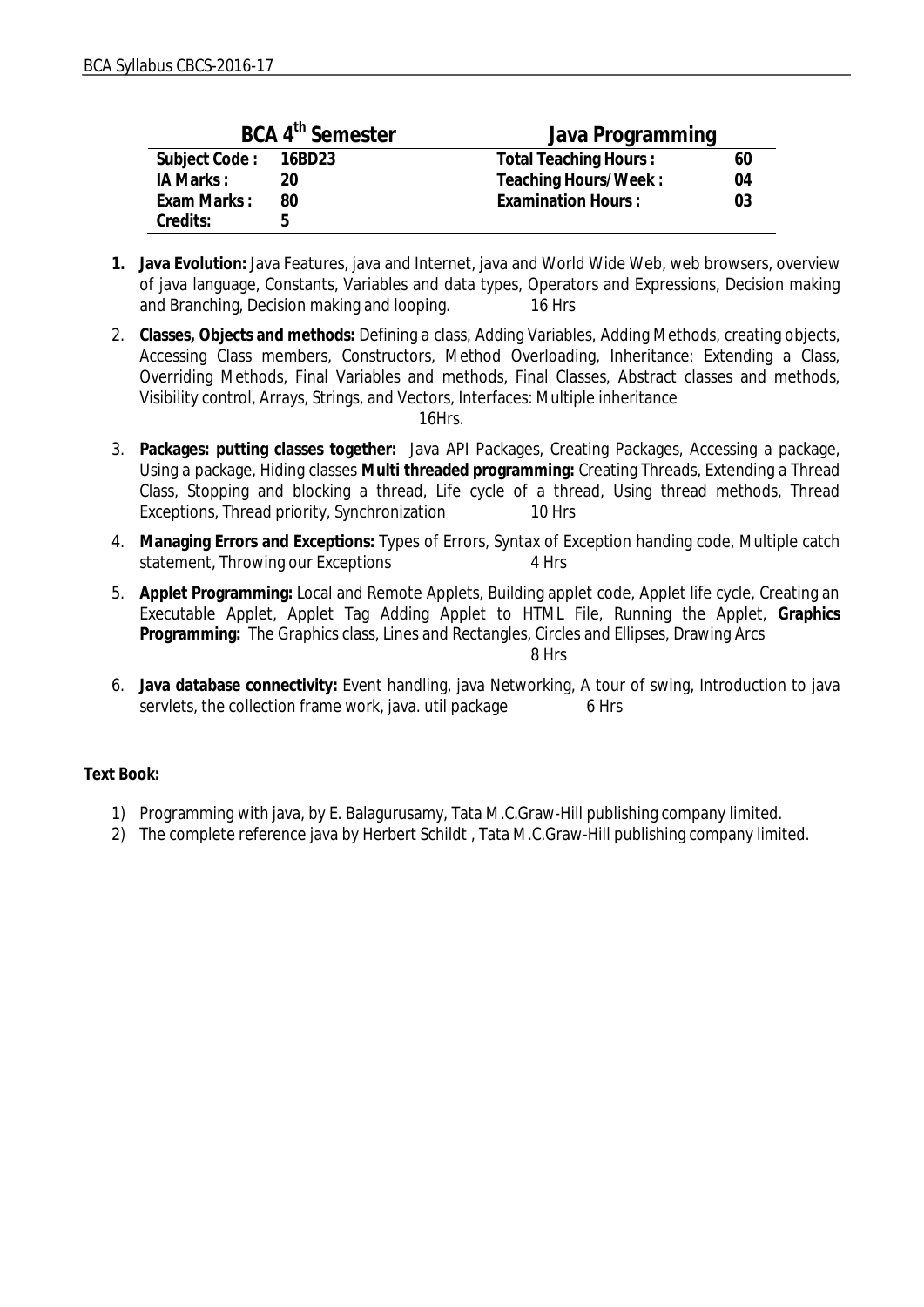| BCA 4 <sup>th</sup> Semester |    | Internet Programming [HTML,CSS, Java Script]Lab |    |
|------------------------------|----|-------------------------------------------------|----|
| Subject Code: 16BD24         |    | <b>Total Teaching Hours:</b>                    | 52 |
| IA Marks:                    | 20 | Teaching Hours/Week:                            | 04 |
| Exam Marks:                  | 80 | <b>Examination Hours:</b>                       | 03 |
| Credits:                     | 4  |                                                 |    |

- 1. Develop and demonstrate a XHTML document that illustrates the use external style sheet, ordered list, table, borders, padding, color and the <span> tag.
- 2. Develop and demonstrate a XHTML file that includes Javascript for the following problems:
	- a) Input: A number N obtained using prompt

Output: The first N Fibonacci numbers

b) Input: A number N obtained using prompt

Output: A table of numbers from 1 to n and their squares using alert.

3. Develop and demonstrate a XHTML file that includes Java script that uses functions for the following problems:

a) Parameter: A string

Output: The position in the string of the left-most vowel

b) Parameter: A Number

Output: The Number with its digits in the reverse order

4. a) Develop and demonstrate, using Java script , a XHTML document that collects the USN ( The valid format is : a digit from 1 to 4 followed by two upper case characters followed by two digits followed by two upper-case characters followed by three digits; no embedded spaces allowed) of the user. Event Handler must be included for the form element that collects this information to validate the input messages in the alert windows must be produced when errors are detected.

b) Modify the above program to get the current semester also (restricted to be a number from 1 to 8).

5. a) Develop and demonstrate, using Java script , a XHTML document that contains three short paragraphs of text, stacked on top of each other, with only enough of each showing so that the mouse cursor can be placed over some part of them, when the cursor is placed over the exposed part of any paragraph, it should rise to the top to become completely visible.

b) Modify the above document so that when a paragraph is moved from the top stacking position, it returns to its original position rather than to the bottom.

6. a) Design an XML document to store information about a student in an engineering college affiliated to Davangere University. The information must include USN, Name, Name of the college, Branch, Year of joining and e-mail ID. Make up sample data for 3 students. Create a css style sheet and use it to display the document.

b) Create an XSLT style sheet for one student element of the above document and use it to create a display of that element.

7. a) Write a perl program to display various Server information like Server Name, Server Software, Server Protocol, CGI revision etc.

b) Write a perl program to accept UNIX command from a HTML form and to display the output of the command executed.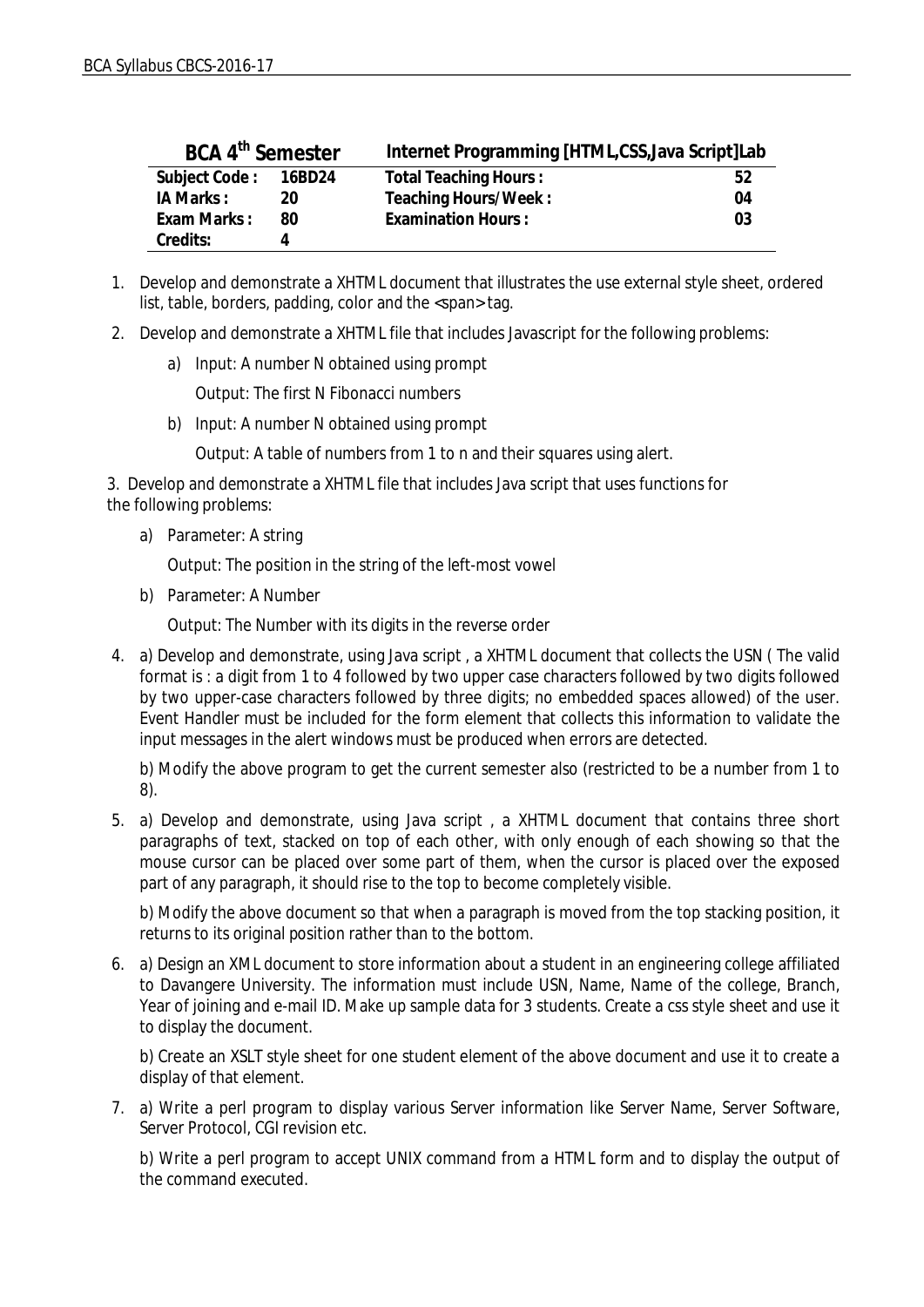8. a) Write a perl program to accept the user name and display a greeting message randomly chosen from a list of 4 greeting messages.

b) Write a perl program to keep track of the number of visitors visiting the web page and to display this count of visitors with proper headings

- 9. Write a perl program to display a digital clock which displays the current time of the server.
- **10.** Write a PHP program to store current date-time in a COOKIE and display the 'Last visited on' datetime on the web page upon reopening of the same page.

**Examination:**

- One Question has to be given from the above list (Carries 25 Marks).
- One more question has to be given by the examiner by his choice and that question need not be in the list (Carries 15 Marks).
- Student has to answer and execute both questions.

| Criteria    |                        | <b>Marks</b>           |                            |  |
|-------------|------------------------|------------------------|----------------------------|--|
|             |                        | Question from The List | <b>Examiner's Question</b> |  |
| Practical   | <b>Writing Program</b> | 25                     |                            |  |
| Proper      | Execution              | 20                     | 15                         |  |
|             | Total                  |                        |                            |  |
| Viva/Report |                        | 20                     |                            |  |
| Total       |                        | 100                    |                            |  |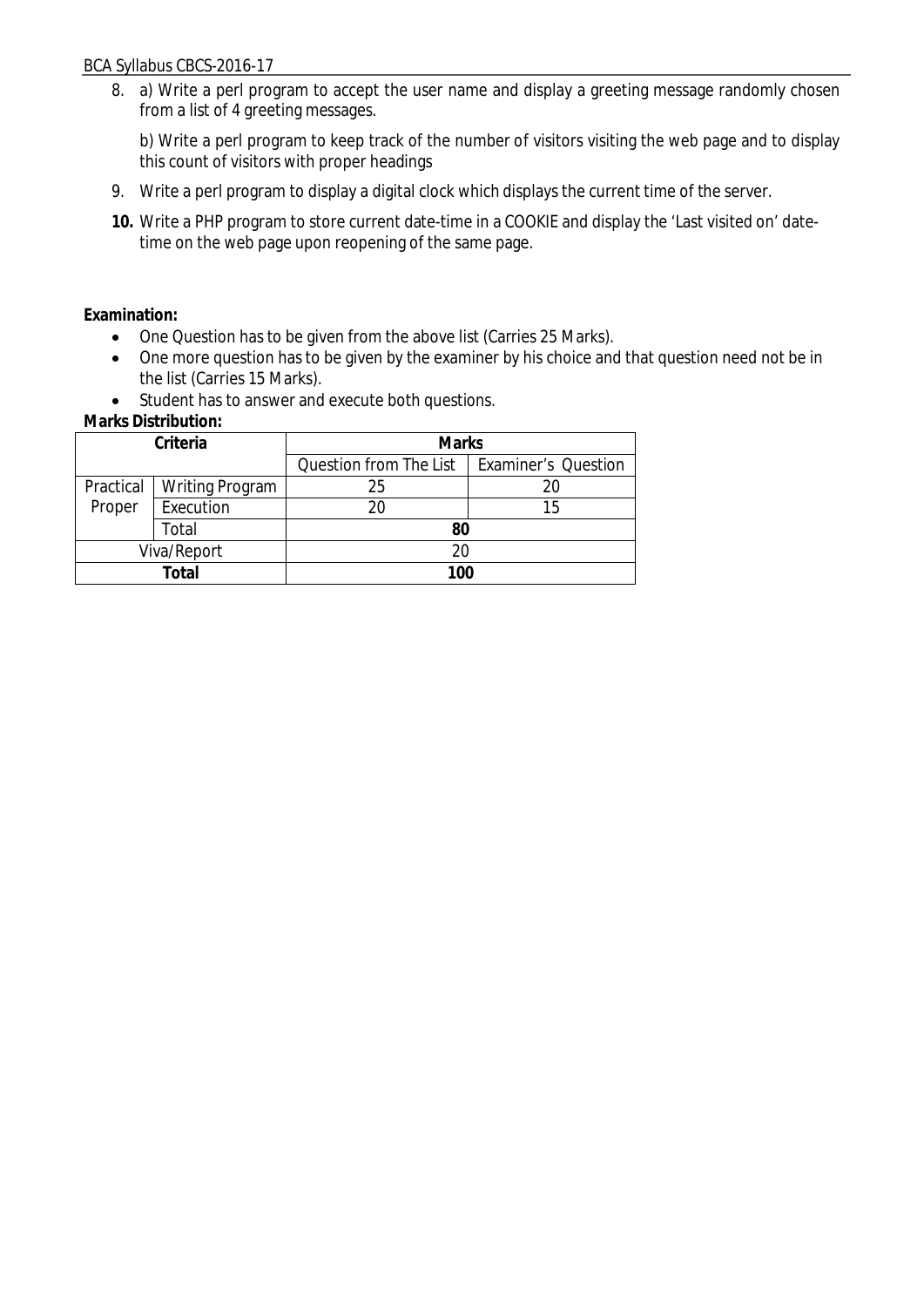| BCA 4 <sup>th</sup> Semester |    | Java Programming Lab      |    |  |
|------------------------------|----|---------------------------|----|--|
| Subject Code: 16BD25         |    | Total Teaching Hours:     | 52 |  |
| IA Marks:                    | 20 | Teaching Hours/Week:      | 04 |  |
| Exam Marks:                  | 80 | <b>Examination Hours:</b> | 03 |  |
| Credits:                     |    |                           |    |  |

- 1. Java program to accept names as commandline arguments and convert them to capitals.
- 2. Java program to implement basic arithmatic binary operations.
- 3. Java program to enter names and sort in alphabetical order.
- 4. Java program to implement vector operations add,insert and displaying items.
- 5. Java program to implement method overloading and nesting of methods.
- 6. Java program to create class employee and super class college input and display employee information using inheritance.
- 7. Java program to demonstrate interfaces.
- 8. Java program to implement matrix addition.
- 9. Java program to accept numbers as command line arguments and handle exception if data is nonnumeric.
- 10. Java program to implement threads use yield(), stop() and sleep() methods
- 11. Applet program for addition of two numbers
- 12. Applet program for drawing rectangle, line, rounded rectangle and put appropriate labels.
- 13. Applet program for drawing oval, circle, arc and put appropriate labels.
- 14. Program to draw bar chart using applets.
- 15. Applet program to implement checkboxes and display the status of all checkboxes.
- 16. Applet program to accept student information and display.

**Examination:**

- One Question has to be given from the above list (Carries 25 Marks).
- One more question has to be given by the examiner by his choice and that question need not be in the list (Carries 15 Marks).
- Student has to answer and execute both questions.

| Criteria    |                 | <b>Marks</b>           |                            |  |
|-------------|-----------------|------------------------|----------------------------|--|
|             |                 | Question from The List | <b>Examiner's Question</b> |  |
| Practical   | Writing Program | 25                     |                            |  |
| Proper      | Execution       | 20                     | 15                         |  |
|             | Total           |                        |                            |  |
| Viva/Report |                 |                        |                            |  |
| Total       |                 | 100                    |                            |  |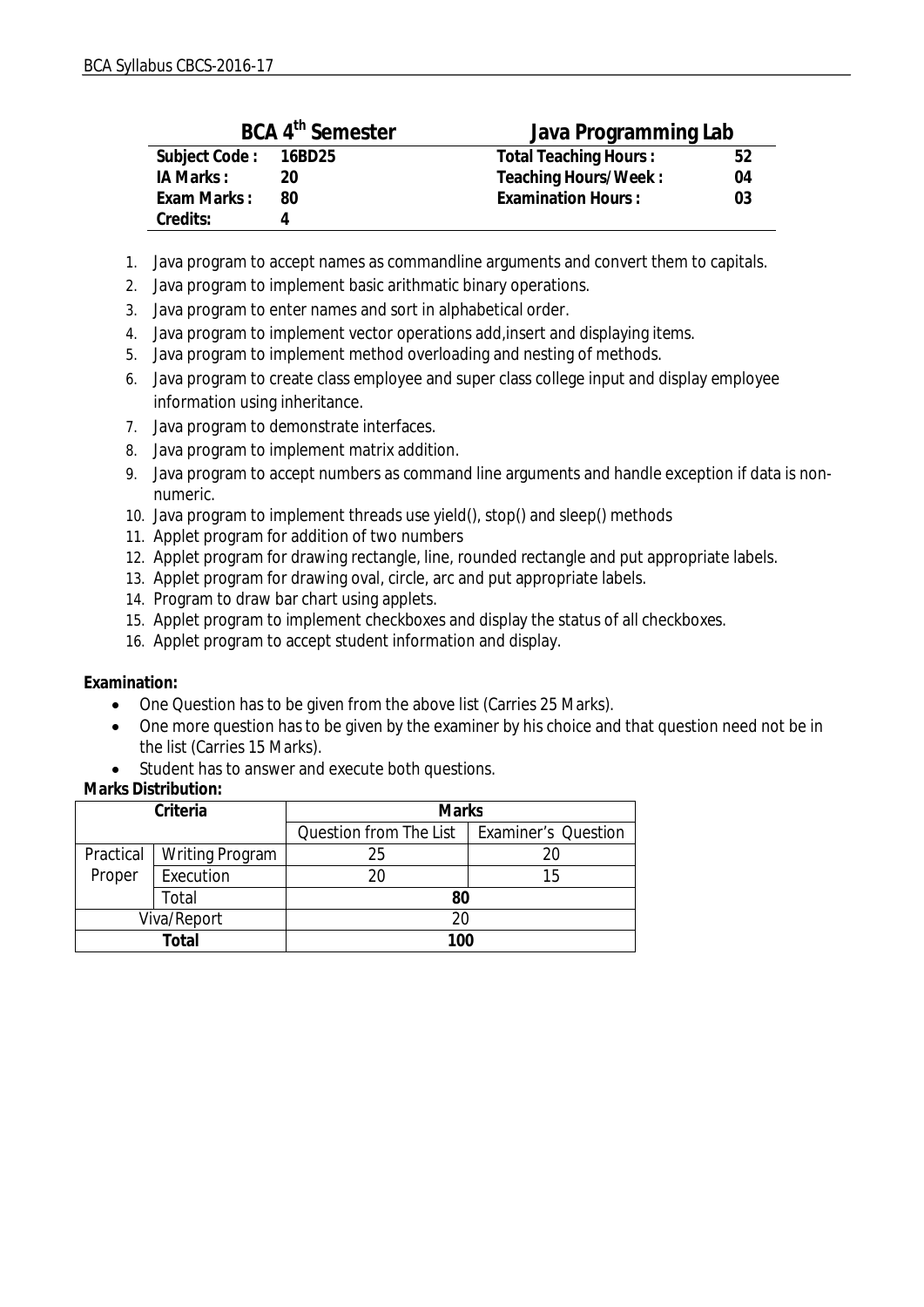| <b>Semes</b>    | Paper                      | E/C              | Paper                             |                | <b>Teaching Hours</b> | <b>Marks</b> |      |       | Cred |
|-----------------|----------------------------|------------------|-----------------------------------|----------------|-----------------------|--------------|------|-------|------|
| ter             | Code                       | L                |                                   | <b>Theory</b>  | Practical             | IA           | Exam | Total | its  |
|                 | 16BE21                     | $\mathsf{C}$     | Software Engineering              | 4              |                       | 20           | 80   | 100   | 4    |
|                 | 16BE22                     | C                | <b>Data Communications</b>        | 4              |                       | 20           | 80   | 100   | 4    |
|                 | 16BE23                     | C                | E-Commerce                        | $\overline{4}$ |                       | 20           | 80   | 100   | 4    |
|                 | 16BE24                     | C                | Analysis and Design of Algorithms | 5              |                       | 20           | 80   | 100   | 5    |
|                 | 16BE25                     | C                | ADA Lab                           |                | 6                     | 20           | 80   | 100   | 6    |
| 5               |                            | E <sub>5.1</sub> | PHP and MySQL [Web Programming]   |                |                       |              |      |       |      |
| 16BE26          |                            | E5.2             | Advanced Microprocessor 8086      | 5              |                       | 20           | 80   | 100   | 5    |
|                 |                            | E <sub>5.3</sub> | <b>Computer Graphics</b>          |                |                       |              |      |       |      |
|                 |                            | E <sub>5.1</sub> | Web Programming Lab               |                |                       |              |      |       |      |
| 16BE27          | E5.2<br>Microprocessor Lab |                  |                                   | 6              | 20                    | 80           | 100  | 6     |      |
|                 |                            | E5.3             | <b>Computer Graphics Lab</b>      |                |                       |              |      |       |      |
| <b>SDC</b><br>C |                            | $\overline{2}$   |                                   | 10             | 40                    | 50           | 2    |       |      |
|                 |                            |                  |                                   |                |                       | 150          | 600  | 750   | 36   |

#### **5th Semester**

| BCA 5 <sup>th</sup> Semester |    | Software Engineering         |    |
|------------------------------|----|------------------------------|----|
| Subject Code: 16BE21         |    | <b>Total Teaching Hours:</b> | 52 |
| IA Marks:                    | 20 | Teaching Hours/Week:         | 04 |
| Exam Marks:                  | 80 | <b>Examination Hours:</b>    | 03 |
| Credits:                     |    |                              |    |

- 1. **Introduction:** Software definition, program versus software, software process, software characteristics, software applications, terminologies and role of management in Software development. The contract of the contract of the contract of the contract of the contract of the contract of the contract of the contract of the contract of the contract of the contract of the contract of the contract of t
- 2. **Software life cycle models:** SDLC models: Build and fix, The waterfall, Prototyping, Interactive, Evolutionary development, Spiral, Rapid Application Development. Selection of a life cycle model, characteristics of requirements, status of development team, involvement of users, type of project and risk. 12Hrs
- 3. **Software requirements analysis and specification:** Requirements engineering, Requirements elicitation, analysis documentation. The state of the state of the state of the state of the state of the state of the state of the state of the state of the state of the state of the state of the state of the state of the
- 4. **Software Design:** Design concepts and techniques, objects and importance, modularity, strategy of design, function oriented design, IEEE recommended practice for software design and object oriented design. 12Hrs
- 5. **Software Testing:** Testing process, terminologies, introduction to functional and structural testing, levels of testing, debugging and testing tools. 10Hrs

**Text Books:**

- 1. Software Engineering (New Age International Publishers), "K.K. Aggarwal and Yogesh Singh".
- 2. An Integrated Approach to Software Engineering, "Pankaj Jalote".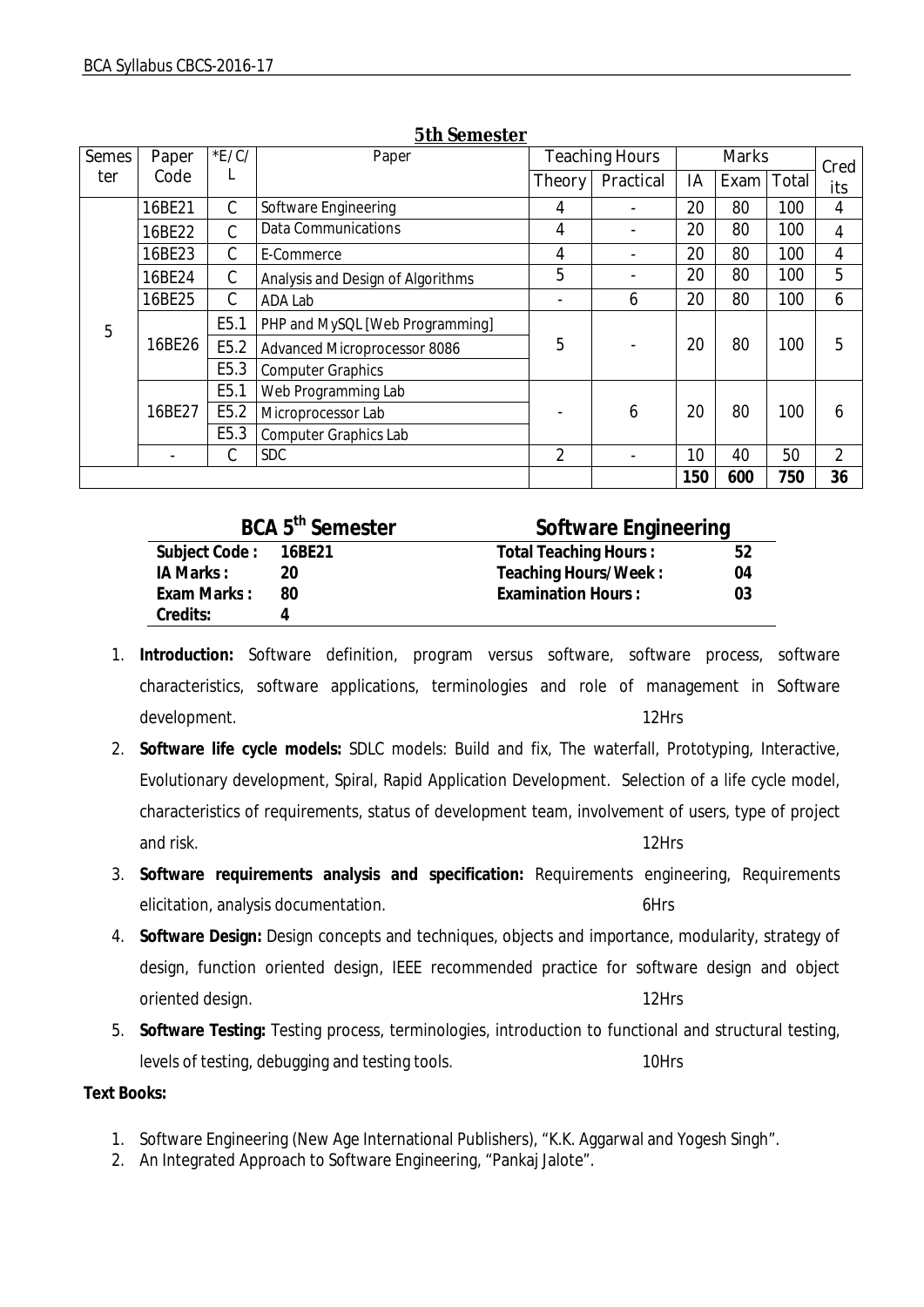| BCA 5 <sup>th</sup> Semester |    | Data Communications       |    |  |
|------------------------------|----|---------------------------|----|--|
| Subject Code: 16BE22         |    | Total Teaching Hours:     | 52 |  |
| IA Marks:                    | 20 | Teaching Hours/Week:      | 04 |  |
| Exam Marks:                  | 80 | <b>Examination Hours:</b> | 03 |  |
| Credits:                     |    |                           |    |  |

**1. Introduction:** Data Communications, Networks, The Internet, Protocols and Standards, Layered Tasks, The OSI Model and the Layers in OSI Model, TCP/IP Protocol Suite.

8Hrs

- **2. Data, Signals and Digital Transmission:** Analog and Digital Signals, Transmission Impairment, Data Rate Limits, Performance, Digital-to-Digital Conversion, Analog-to-Digital Conversion, Transmission Modes. 10Hrs.
- **3. Analog Transmission and Multiplexing:** Digital-to-Analog Conversion, Analog-to-Analog Conversion, Multiplexing, Spread Spectrum. 6-12-12-20 and 1-12-12-20 and 1-12-12-20 and 1-12-
- **4. Transmission Media, Error Detection and Correction:** Twisted Pair Cable, Co-axial Cable, Fiber-optic Cable, Radio Waves, Micro Waves, Infrared, Introduction to Error Detection, Correction, Block Coding, Linear Block Codes, Cyclic Codes, Checksum 10Hrs
- **5. Data Link Control:** Framing, Flow and Error Control, Protocols, Noiseless Channels, Noisy Channels, HDLC, Point-to-point Protocol. 8Hrs
- **6. Multiple Access, Ethernet:** Random Access, Controlled Access, Chanellization, Ethernet: IEEE Standards, Standard Ethernet and Changes in the Standard, Fast Ethernet, Gigabit Ethernet.

8Hrs

### **Text books:**

1. **Data Communications and Networking-** Behrouz A. Forouzan, 4th edition, Tata McGraw-hill, 2006 **References:**

- 1. "Communication Networks: Fundamental Concepts and Key Architectures", Alberto Leon, Garcia and Indra widjaja, 3<sup>rd</sup> edition, Tata McGraw-hill, 2004
- 2. Computer Networks Andrew S Tanenbaum, 3rd Edition. Pearson Education/PHI
- 3. An Engineering Approach to Computer Networks-S.Keshav, 2nd Edition, Pearson Education
- 4. Understanding communications and Networks, 3rd Edition, W.A. Shay, Thomson.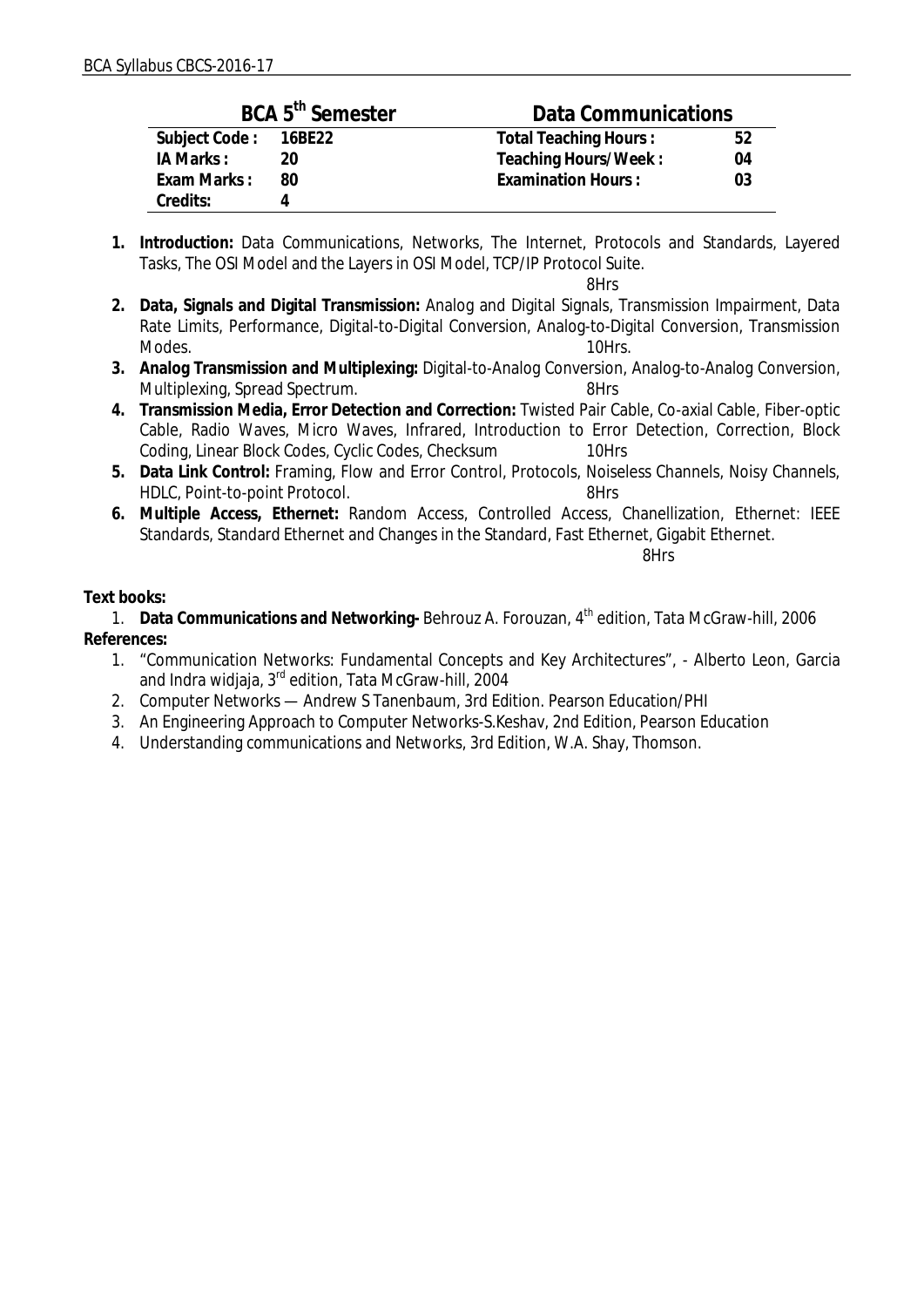| BCA 5 <sup>th</sup> Semester |    | E - Commerce                    |  |
|------------------------------|----|---------------------------------|--|
| Subject Code: 16BE23         |    | Total Teaching Hours:<br>52     |  |
| IA Marks:                    | 20 | Teaching Hours/Week:<br>04      |  |
| Exam Marks:                  | 80 | <b>Examination Hours:</b><br>03 |  |
| Credits:                     |    |                                 |  |

- 1. **Electronic Commerce**-Frame work, anatomy of E-Commerce applications, E-Commerce Consumer. Applications, E-Commerce organization applications. 8Hrs
- 2. **Consumer Oriented Electronic commerce** Consumer Oriented Applications, Mercantile Process models. 6Hrs
- 3. **Electronic payment systems** Types of Electronic Payment systems, Digital-Token Based Electronic Payments Systems, Smart cards and Electronic Payments Systems, Credit Card Based Electronic Payments Systems, Risk and Electronic and Designing Electronic Payments Systems.

10Hrs

- 4. **Inter Organizational Commerce** EDI, EDI Implementation, Value added networks. Intra Organizational Commerce - work Flow, Automation Customization and internal Commerce, Supply chain Management. **08Hrs**
- 5. **Corporate Digital Library** Document Library, digital Document types, corporate Data Warehouses. Advertising and Marketing - Information based marketing, Advertising on Internet, on-line marketing process, market research. 08Hrs
- 6. **Consumer Search and Resource Discovery** Information search and Retrieval, Commerce Catalogues, Information Filtering. **4Hrs** 4Hrs
- 7. **Multimedia and Digital Video** key multimedia concepts, Digital Video and electronic Commerce, Desktop video processing, Desktop video conferencing.

**Text books:**

1. Frontiers of electronic commerce – Kalakata, Whinston, Pearson.

**Reference books:**

- 1. E-Commerce fundamentals and applications Hendry Chan, Raymond Lee, Tharam Dillon, Ellizabeth Chang, John Wiley.
- 2. E-Commerce, S.Jaiswal Galgotia.
- 3. E-Commerce, Efrain Turbon, Jae Lee, David King, H.Michael Chang.
- 4. Electronic Commerce Gary P.Schneider Thomson.
- 5. E-Commerce Business, Technology, Society, Kenneth C.Taudon, Carol Guyerico Traver.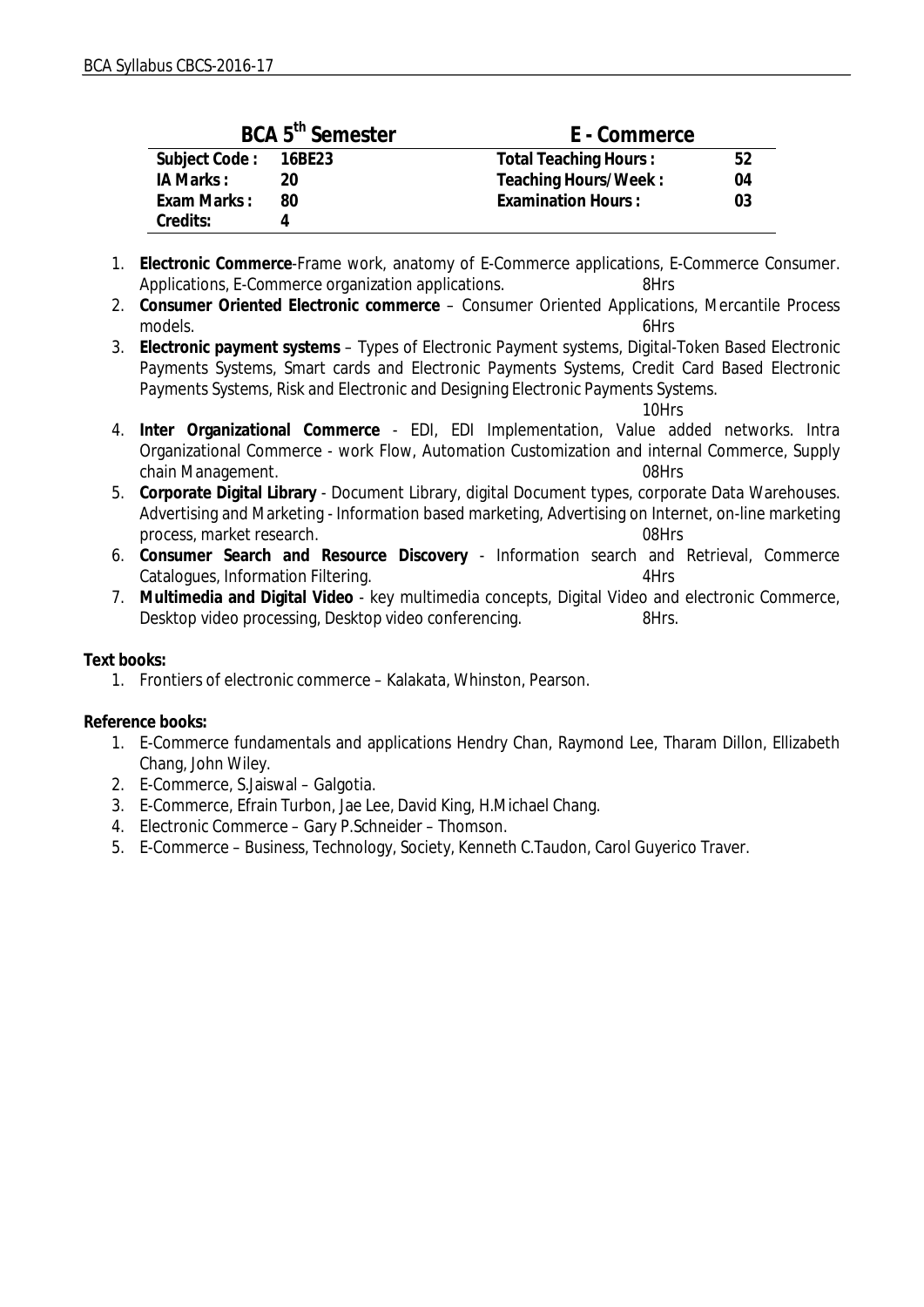| BCA 5 <sup>th</sup> Semester |    | Analysis and Design of Algorithms |    |  |
|------------------------------|----|-----------------------------------|----|--|
| Subject Code: 16BE24         |    | Total Teaching Hours:             | 60 |  |
| IA Marks:                    | 20 | Teaching Hours/Week:              | 05 |  |
| Exam Marks:                  | 80 | <b>Examination Hours:</b>         | 03 |  |
| Credits:                     | h  |                                   |    |  |

- 1. Notion of algorithm, Fundamentals of algorithmic problem solving, linear data structures, graphs, trees, sets and dictionaries.
- 2. Analysis of algorithm efficiency: Analysis frame-work, asymptotic notations and basic efficiency classes, mathematical analysis of non recursive and recursive algorithms, empirical analysis of algorithms.
- 3. Brute Force and Divide and Conquer- General method, Binary Search, Finding the maximum and minimum, merge sort, quick sort, Strassen's matrix multiplication.
- 4. Decrease-and-Conquer and Transform-and-Conquer: Insertion sort, depth first search, topological sorting, presorting, Gaussian elimination, balanced search trees, heap sort, Horner's rule.
- 5. Greedy Method: General method, optimal storage on tapes, knapsack problem, job sequencing, Minimum Cost Spanning Trees- Prims's algorithm and Kruskal's algorithm.
- 6. Optimal storage on tapes, optimal merge patterns, single source shortest paths, Huffman trees.

**References:** 

1. Computer Algorithms/C++ : Ellis Horowitz, Sartaj Sahani, Sanguthevar Rajashekaran

| BCA 5 <sup>th</sup> Semester |    | ADA Lab               |    |  |
|------------------------------|----|-----------------------|----|--|
| Subject Code: 16BE25         |    | Total Teaching Hours: | 72 |  |
| IA Marks:                    | 20 | Teaching Hours/Week:  | 06 |  |
| Exam Marks:                  | 80 | Examination Hours:    | 03 |  |
| Credits:                     |    |                       |    |  |

- 1. Program for binary search (Simple and Recursive)
- 2. Programs for heap sort, merge sort and quick sort
- 3. Strassen's Matrix multiplication
- 4. Program for optimal merging
- 5. Program for Knapsack problem
- 6. Program for finding out cost of spanning tree by kruskal's/Prim's algorithm
- 7. Program for single source shortest path
- 8. Program for Graph coloring
- 9. Program to find Hemiltonion Cycle from given graph
- 10. Program for BFS and DFS

**Examination:**

- One Question has to be given from the above list (Carries 45 Marks).
- One more question has to be given by the examiner by his choice and that question need not be in the list (Carries 35 Marks).
- Student has to answer and execute both questions.

| Marks Distribution: |
|---------------------|
|---------------------|

| Criteria    |                 | <b>Marks</b>                                 |    |
|-------------|-----------------|----------------------------------------------|----|
|             |                 | Question from The List   Examiner's Question |    |
| Practical   | Writing Program | 25                                           | 20 |
| Proper      | Execution       | 20                                           | 15 |
|             | Total           |                                              |    |
| Viva/Report |                 | 20                                           |    |
| Total       |                 | 100                                          |    |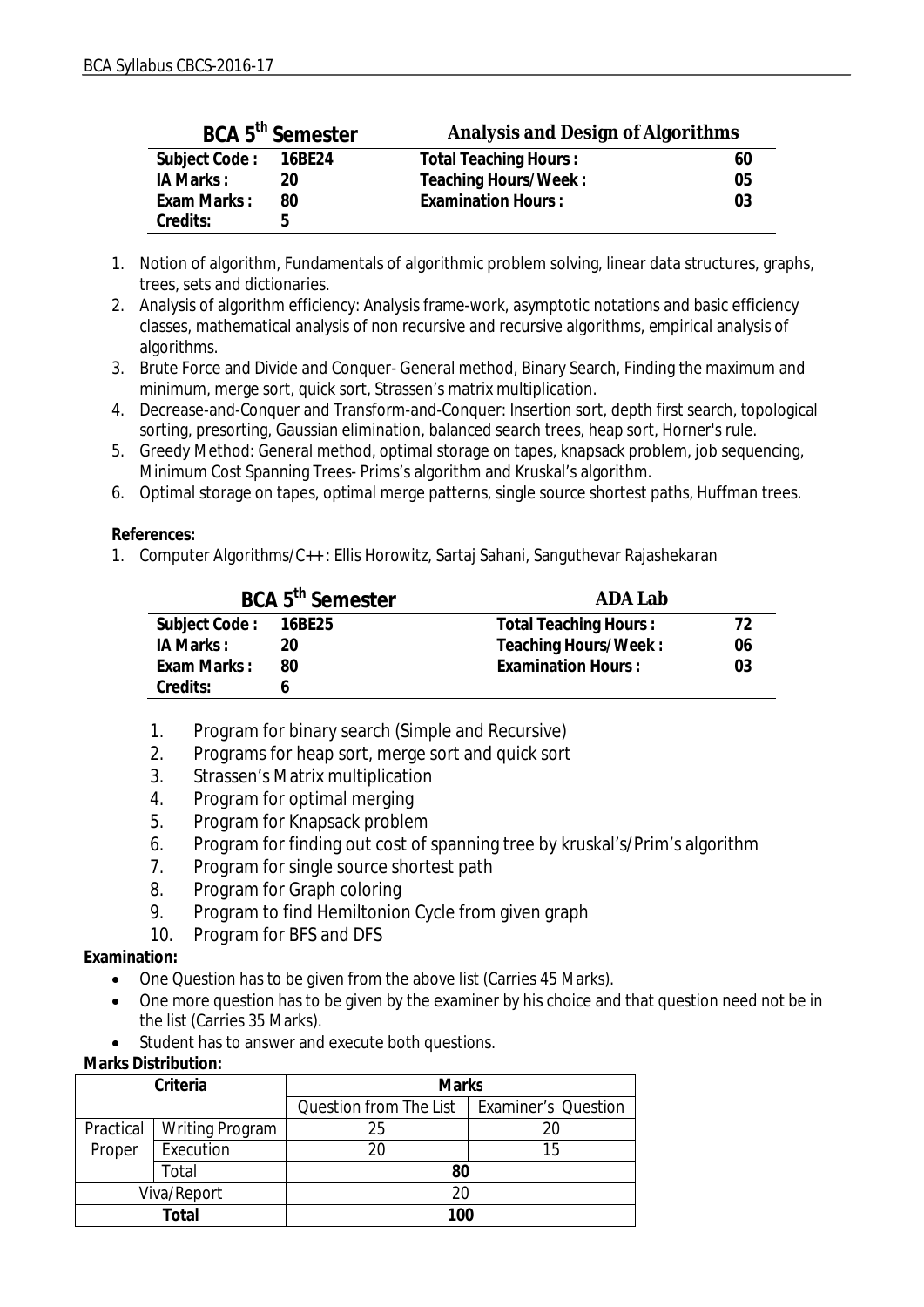| BCA 5 <sup>th</sup> Semester |    | PHP and MySQL         |      |
|------------------------------|----|-----------------------|------|
| Subject Code: 16BE26.1       |    | Elective<br>51        |      |
| IA Marks:                    | 20 | Total Teaching Hours: | 60   |
| Exam Marks:                  | 80 | Teaching Hours/Week:  | - 05 |
| Credits:                     | h  | Examination Hours:    | 03   |

1. **HTML:** Introduction, Elements, Tags, Attributes, Paragraph, Headings, Line Breaks, Horizontal Rule, Lists, Formatting, Color Codes, Font, Text Links, Email, Images, Image Link, Forms, Table, Frames.

4hrs

- 2. **Introduction:** Evaluation of Php, Basic Syntax, Defining variable and constant, Php Data type, The Building Blocks & Flow Control functions in PHP : Variables Data types, Operators and Expressions, Constants switching, Flow Loops, Code Blocks and Browser Output. 6Hrs.
- 3. **Working with Functions**, Arrays and Objects: Function, Calling Function, Defining a Function, Returning Values from User Defined Functions, Variable Scope, Saving State between Function Calls with the static statement, More about Arguments. Testing for the existence of a Function. Arrays: Creating, Array related Constructs and Functions. Objects: Creating, Inheritance. 08Hrs
- 4. **Functions with Forms** Cookies and User Sessions: Creating simple input form, accessing form input with User-Defined Arrays, Combining HTML and PHP Code on a Single Page, Using Hidden fields to save state. Redirecting the User. Sending mail on form submission, creating the form, creating the script to send the mail working with file uploads. Cookies: Setting up and Deleting a cookie with PHP. Session function overview, starting and working with a session variables. Destroying sessions and Unsetting variables, using sessions in an environment with registered users. 08Hrs
- 5. **Working with files,directories & Images**: Including Files, Using include\_once, Validating Files, Creating and Deleting Files, opening a file for writing reading or appending, reading from files, writing , appending to a file. Working with directories, opening pipes to and from processes using popen(), running commands with exec(), running commands with system() or passthru(), understanding the image creation process, necessary modifications to PHP, Drawing a New Image,Modifying existing Images, Image creation from user Input, Using Images Created By Scripts.

06Hrs

6. **Database Design Process & Basic SQL Commands**: The Importance of good database design,Types of table relationships, understanding Normalization. Following the design Process, Learning the MySQL Data Types, Table Creation Syntax, Insert Command, Select Command, Where, Selecting from Multiple Tables, Using UPDATE command to modify Records, Using REPLACE, DELETE Commands. Frequently used string Functions, Date and Time Functions in MySQL. 07Hrs.

**Text Books:**

- 1. PHP, MySQL and Apache ALL in ONE by LJulie C Meloni, SamsTeach Yourself.
- 2. PHP 5 and MySQL Bible 1<sup>st</sup> Edition By Joyce Park with Clark Morgan, Tim Converse.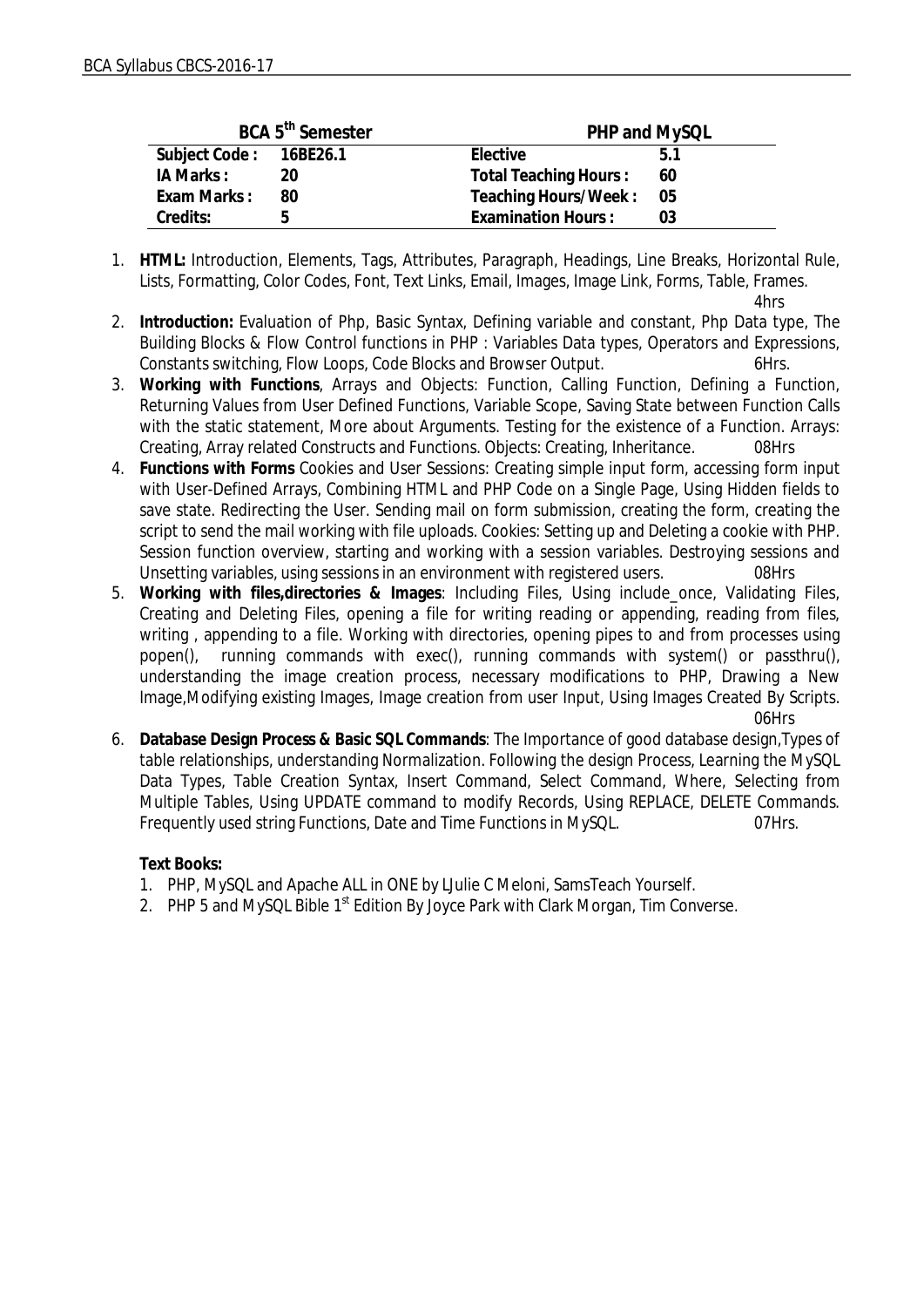| BSc 5 <sup>th</sup> Semester |    | PHP and MySQL Lab               |
|------------------------------|----|---------------------------------|
| Subject Code: 16BE27.1       |    | Elective Lab<br>51              |
| IA Marks:                    | 20 | Total Teaching Hours:<br>72     |
| Exam Marks:                  | 80 | Teaching Hours/Week:<br>- 06    |
| Credits:                     |    | <b>Examination Hours:</b><br>03 |

LAB PROGRAMS

1. Program to find largest among three numbers using ternary operator.

2. Program to print sum of digits of a given number using While Loop.

- 3. Program to print fibonacci series upto a given number.
- 4. Program to generate prime number upto a given number.

5. Program to enter numbers in an array, and then display the count of positive and negative and zeros in that array (using do-while loop)

- 6. Function to count number of occurrences of each word from a string of characters inputted. (Not Case sensitive).
- 7. Form to find string length, reverse of string, Uppercase of the string, lowercase of string, using the text entered in a text field.
- 8. Program using javascript to convert decimal number to its binary equivalent. Use an html form to accept number from the user.
- 9. Program to store current date-time in a Cookie and display the last visited on [], date time on the reopening of same webpage again.
- 10. Program to store page views count in SESSION, to increment the count on each refresh, and to show the count on the web page.
- 11. PHP code that define class student with attributes RollNo, Name, Branch, and Year, create 3 instances of it, sets the values of each instance appropriately and print the values of all attributes and store it in database.
- 12. PHP function for searching and deleting a student information based on rollNo for the above program(Prog No 11).
- 13. Program using PHP and MySQL, to accept book information viz. Accession number, title, authors, edition and publisher from a web page and store the information in a database and to search for a book with title specified by the user to display the search results with proper headings.

**Examination:**

- One Question has to be given from the above list (Carries 45 Marks).
- One more question has to be given by the examiner by his choice and that question need not be in the list (Carries 35 Marks).
- Student has to answer and execute both questions.

| <b>Marks Distribution:</b> |  |  |
|----------------------------|--|--|
|                            |  |  |

| Criteria    |                        | <b>Marks</b>           |                            |
|-------------|------------------------|------------------------|----------------------------|
|             |                        | Question from The List | <b>Examiner's Question</b> |
| Practical   | <b>Writing Program</b> | 25                     | 20                         |
| Proper      | Execution              | 20                     | 15                         |
| Total       |                        | 80                     |                            |
| Viva/Report |                        | 20                     |                            |
| Total       |                        | 100                    |                            |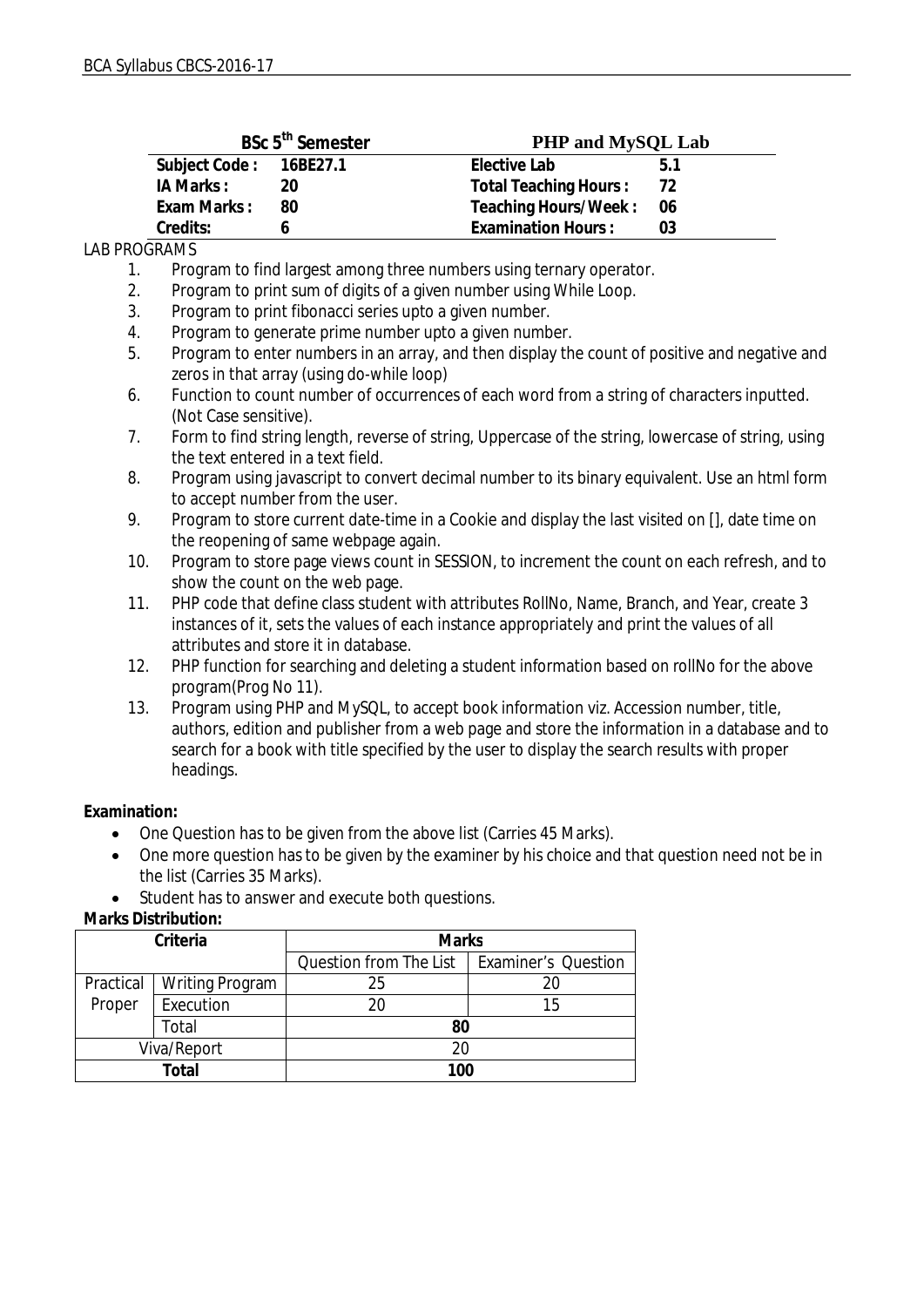| BCA 5 <sup>th</sup> Semester |    | <b>Advanced Microprocessor 8086</b> |     |
|------------------------------|----|-------------------------------------|-----|
| Subject Code: 16BE26.2       |    | Elective                            | 5.2 |
| IA Marks:                    | 20 | Total Teaching Hours:               | 60  |
| Exam Marks:                  | 80 | Teaching Hours/Week:                | 05  |
| Credits:                     | h  | <b>Examination Hours:</b>           | 03  |

1. Introduction to Microprocessor, Evolution of Microprocessor, Overview of Intel Pro-Pentium, Motorola 68000 Series, Introduction to DEC Alpha, Power PC RISC & CISC Characteristics, 12Hrs

- 2. BASIC MICROPROCESSOR ARCHITECTURE AND INTERFACE, Internal Architecture, External System Bus Architecture, Memory and Input/Output Interface. 12Hrs
- 3. PROGRAMMING MODE,,Register Organization of 8086, Memory Addressing and Instruction Formats, Memory Interfacing, Cache Memory and Cache Controllers. 12Hrs
- 4. BASIC I/O INTERFACE, I/O Interface, 8255 Programmable Interface, 8254 Programmable Timer, 8251 Programmable/Communication Interface, Interrupts, 8259 Programmable Interrupts Controller, Real Time Clock DMA, 8237/8257 DMA Controller. 12Hrs
- 5. 8086 ASSEMBLY LANGUAGE PROGRAMMING, Instruction set of 8086, Assembler Directives and Operators, A Few Machine Level Programs, Machine coding and Programs, Programming with an Assembler. 12Hrs

**References:**

- 1. 16-bit microprocessors: architecture, software, and interface techniques, Walter A Triebel, Pearson Technology Group
- 2. 8080a 8085 Assembly Language Programming, Lance Leventhal / Osborne & Associates
- 3. The 8086/8088 family of microprocessors: software, hardware, and system applications, Wunnava Subbarao / Delmar
- 4. Crash Course in Microcomputers, Louis E. Frenzel, Newnes.
- 5. Embedded Controllers: 80186, 80188, and 80386ex, Barry B Brey, Prentice Hall
- 6. Introduction to Microprocessors, John Crisp, Butterworth-Heinemann.
- 7. The 8088 and 8086 microprocessors: programming, interfacing, software, hardware, and applications, Walter Triebel, Pearson Technology Group
- 8. 8088 assembler language programming :the IBM PC, David Willen, Pearson Indiana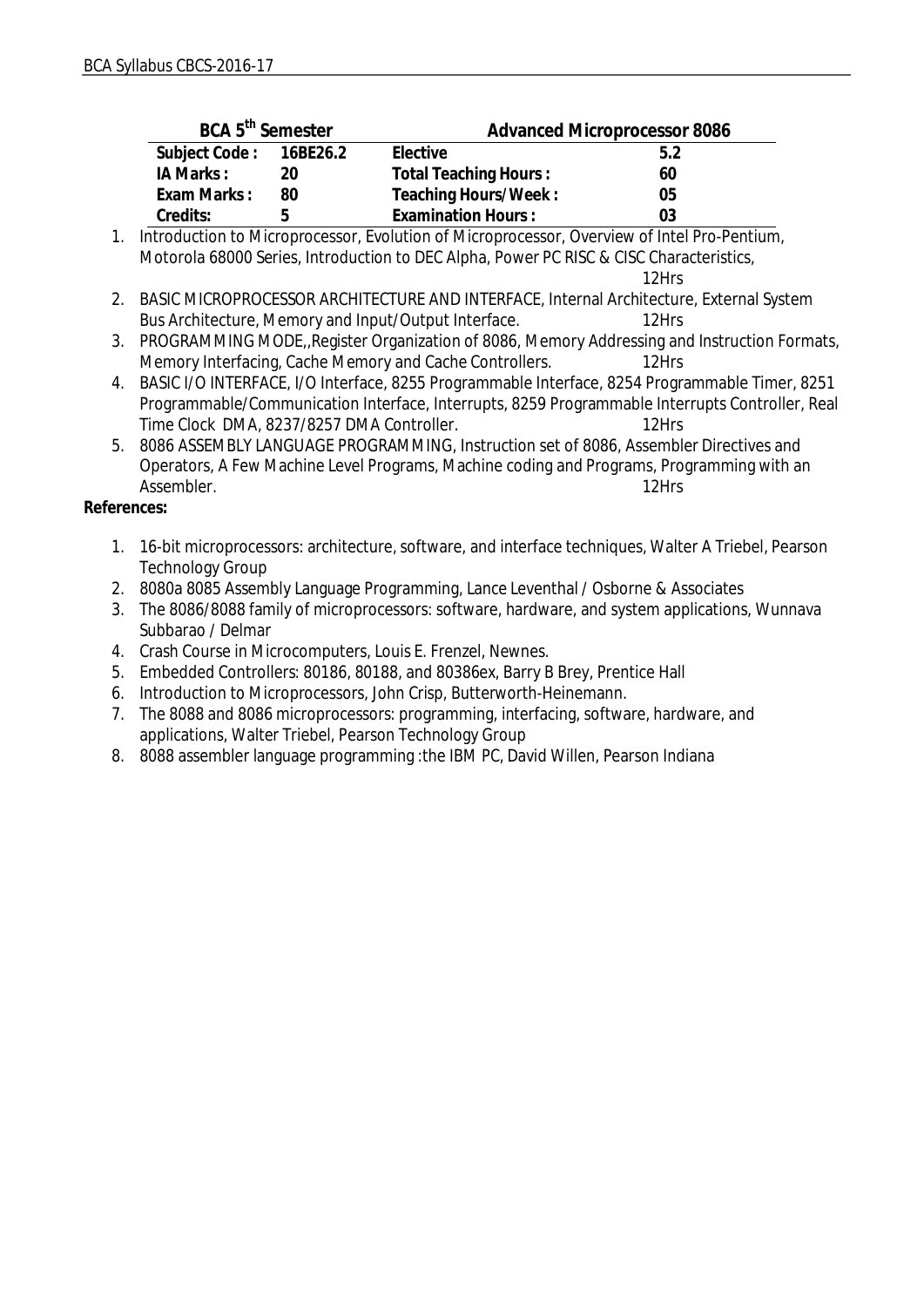| BCA 5 <sup>th</sup> Semester |    | Microprocessor Lab           |     |
|------------------------------|----|------------------------------|-----|
| Subject Code: 16BE27.2       |    | Elective                     | 5.2 |
| IA Marks:                    | 20 | <b>Total Teaching Hours:</b> | 60  |
| Exam Marks:                  | 80 | Teaching Hours/Week:         | 06  |
| Credits:                     |    | <b>Examination Hours:</b>    | 03  |

**Programs:**

- 1. Write a program for addition of two numbers.
- 2. Write a program for the addition of a series of 8-bit numbers. The series contains 100 (numbers).
- 3. A program to find out the largest number from a given unordered array of 8-bit numbers, stored in the locations starting from a known address.
- 4. Modify the above  $3^{rd}$  program for a series of words.
- 5. A program to find out the number of even and odd numbers from a given series of 16-bit hexadecimal numbers.
- 6. Write a program to find out the number of positive numbers and negative numbers from a given series of signed numbers.
- 7. Write a program to move a string of data words from offset 2000H to offset 3000H the length of the string is OFH.
- 8. Write an assembly language program to arrange a given series of hexadecimal bytes in ascending order.
- 9. Write a program to perform a one byte BCD addition.
- 10. Write a program that performs addition, subtraction, multiplication and division of the given operands. Perform BCD operation for addition and subtraction.
- 11. Write a program to find out whether a given byte is in the string or not. If it is in the string, find out the relative address of the byte from the starting location of the string.
- 12. Write a program to convert the BCD numbers 0 to 9 to their equivalent sever segment codes using the look-up table technique. Assume the codes [7-seg] are stored sequentially in CODELIST at the relative addresses from 0 to 9. The BCD number (CHAR) is taken in AL.
- 13. Decide whether the parity of a given number is even or odd. If parity is even set DL to 00; else, set DL to 01. The given number may be a multibyte number.
- 14. Write a program for the addition of two 3 x 3 matrices . The matrices are stored in the form of lists (rowwise). Store the result of addition in the third list.
- 15. Write a program to find out the product of two matrices. Store the result in the third matrix. The matrices are specified as in the Program Above 14.
- 16. Write a program to add two multibyte numbers and store the result as a third number. The numbers are stored in the form of the byte lists stored with the lowest byte first.

**Examination:**

- One Question has to be given from the above list (Carries 45 Marks).
- One more question has to be given by the examiner by his choice and that question need not be in the list (Carries 35 Marks).
- Student has to answer and execute both questions.

| Marks Distribution: |
|---------------------|
|---------------------|

| Criteria    |                 | <b>Marks</b>           |                            |
|-------------|-----------------|------------------------|----------------------------|
|             |                 | Question from The List | <b>Examiner's Question</b> |
| Practical   | Writing Program | 25                     |                            |
| Proper      | Execution       | 20                     | 15                         |
| Total       |                 | 80                     |                            |
| Viva/Report |                 | 20                     |                            |
| Total       |                 | 100                    |                            |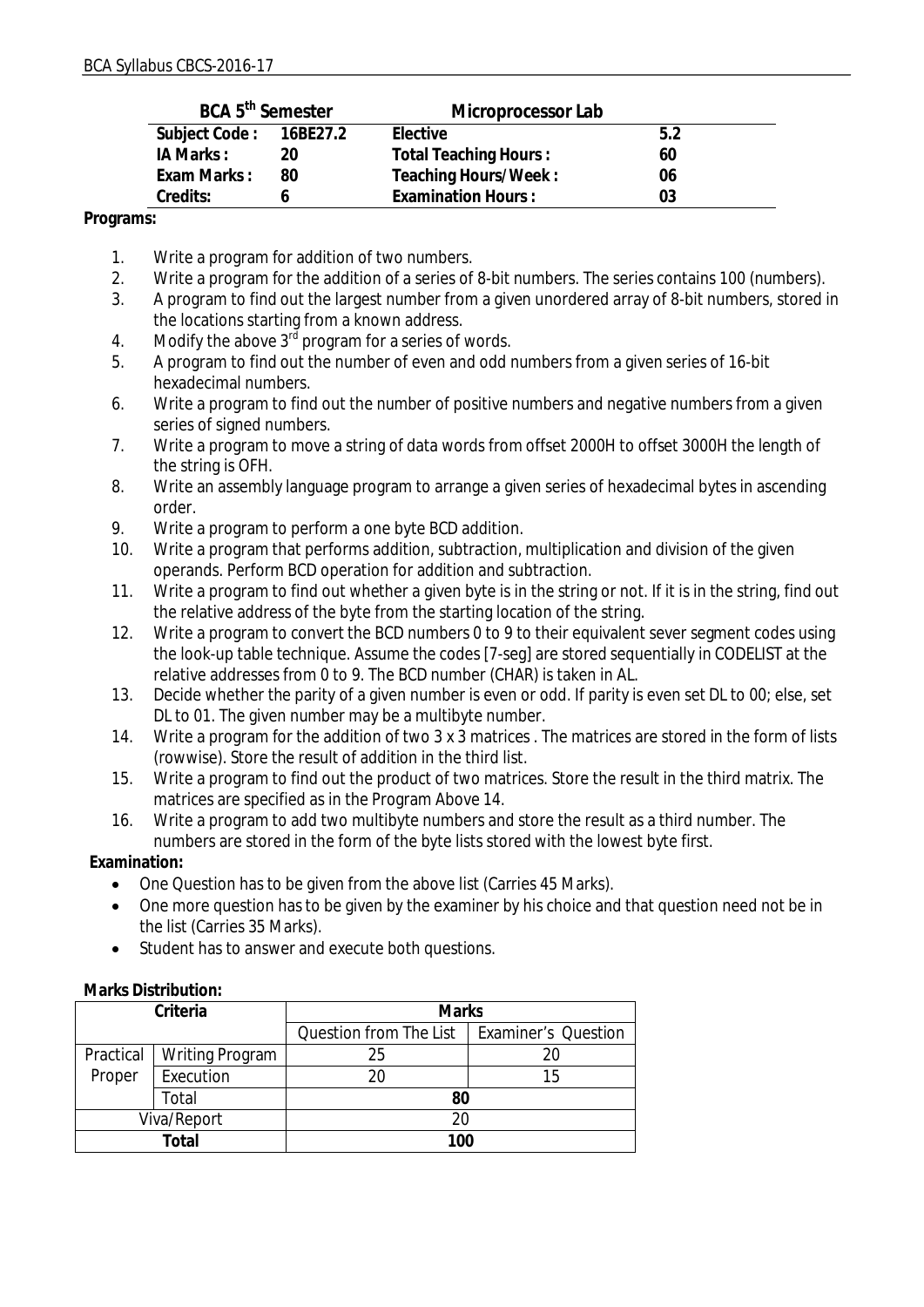|                        | BCA 5 <sup>th</sup> Semester | <b>Computer Graphics</b>  |      |
|------------------------|------------------------------|---------------------------|------|
| Subject Code: 16BE26.3 |                              | Elective                  | 5.3  |
| IA Marks:              | 20                           | Total Teaching Hours:     | 72   |
| Exam Marks:            | 80                           | Teaching Hours/Week:      | - 05 |
| Credits:               |                              | <b>Examination Hours:</b> | 03   |

- **1. Graphics Output Primitives and Attributes:** Introduction to open GL, Coordinate reference frames, Specifying two dimensional world coordinate reference frame in Open GL, Open GL point functions, Open GL line functions, Line drawing algorithms, Circle generation algorithms, Ellipse generation algorithms, Fill area primitives, Polygon fill areas, OpenGL polygon fill area functions, General scan line polygon fill algorithm, Fill methods for areas with irregular boundaries, Open GL fill area<br>attribute functions. 12Hrs. attribute functions.
- **2. Two Dimensional and Three Dimensional Geometric Transformations:** Basic two dimensional geometric transformations, Matrix representations and homogeneous coordinates, Inverse transformations, Two dimensional composite transformations, Other two dimensional transformations. 08Hrs
- **3. Three dimensional Translation**, Rotation, Scaling, Other three dimensional transformations, Affine transformations, Open GL geometric transformation functions. 04 Hrs
- **4. Two Dimensional Viewing.** The two dimensional viewing, Clipping window, Normalization and viewport transformations, Clipping algorithms, Two dimensional point clipping, Two dimensional line clipping algorithms, Polygon fill area clipping, Curve clipping, Text clipping. 10Hrs
- **5. Three Dimensional Viewing:** The three dimensional viewing concepts, Three dimensional viewing pipeline, Three dimensional viewing coordinate parameters, Transformation from world to viewing coordinates. 5Hrs.

**Text books:**

1. Donald Hearn, M.Pauline Baker, Computer Graphics with Open GL, Pearson (Indian Edition), **Reference Books:**

1. Edward Angel, 'Interactive Computer Graphics' – A top down approach using Open GL, Pearson, Fifth Edition

2. Peter Shirley, Steve Marschner, 'Computer Graphics, Cengage Learning (Indian edition).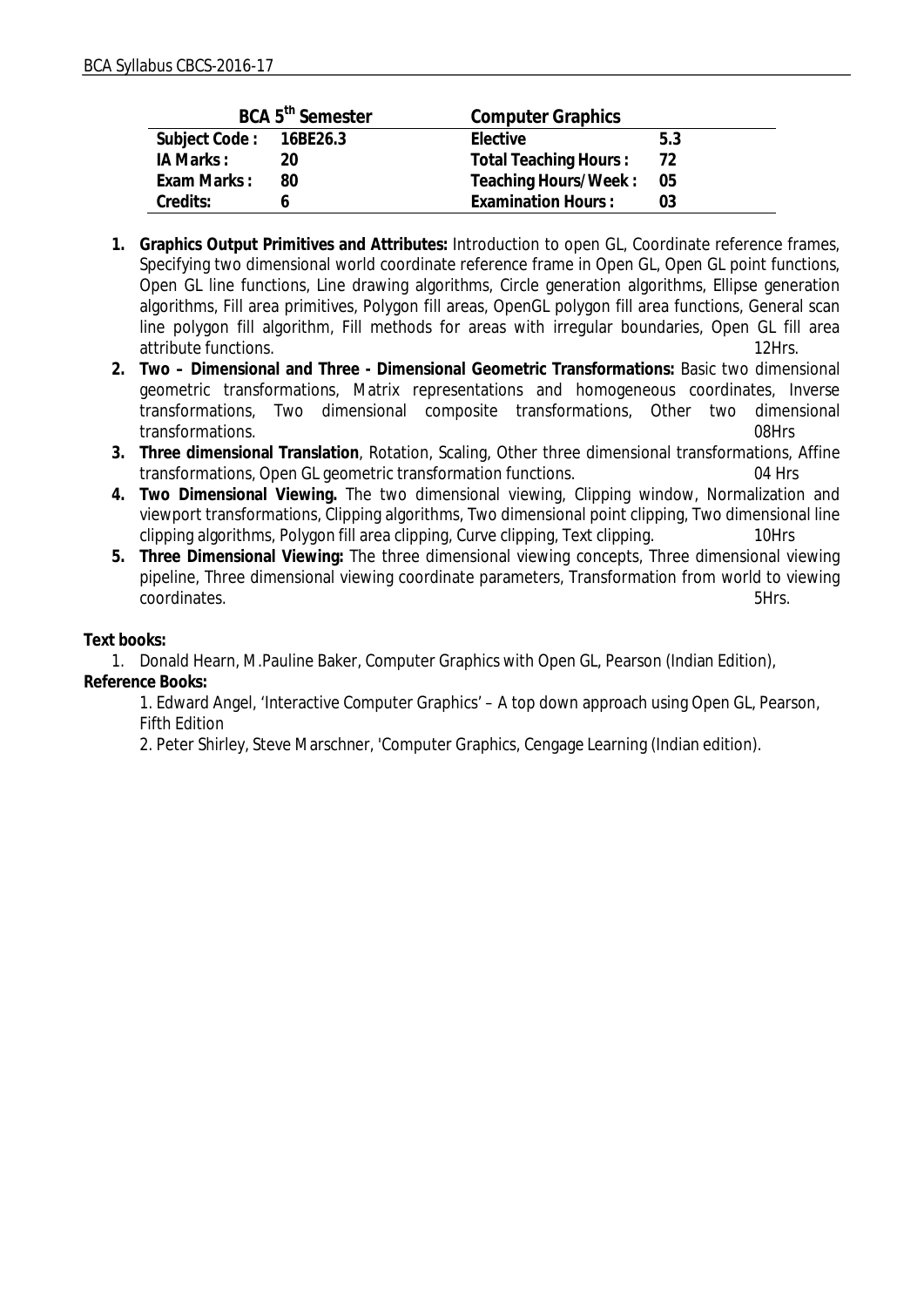|               | BCA 5 <sup>th</sup> Semester | Computer Graphics Lab        |     |
|---------------|------------------------------|------------------------------|-----|
| Subject Code: | 16BE27.3                     | Elective                     | 5.3 |
| IA Marks:     | 20                           | <b>Total Teaching Hours:</b> | 72  |
| Exam Marks:   | 80                           | Teaching Hours/Week:         | 06  |
| Credits:      |                              | <b>Examination Hours:</b>    | 03  |

- 1. Write a program to create a chess board using DDA line algorithm
- 2. Write a program to implement Bresenham's line drawing algorithm with all values of slopes
- 3. Write a program to implement Midpoint circle generation algorithm
- 4. Write a program to create a wireframe model of globe using equation of ellipse
- 5. Write a program to create and fill the two dimensional object by using boundary fill algorithm
- 6. Write a program to create (without using built in function) a cube by implementing translation algorithm by translating along 1. X-axis, 2.Y-axis and 3. X and Y plane
- 7. Write a program to create (without using built in function) and rotate (1. given an angle 2. Around x and y axis) a triangle by implementing rotation algorithm.
- 8. Write a program to create (without using built in function) a triangle by implementing scaling algorithm by zooming/un-zooming along 1. X-axis, 2.Y-axis and 3. X and Y plane
- 9. Write a program to create (without using built in function) a Cube by implementing reflection algorithm 1. X-axis, 2.Y-axis
- 10. Write a program to create (without using built in function) a square by implementing shear algorithm along 1. X-axis, 2.Y-axis

**Examination:**

- One Question has to be given from the above list (Carries 45 Marks).
- One more question has to be given by the examiner by his choice and that question need not be in the list (Carries 35 Marks).
- Student has to answer and execute both questions.

| Criteria       |                 | <b>Marks</b>           |                            |  |
|----------------|-----------------|------------------------|----------------------------|--|
|                |                 | Question from The List | <b>Examiner's Question</b> |  |
| Practical      | Writing Program | 25                     |                            |  |
| Proper         | Execution       | 20                     | 15                         |  |
| Total          |                 | 80                     |                            |  |
| IA-Viva/Report |                 | 20                     |                            |  |
|                | Total           | 100                    |                            |  |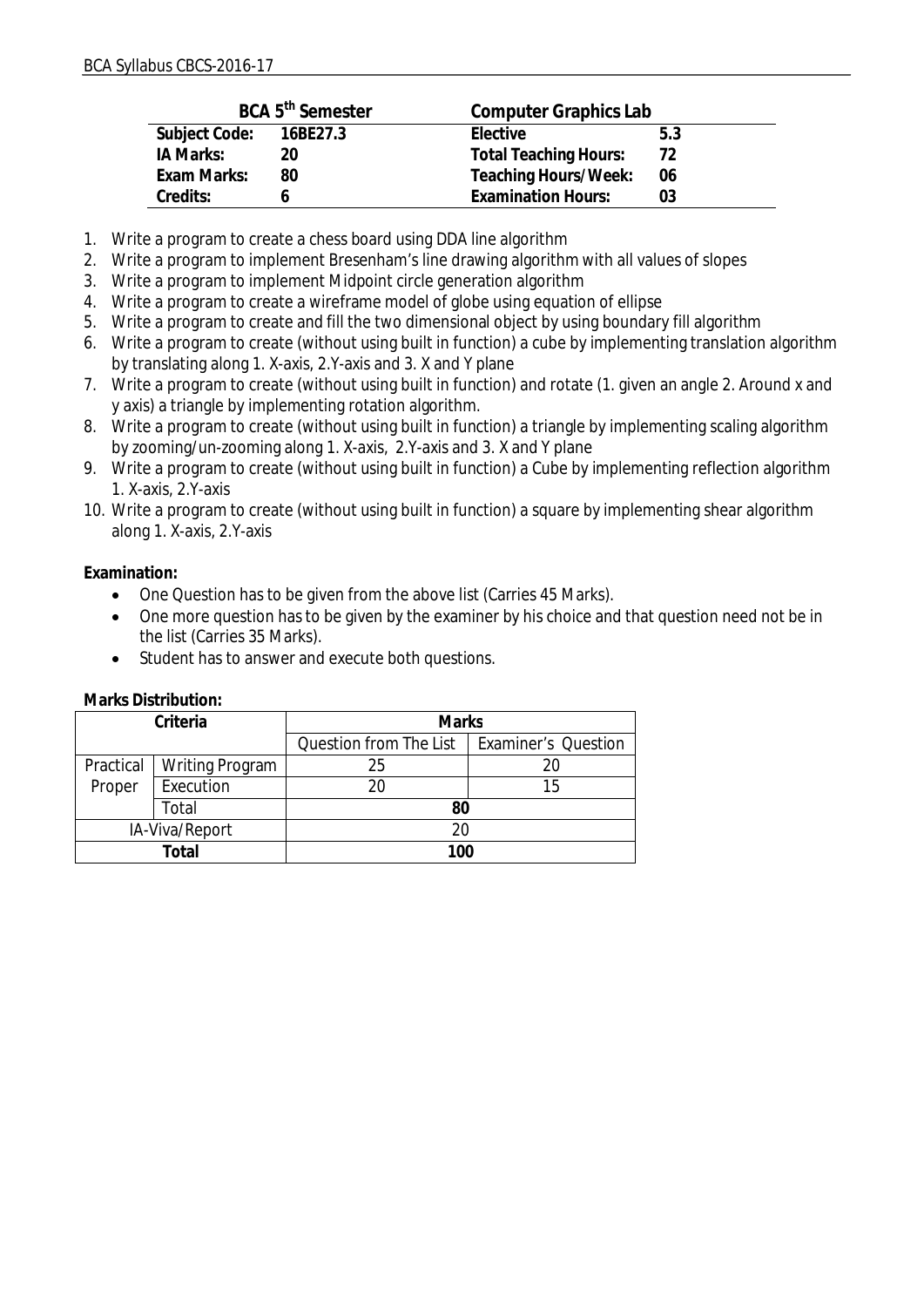| <b>Semes</b> | Paper  | E/C/          | Paper                           | <b>Teaching Hours</b> |                          | <b>Marks</b> |            |     |                |
|--------------|--------|---------------|---------------------------------|-----------------------|--------------------------|--------------|------------|-----|----------------|
| ter          | Code   | L             |                                 | Theory                | Practical                | IA           | Exam Total |     | Cred           |
|              |        |               |                                 |                       |                          |              |            |     | its            |
|              | 16BF21 | C             | Cloud Computing                 | 4                     |                          | 20           | 80         | 100 | 4              |
|              | 16BF22 | C             | Computer Networks.              | 4                     |                          | 20           | 80         | 100 | 4              |
|              | 16BF23 | $\mathcal{C}$ | <b>UNIX</b>                     | 5                     | $\overline{\phantom{0}}$ | 20           | 80         | 100 | 5              |
|              | 16BF24 | C             | UNIX Lab                        |                       | 6                        | 20           | 80         | 100 | 6              |
|              |        | E6.1          | <b>VB.NET Programming</b>       |                       |                          |              |            |     |                |
| 16BF25       |        | E6.2          | Android Programming             | 5                     |                          | 20           | 80         | 100 | 5              |
| 6            |        | E6.3          | Network Programming with TCP/IP |                       |                          |              |            |     |                |
|              |        | E6.1          | VB.NET Programming Lab          |                       |                          |              |            |     |                |
|              | 16BF26 | E6.2          | Android Programming Lab         |                       | 6                        | 20           | 80         | 100 | 6              |
|              |        | E6.3          | Network Programming Lab         |                       |                          |              |            |     |                |
|              | 16BF27 | $\mathcal{C}$ | Project Work                    |                       | 4                        | 20           | 80         | 100 | 4              |
|              | -      |               | <b>SDC</b>                      | 2                     |                          | 10           | 40         | 50  | $\overline{2}$ |
|              |        |               |                                 |                       |                          | 150          | 600        | 750 | 36             |

#### **6th Semester**

| BCA 6 <sup>th</sup> Semester |    | Cloud Computing           |    |  |
|------------------------------|----|---------------------------|----|--|
| Subject Code: 16BF21         |    | Total Teaching Hours:     | 52 |  |
| IA Marks:                    | 20 | Teaching Hours/Week:      | 04 |  |
| Exam Marks:                  | 80 | <b>Examination Hours:</b> | 03 |  |
| Credits:                     |    |                           |    |  |

1. Cloud Computing Fundamentals, Introduction, Enabling Technologies, Cloud Computing Features, Cloud Computing Platforms, Example of Web Application Deployment, Cloud Computing Challenges.

10Hrs

- 2. Cloud Computing Technologies and Applications, Cloud Computing: IT as a Service, Cloud Computing Security, Cloud Computing Model Application Methodology, Cloud Computing in Development/Test, Cloud-Based High Performance Computing Clusters, Use Cases of Cloud Computing. 10Hrs
- 3. Key Enabling Technologies for Virtual Private Clouds, Virtual Private Clouds, Virtual Data Centers and Applications, Policy-Based Management 8Hrs
- 4. The Role of Networks in Cloud Computing, Cloud Deployment Models and the Network, Unique Opportunities and Requirements for Hybrid Cloud Networking 8Hrs
- 5. Data-Intensive Technologies for Cloud Computing, Characteristics of Data-Intensive Computing Systems, Data-Intensive System Architectures, Hadoop vs. HPCC Comparison. 8Hrs
- 6. Survey of Storage and Fault Tolerance Strategies Used in Cloud Computing, xFS, Amazon S3, Dynamo, Google File System, Bigtable, Microsoft Azure. 8Hrs

Text Book:

1. Handbook of Cloud Computing - Borko Furht Armando Escalante -Springer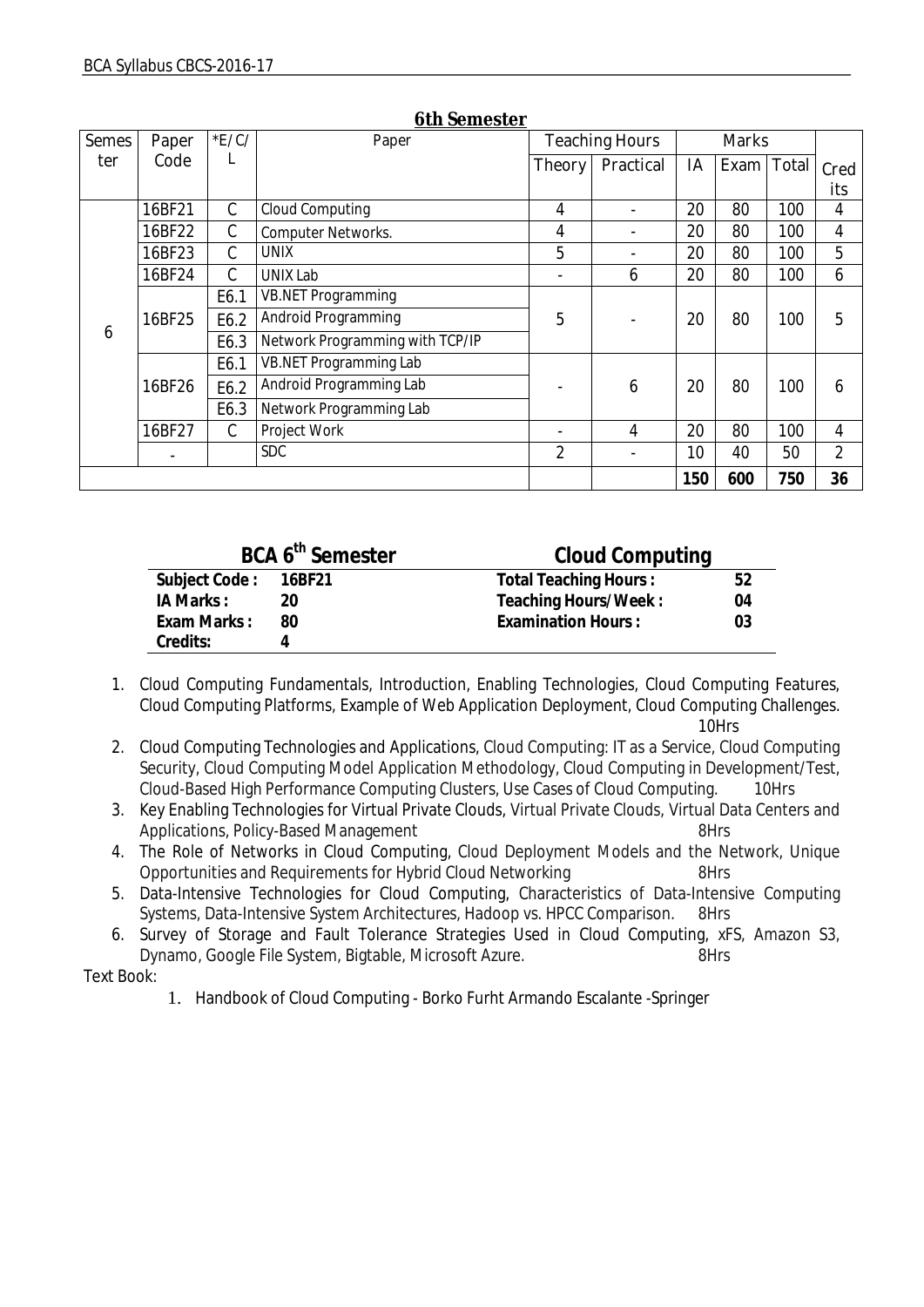|                      | BCA 6 <sup>th</sup> Semester | <b>Computer Networks</b>  |    |
|----------------------|------------------------------|---------------------------|----|
| Subject Code: 16BF22 |                              | Total Teaching Hours:     | 52 |
| IA Marks:            | 20                           | Teaching Hours/Week:      | 04 |
| Exam Marks:          | RΩ                           | <b>Examination Hours:</b> | 03 |
| Credits:             |                              |                           |    |

- 1. **Introduction:** Uses of Computer Networks, Social Issues, Network Hardware, Network Software, Reference Models: OSI and TCP/IP, Comparison. 10Hrs
- 2. **The Network Layer:** Network Layer Design Issues, Routing Algorithms, Congestion Control Algorithms, QOS, The Network Layer in the Internet. 12Hrs
- 3. **The Transport Layer:** The Transport Service, Elements of Transport Protocols, A Simple Transport Protocol, UDP, TCP 12Hrs.
- 4. **The Application Layer:** DNS, e-mail, www. 8Hrs
- 5. **Network Security:** Cryptography, Symmetric-Key Algorithms, Public-Key Algorithms, Digital Signatures. 10Hrs.

**Text books:**

1. Computer Networks, 4<sup>th</sup> edition, Pearson Education, Andrew S. Tanenbaum.

**Reference books:**

- 1. Data Communications and Networking- Behrouz A. Forouzan- 4<sup>th</sup> edition, Tata McGraw Hill, 2006
- 2. Computer Networks A Systems Approach- Larry L. Peterson and Brace S. David- 4<sup>th</sup> edition, Elsevier, 2007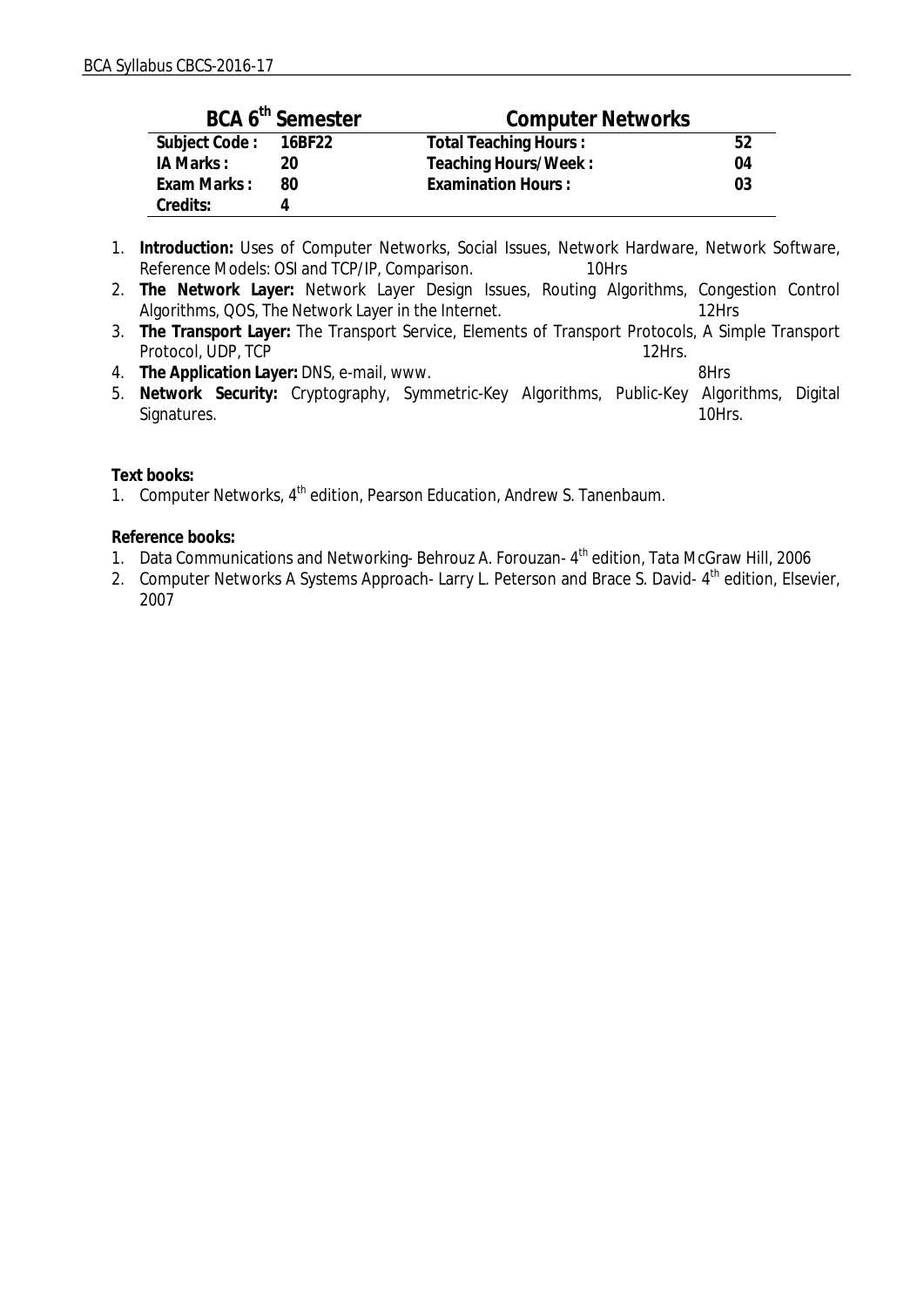|                      | BCA 6 <sup>th</sup> Semester | <b>UNIX</b>           |    |
|----------------------|------------------------------|-----------------------|----|
| Subject Code: 16BF23 |                              | Total Teaching Hours: | 60 |
| IA Marks:            |                              | Teaching Hours/Week:  | 05 |
| Exam Marks:          | 80                           | Examination Hours:    | 03 |
| Credits:             | h                            |                       |    |

- **1. Introduction:** The operating System, The Unix OS, Knowing Your Machine, A Brief Session, Conclusion, Background: How It all Clicked, POSIX and the Single Unix Specification, Linux and GNU, The Unix Architecture, Features of Unix, Conclusion. 10Hrs
- **2. Understanding the Unix Command:** Locating Commands, Internal and External Commands, Command Structure, Flexibility of Command Usage, man, Understanding the man Documentation, Further Help with man -k, apropos and What is, When Things Go Wrong, Conclusion, **General Purpose Utilities:** cal, date, echo, printf, bc, script, passwd, who, uname, tty, sty, Conclusion.

12Hrs

- **3. The File System:** The File, What's a (File) name?, The Parent–Child Relationship, The HOME Variable, pwd, cd, mkdir, rmdir, Absolute Pathnames, Relative Pathnames, ls, The UNIX File System, Conclusion, **Handling Ordinary Files:** cat, cp, rm, mv, more, the lp subsystem, file, wc, od, cmp, comm., diff, dos2uinx and unix2dos, Compressing and Archiving Files, gzip and gunzip, tar, zip and unzip, Conclusion. 10Hrs.
- **4. Basic File Attributes:** ls-l, The –d Option, File Ownership, File Permissions, chmod, Directory Permissions, Changing File Ownership, Conclusion, **The vi Editor:** vi Basics, I/P Mode, The ex ode, Navigation, Editing Text, Undoing Last Editing Instructions (u and u), Repeating the Last Command, Searching for a pattern, Substitution, Conclusion. 69Hrs
- **5. The Shell:** The Shell's Interpretive Cycle, Shell Offerings, Pattern Matching, Escaping and quoting, Redirection, /dev/null and /dev/tty, pipes, tee, Command Substitution, Shell Variables, Conclusion. 8Hrs
- **6. The Process:** Process Basics, Process Status, System Processes, Mechanism of Process Creation, Running Jobs in Background, Killing Processes with Signal, Job Control. 4Hrs
- **7. Essential Shell Programming:** Shell Scripts, Making Scripts Interactive, Using Command Line Arguments, exit and exit Status of Command, The Logical Operators && and || -Conditional execution, The if Conditional, Using test and [] to evaluate Expressions, The case Conditional, expr: Computation and String Handling, Calling a Script by Different Names, while: Looping, for: Looping with a list, Manipulating the Positional Parameters, The here document (<<), trap: Interrupting a Program, Debugging Shell Scripts with set -x, Sample Validation and Data entry scripts, Conclusion.

10Hrs

**Text book:**

1. "UNIX Concepts and Applications" by Sumitabha Das, Third Edition, Tata McGraw-Hill

**Reference book:**

1. Unix Complete Reference Ken Rosen, Rachel Klee.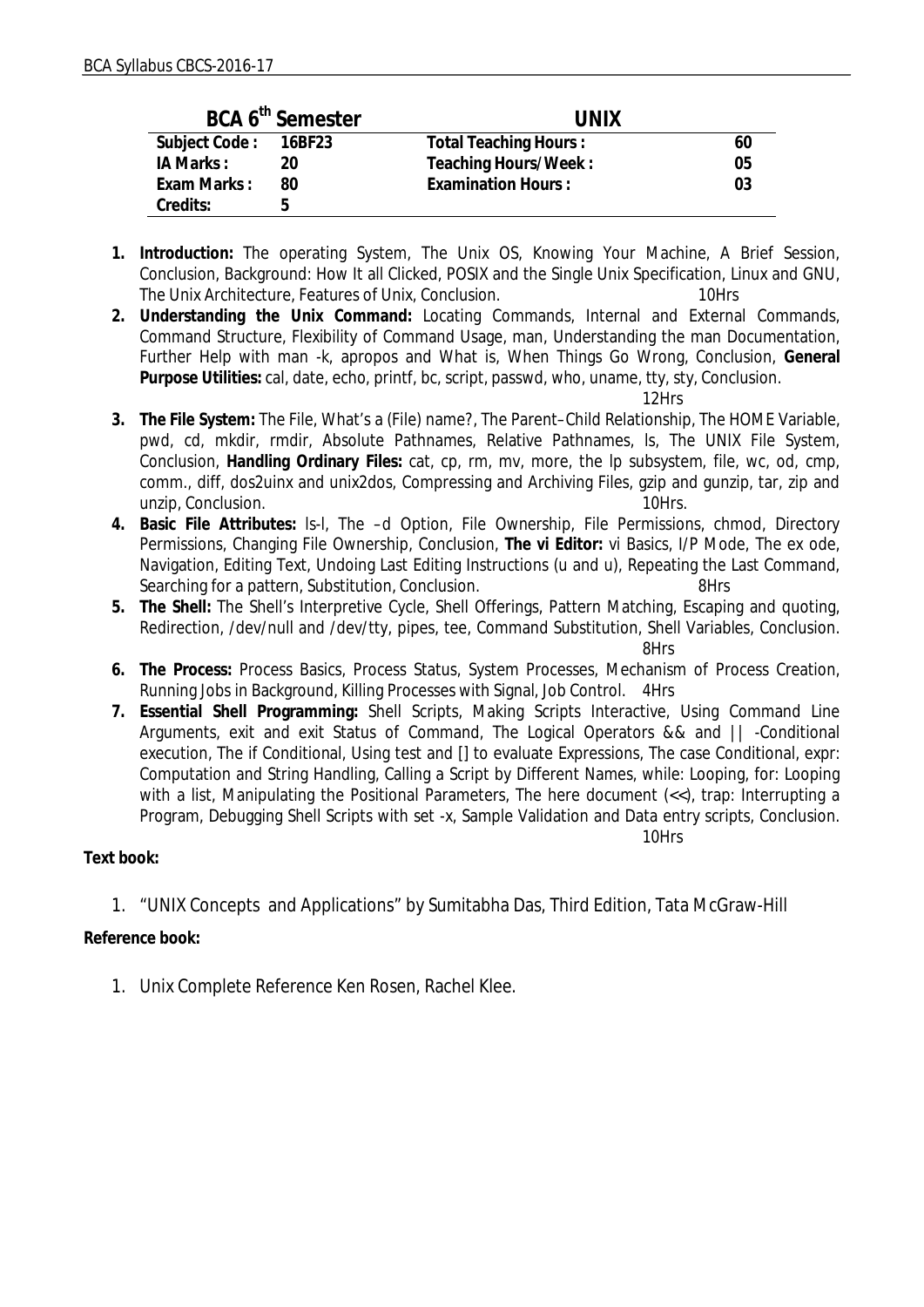|                      | <b>BCA 6th Semester</b> | UNIX Lab                  |    |
|----------------------|-------------------------|---------------------------|----|
| Subject Code: 12BF24 |                         | Total Teaching Hours:     | 72 |
| IA Marks:            | 20                      | Teaching Hours/Week:      | 06 |
| Exam Marks:          | -80                     | <b>Examination Hours:</b> | 03 |
| Credits:             |                         |                           |    |

- 1. Write Shell script program to read two numbers (start and ending endlimit) and display all the odd numbers between start and endlimit.
- 2. Write Shell script program to to verify whether string is palindrome or not.
- 3. Write Shell script program to sort given list of numbers using bubble sort.
- 4. Write Shell script program to change filename Extension.
- 5. Write shell script to show various system configuration like a) Currently logged user and his logname, b) Your current shell, c) Your home directory d) Your operating system type, e) Your current path setting, f) Your current working directory, g) Show currently logged number of users h) About your os and version, release number, kernel version, i) Show all available shells j) Show mouse settings, k) Show computer CPU information like processor type, speed etc l) Show memory information

m) Show hard disk information like size of hard-disk, cache memory, model etc

- 6. Write a shell script that adds, subtracts, multiplies and divides the given 2 integers (using case conditional).
- 7. Write a shell script to reverse the rows and Columns of a matrix.
- 8. Write Shell script program to find biggest of 3 numbers.
- 9. Write a shell script that takes a command –line argument and reports on whether it is directory, a file, or something else.
- 10. Write a shell script that accepts one or more file name as arguments and converts all of them to uppercase, provided they exist in the current directory.
- 11. Write a shell script that deletes all lines containing a specified word in one or more files supplied as arguments to it.
- 12. Write a shell script to compute gross salary of a employee according to the following rules:
	- 1 If basic salary is < 1500 then HRA =10% of the basic and DA =90% of the basic.
	- 2 If basic salary is >=1500 then HRA =Rs500 and DA=98% of the basic
	- 3 The basic salary is entered interactively through the key board.
- 13. Write an interactive file handling shell program. Let it offer the user the choice of copying, removing, renaming or linking files. Once the use has made a choice, have the program ask the user for necessary information, such as the file name, new name and so on.
- 14. Develop an interactive script that asks for a word and file name and then tells how many times that word occurred in the file.
- 15. Write a shell script to perform the following string operations. a) To extract a sub string from a given string b) To find the length of a given string
- 16. To Count number of character, words, & blank in a given text
- 17. Write a shell program to generate prime numbers up to given limit.
- 18. write a shell script to convert decimal to binary and vice versa
- 19. Write a shell script to lock terminal.
- 20. Write a shell script which receives two files names as arguments. It should check whether the two file contents are same or not. If they are same then second file should be deleted.

**Examination:**

- One Question has to be given from the above list (Carries 45 Marks).
- One more question has to be given by the examiner by his choice and that question need not be in the list (Carries 35 Marks). Student has to answer and execute both questions.

| Criteria       |                        | <b>Marks</b>           |                            |  |
|----------------|------------------------|------------------------|----------------------------|--|
|                |                        | Question from The List | <b>Examiner's Question</b> |  |
| Practical      | <b>Writing Program</b> | 25                     | 20                         |  |
| Proper         | Execution              | 20                     | 15                         |  |
| Total          |                        | 80                     |                            |  |
| IA-Viva/Report |                        | 20                     |                            |  |
| Total          |                        | 100                    |                            |  |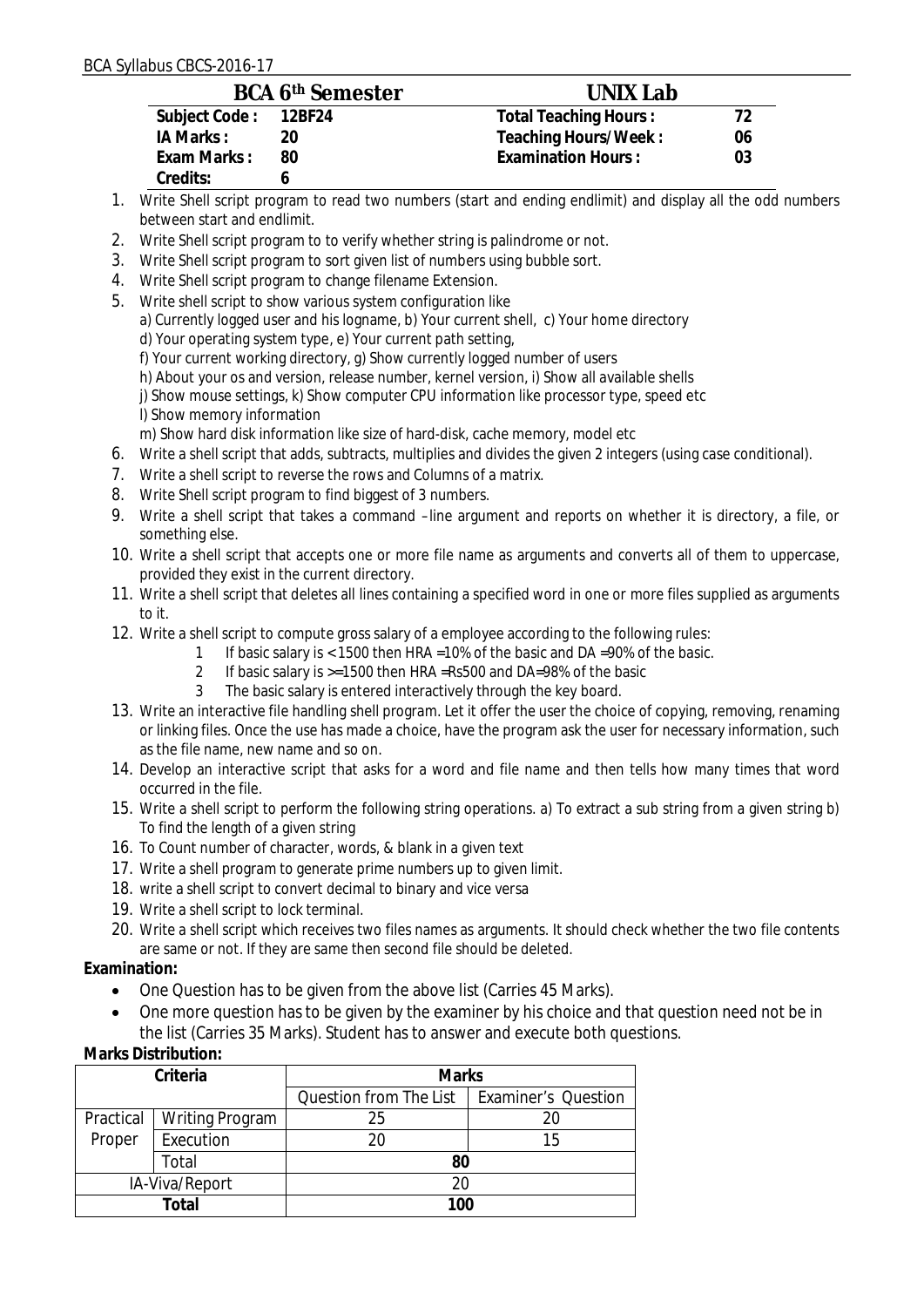|                        | BSc 6 <sup>th</sup> Semester | Programming With Visual Basic. Net |  |
|------------------------|------------------------------|------------------------------------|--|
| Subject Code: 16BF25.1 |                              | Elective<br>6.1                    |  |
| IA Marks:              | 20                           | <b>Total Teaching Hours:</b><br>60 |  |
| Exam Marks:            | 80                           | Teaching Hours/Week:<br>05         |  |
| Credits:               | n                            | <b>Examination Hours:</b><br>03    |  |

- **1. Visual Basic .NET and the .NET Framework.** Introduction to .net framework -Features, Common Language Runtime (CLR) , Framework Class Library(FCL), Visual Studio.Net – IDE, Languages Supported, Components. Visual Programming, VB.net- Features, IDE- Menu System, Toolbars, Code Designer, Solution Explorer, Object Browser, Toolbox, Class View Window, Properties Window, Server Explorer, Task List, Output Window, Command Window. (**4 Hours)**
- **2. Elements of Visual Basic .net** Properties, Events and Methods of Form, Label, TextBox, ListBox, Combo Box, Radio Button, Button, Check Box, Progress Bar, Date Time Picker, Calendar, Picture Box,<br>HScrollbar, VScrollBar, Group Box, ToolTip, Timer.<br>(8 Hours) HScrollbar, VScrollBar, Group Box, ToolTip, Timer.
- **3. Programming in Visual basic .net** Data Types, Keywords, Declaring Variables and Constants, Operators, Understanding Scope and accessibility of variables, Conditional Statements- If- Then, If-Then-Else, Nested If, Select Case, Looping Statement- Do loop, For Loop, For Each-Next Loop, While Loop, Arrays- Static and Dynamic. **(5 Hours)**
- **4. Functions, Built-In Dialog Boxes, Menus and Toolbar** Menus and toolbars- Menu Strip, Tool Strip, Status Strip, Built-In Dialog Boxes – Open File Dialogs, Save File Dialogs, Font Dialogs, Color Dialogs, Print Dialogs, InputBox, MsgBox, Interfacing With End user- Creating MDI Parent and Child, Functions and Procedures- Built-In Functions- Mathematical and String Functions, User Defined Functions and Procedures**. (6 Hours)**
- **5. Advanced Concepts in VB.Net** Object Oriented Programming- Creating Classes , Objects, Fields, Properties, Methods, Events, Constructors and destructors, Exception Handling- Models, Statements, File Handling- Using File Stream Class, File Mode, File Share, File Access Enumerations, Opening or Creating Files with File Stream Class, Reading and Writing Text using StreamReader and StreamWriter Classes. **(10 Hours)**
- **6.** Data Access with ADO.Net Databases. Data Access with ServerExplorer, Data Adapter and DataSets, ADO.NET Objects and Basic SQL. **(6 Hours)**

**Text Books:**

1. Visual Basic.Net Black Book by Steven Holzner Dreamtech Press

2. The Complete Reference Visual Basic .NET Jeffery R. Shapiro Tata McGraw Hills **Reference Books:**

1 .Murach's Beginning Visual basic .Net By Anne Bohem

2. Visual Basic .Net by Vijay Mukhi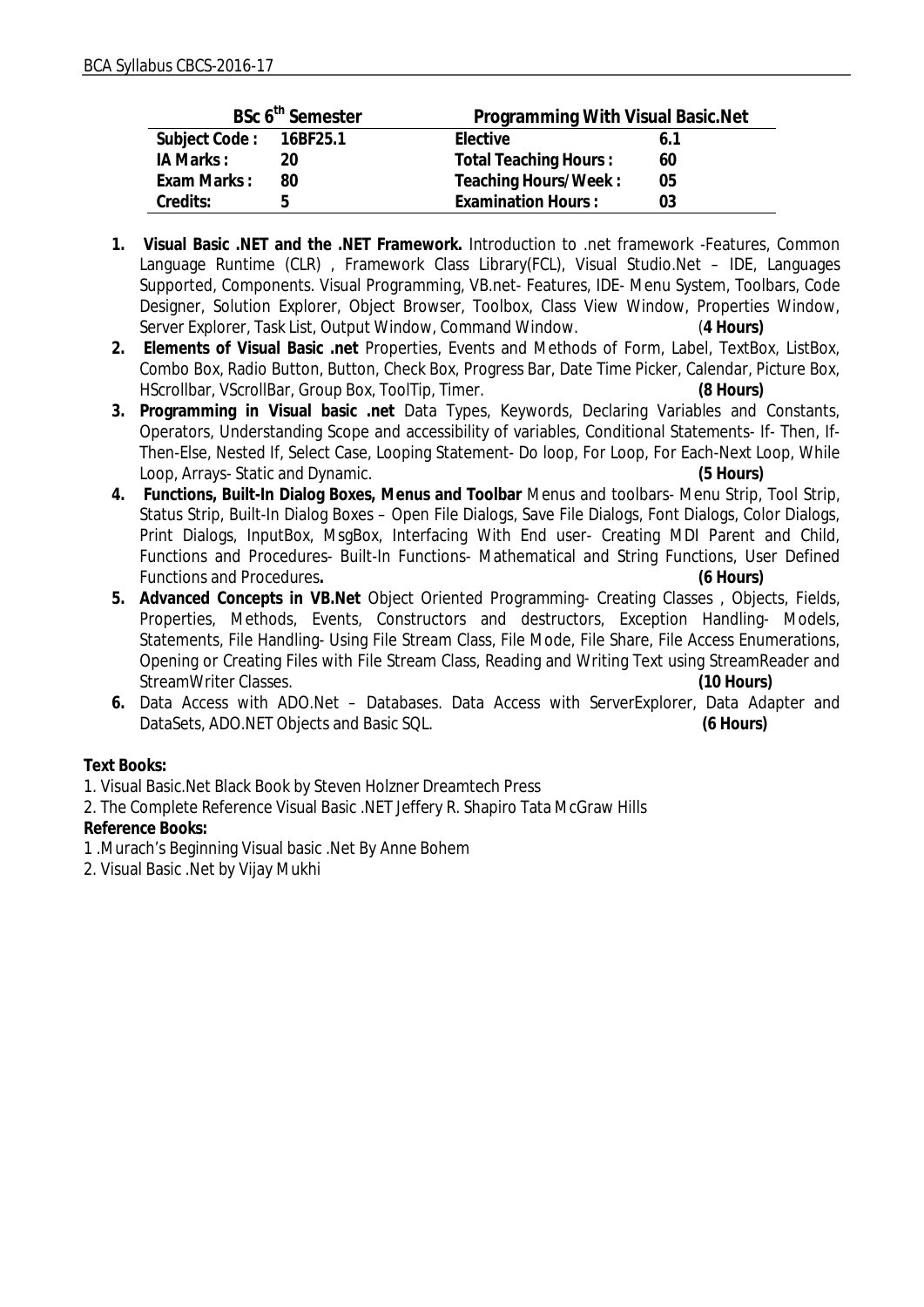|                        | BSc 6 <sup>th</sup> Semester | Programming With Visual Basic. Net Lab |     |
|------------------------|------------------------------|----------------------------------------|-----|
| Subject Code: 16BF26.1 |                              | Elective                               | 6.1 |
| IA Marks:              |                              | Total Teaching Hours:                  | 72  |
| Exam Marks:            | 80                           | Teaching Hours/Week:                   | 06  |
| Credits:               |                              | <b>Examination Hours:</b>              | 03  |

**Practice Programs:**

- 1. Write a program to convert a given temperature from Fahrenheit to Celsius and viceversa.
- 2. Write a program to accept roll number, name, marks in 2 subjects of a student and calculate total, average and display the grade. (using nested if)
- 3. Write a program to generate n random numbers .( using rnd() function)
- 4. Write a program to find frequency of a given character in a string .( using for each loop)

5. Write a program to accept array elements and find the minimum and maximum among them.

### **Journal Programs:**

- 1. Design an application to create a login form and validate it using msgbox.
- 2. Design an application to simulate the working of a font dialog box using combo box.
- 3. Design a reminder application to schedule a meeting using calendar and input box.
- 4. Design a screen saver application using timer control.
- 5. Design an application to create an MDI form having a menu with options- programs and exit. The program menu should have sub menu items that calls separate child forms such as Fibonacci and factorial.
- 6. Design an Pizza Order application using check box and radio buttons and also generate a bill for the same.
- 7. Design a color pallet application using scroll bars.
- 8. Design an application which calculates EMI of a loan using functions.
- 9. Design an application to implement various string operations such as reversing, case conversion, length, concatenation.
- 10. Write a program to accept sides of a triangle and then find its area, perimeter and type of triangle using classes (OOP).
- 11. Design an application to open a text file, modify it and save the changes using built in dialog boxes.
- 12. Write a program to perform various arithmetic operations and implement exception handling.
- 13. Design a Student Registration Application to store the student data in the database using ADO.Net.

**Examination:**

- One Question has to be given from the above list (Carries 45 Marks).
- One more question has to be given by the examiner by his choice and that question need not be in the list (Carries 35 Marks). Student has to answer and execute both questions.

| Criteria       |                 | <b>Marks</b>           |                            |  |
|----------------|-----------------|------------------------|----------------------------|--|
|                |                 | Question from The List | <b>Examiner's Question</b> |  |
| Practical      | Writing Program | 25                     | 20                         |  |
| Proper         | Execution       | 20                     | 15                         |  |
| Total          |                 | 80                     |                            |  |
| IA-Viva/Report |                 | 20                     |                            |  |
| Total          |                 | 100                    |                            |  |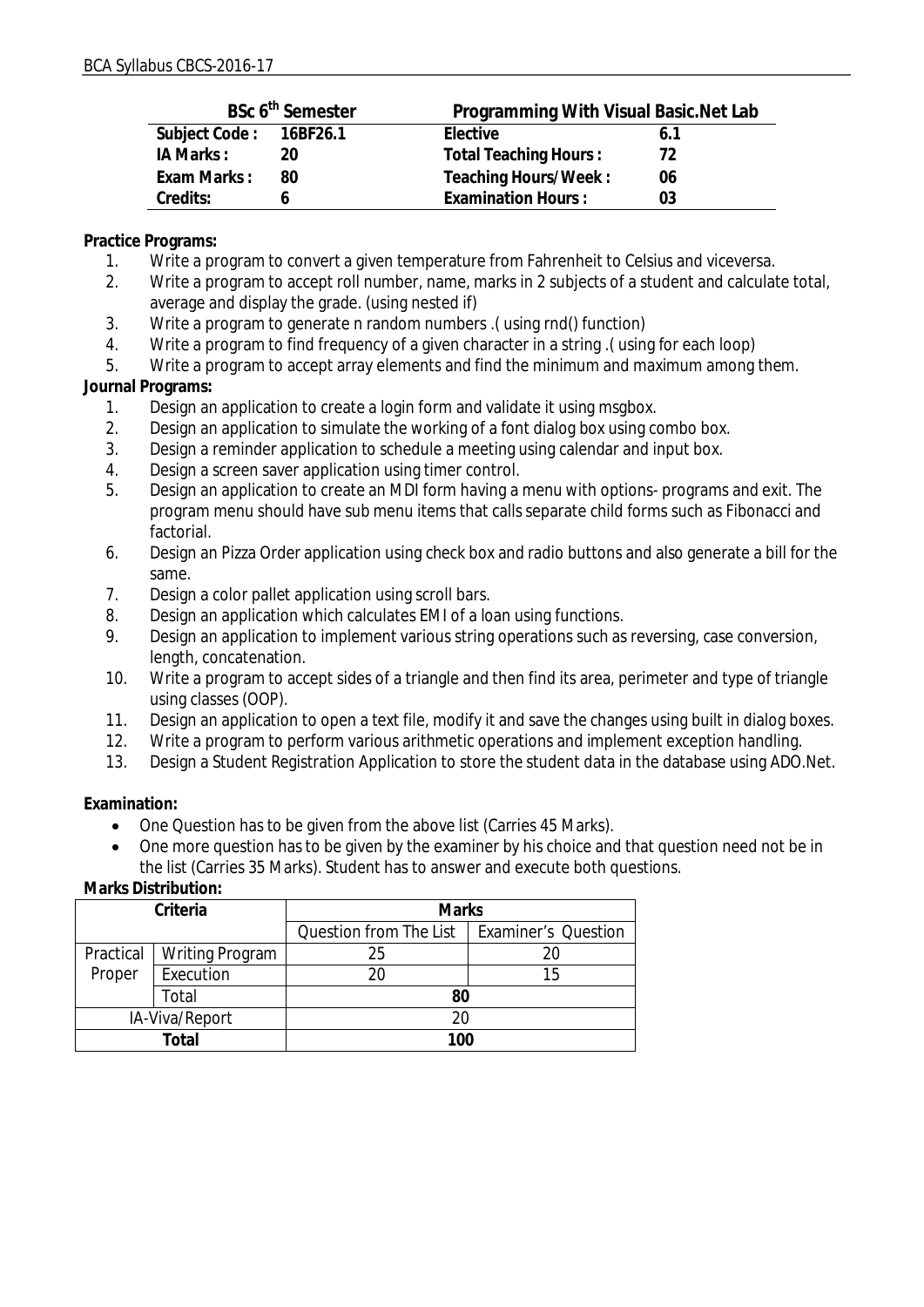|                        | BSc 6 <sup>th</sup> Semester | Android Programming   |      |
|------------------------|------------------------------|-----------------------|------|
| Subject Code: 16BF25.2 |                              | Elective              | 6.2  |
| IA Marks:              | 20                           | Total Teaching Hours: | 60   |
| Exam Marks:            | 80                           | Teaching Hours/Week:  | - 05 |
| Credits:               | h                            | Examination Hours:    | 03   |

- **1. Introduction:** History of Android, Introduction to Android Operating Systems, Android Development Tools, Android Architecture. 6Hrs
- **2. Overview of object oriented programming using Java:** OOPs Concepts: Inheritance, Polymorphism, Interfaces, Abstract class, Threads, Overloading and Overriding, Java Virtual Machine.
- **3. Development Tools:** Installing and using Eclipse with ADT plug-in, Installing Virtual machine for Android sandwich/Jelly bean (Emulator), configuring the installed tools, creating a android project – Hello Word, run on emulator, Deploy it on USB-connected Android device. 16Hrs
- **4. User Interface Architecture:** Application context, intents, Activity life cycle, multiple screen sizes.

8Hrs

- **5. User Interface Design:** Form widgets, Text Fields, Layouts, Button control, toggle buttons, Spinners (Combo boxes), Images, Menu, and Dialog. 10Hrs 10Hrs
- **6. Database**: Understanding of SQLite database, connecting with the database. 10Hrs **Text Books:** 
	- 1. Android application development for java programmers. By James C. Sheusi. Publisher: Cengage Learning.

|                        | BSc 6 <sup>th</sup> Semester | Android Programming Lab   |      |
|------------------------|------------------------------|---------------------------|------|
| Subject Code: 16BF26.2 |                              | Elective                  | 6.2  |
| IA Marks :             | 20                           | Total Teaching Hours:     | 72   |
| Exam Marks:            | 80                           | Teaching Hours/Week:      | - 06 |
| Credits:               |                              | <b>Examination Hours:</b> |      |

- 1. Create "Hello World" application. That will display "Hello World" in the middle of the screen in the emulator. Also display "Hello World" in the middle of the screen in the Android Phone.
- 2. Create an application with login module. (Check username and password).
- 3. Create spinner with strings taken from resource folder (res >> value folder) and on changing the spinner value, Image will change.
- 4. Create a menu with 5 options and and selected option should appear in text box.
- 5. Create a list of all courses in your college and on selecting a particular course teacher-in-charge of that course should appear at the bottom of the screen.
- 6. Create an application with three option buttons, on selecting a button colour of the screen will change.
- 7. Create and Login application as above. On successful login, pop up the message.

8. Create an application to Create, Insert, update, Delete and retrieve operation on the database. **Examination:**

- One Question has to be given from the above list (Carries 45 Marks).
- One more question has to be given by the examiner by his choice and that question need not be in the list (Carries 35 Marks).
- Student has to answer and execute both questions.
- **Marks Distribution:**

| Criteria     |                        | <b>Marks</b>           |                            |
|--------------|------------------------|------------------------|----------------------------|
|              |                        | Question from The List | <b>Examiner's Question</b> |
| Practical    | <b>Writing Program</b> | 25                     |                            |
| Proper       | Execution              | 20                     | 15                         |
|              | Total                  | 80                     |                            |
| Viva/ Report |                        | 20                     |                            |
| Total        |                        | 100                    |                            |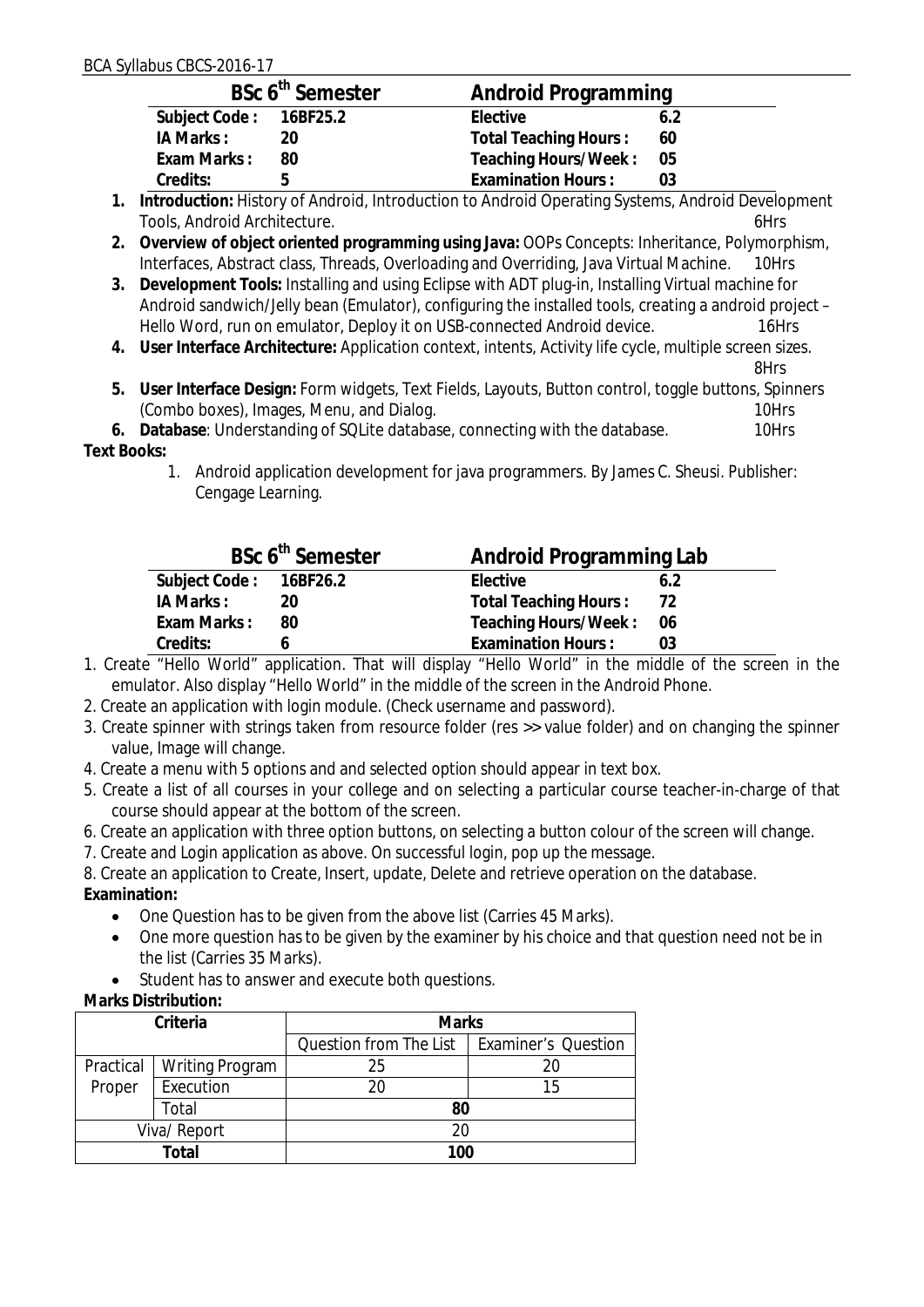| BSc 6 <sup>th</sup> Semester |    | Network Programming with TCP/IP |     |  |
|------------------------------|----|---------------------------------|-----|--|
| Subject Code: 16BF25.3       |    | Elective                        | 6.3 |  |
| IA Marks:                    | 20 | <b>Total Teaching Hours:</b>    | 60  |  |
| Exam Marks:                  | 80 | Teaching Hours/Week:            | 05  |  |
| Credits:                     | h  | <b>Examination Hours:</b>       | 03  |  |

- 1. **INTRODUCTION TO TCP/IP:** Origin of TCP/IP and Internet, Communication ,Why do we Need the Internet, Need of Protocol on Communication, Problems in Computer Communication, Dealing with Incompatibility, A Brief History of the Internet, Architecture of the Internet, TCP/IP Layer and Protocols, Network Access Layer, Internet Layer, Need for IP Address, Classes of IP Address, Special Meanings, Who Decides the IP Addresses, Internet Protocol, Address Resolution Protocol (ARP),Reverse Address Resolution Protocol (RARP), Internet Control Message Protocol (ICMP), Transport Layer, Transmission Control Protocol, User Datagram Protocol (UDP), Application Layer, Electronic Mail, Domain Name System (DNS), How does the DNS Server Works? Simple Network Management Protocol (SNMP), Remote Login: TELNET, World Wide Web: HTTP, Networking Example. 10Hrs
- 2. **INTERNET PROTOCOL:** Overview of Internet Protocol, IP Header, IP Address, IP Address Classes, Subnet Masks and CIDR Networks (Classless IP Addresses), Internet-Legal Versus Private Addressing, IP Routing, Routing Protocol, Routing Algorithms.
- 3. **TRANSPORT LAYER PROTOCOLS:** Overview of TCP, Transmission Control Protocol (TCP), TCP Header, TCP Connection Establishment and Termination, TCP Connection Establishment, TCP Connection Termination, User Datagram Protocol (UDP). 68Hrs
- 4. **APPLICATION LAYER PROTCOLS:** Domain Name System (DNS), Hierarchical Name Space, Domain Servers, How does DNS Work in Internet, Domain Name Resolution, Messages Used in DNS, Dynamic DNS (DDNS), Electronic Mail, Simple Mail Transfer Protocol (SMTP),Message Transfer Agent, User Agent, Post Office Protocol (POP), Internet Mail Access Protocol (IMAP),Multipurpose Internet Mail Extension (MIME), Telnet, File Transfer Protocol (FTP). 8Hrs
- 5. **TCP/IP PROGRAMMING CONCEPTS:** Client Server Communication, Designing Client/Server Programs, Socket Concepts, IP Address and Ports, Byte Ordering, Sketch of Networking Connection, Active and Passive Sockets, Socket Fundamentals, Networking Example. 8Hrs
- 6. **SOCKET INTERFACE:** Elementary Socket System Calls, Socket System Call, Bind System Call, Connect System Call, Listen System Call, Accept System Call, Elementary Data Transfer Calls, Closing a Socket, TCP and UDP Architectures, Networking Example. 69Hrs
- 7. **SOCKET PROGRAMMING:** Advance System call, Data Transfer, Byte Operations and Addressing, Socket Options, Select System Call Raw Socket, Multiple Recipients, Unicasting, Broadcasting, Multicasting, Quality of Service Issues. 10Hrs

**Text Books:**

- 1. Advance UNIX Programming Richard Stevens, Second Edition Pearson Education.
- 2. Advance UNIX Programming, N.B. Venkateswarlu, BS Publication.